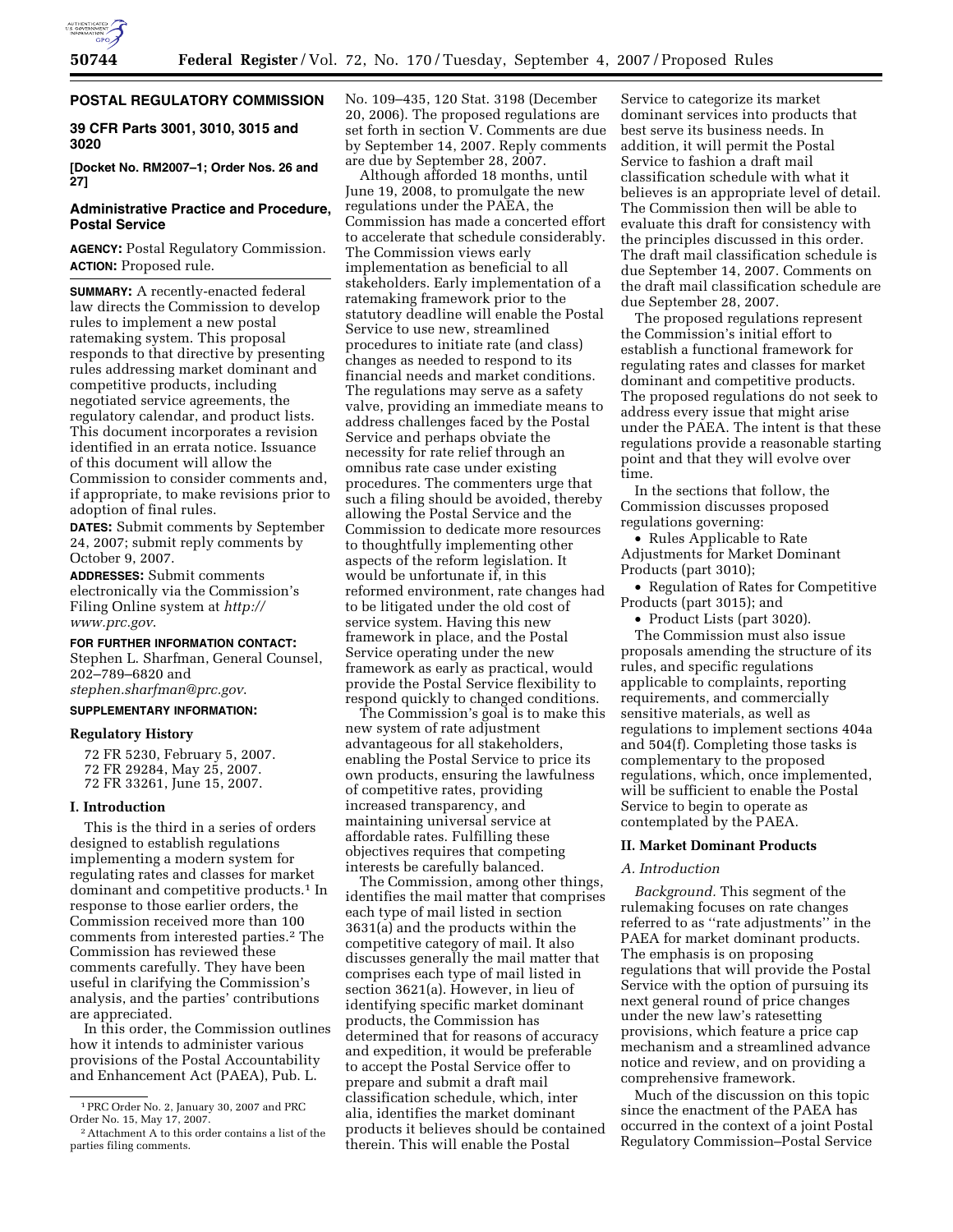summit, regional field hearings, 3 comments filed in response to Commission orders, 4 and Congressional hearings. The Commission's preliminary conclusions about the direction of this

presented in these forums. Commenters identify two main tasks for the Commission at this stage of implementation. One is reaching consensus on conceptual and practical aspects of the scope, depth and timeframe of Commission review of planned rate changes. The other is transforming numerous statutory requirements, objectives and factors into a new ''road map'' for navigating the regulatory calendar, expedited procedures, and price cap mechanism that are core components of the new system. Most commenters observe that these tasks involve balancing policy considerations, pragmatic concerns, and a revamped PRC/Postal Service partnership.5 They agree that the statute provides certainty on some key points, but point to numerous instances where other important issues are open to interpretation. Some urge the Commission to adopt a light-handed approach to the new notice-and-review process, with the price cap calculation being the sole focus.<sup>6</sup> Others caution that implementation will allow price changes to occur more often than annually, the cap to be applied unequally to products within a class of mail, and the cap to be exceeded (within a certain range) under an exception referred to as ''unused rate adjustment authority'' or the banking exception. They suggest that these possibilities may have significant implications with respect to mailers' expectations that the

regulatory effort reflect considered review of the comments and testimony

5*See, for example,* Advo Comments, April 6, 2007, at 2–3; MOAA Reply Comments, May 7, 2007, at 1–2; PSA Comments, April 6, 2007, at 1–4; Time Warner Comments, April 6, 2007, at 1–3; and Postal Service Comments, April 6, 2007, at 2–4.

6 Jon Mulford, for example, states: ''[the] PAEA has given the Commission extraordinary power to regulate the USPS. The Commission, in devising its system for setting rates \* \* \* should at all costs avoid unnecessarily tying USPS management's hands as they attempt to cope with an impending financial crisis.'' Mulford Comments, March 9, 2007, at 5.

modern system will provide predictability, certainty and stability.

The Commission appreciates the responses to its request for assistance in developing new regulations, and finds that the commenters' observations provide useful guidance. It also appreciates the Postal Service's efforts, outside of this rulemaking, to work with mailers on developing a viable regulatory calendar and on addressing rate implementation issues. See Postal Service Reply Comments, May 7, 2007, at 3–4 and Appendix B. The Commission proposes basic rules regarding the regulatory calendar in proposed rule 3010.7.

# *B. Statutory Framework for Rate Changes*

Section 3622(d) of the PAEA, captioned ''Requirements,'' addresses some of the mandatory features the Commission must include in the modern regulatory system.7 It provides, in pertinent part:

(1) In General.—The system for regulating rates and classes for market-dominant products shall—

(A) include an annual limitation on the percentage changes in rates to be set by the Postal Regulatory Commission that will be equal to change in the Consumer Price Index for All Urban Consumers unadjusted for seasonal variation over the most recent available 12-month period preceding the date the Postal Service files notice of its intention to increase rates;

(B) establish a schedule whereby rates, when necessary and appropriate, would change at regular intervals by predictable amounts;

(C) not later than 45 days before the implementation of any adjustment in rates under this section, including adjustments made under subsection (c)(10)–

(i) require the Postal Service to provide public notice of the adjustment;

(ii) provide an opportunity for review by the Postal Regulatory Commission;

(iii) provide for the Postal Regulatory Commission to notify the Postal Service of any noncompliance of the adjustment with the limitation under subparagraph (A); and

(iv) require the Postal Service to respond to the notice provided under clause (iii) and describe the actions to be taken to comply with the limitation under subparagraph  $(A)$ ;

(D) establish procedures whereby the Postal Service may adjust rates not in excess of the annual limitations under subparagraph (A).

\* \* \* \* \* However, the ''price cap'' in subsection 3622(d)(1)(A) is not an absolute limit; other provisions expressly require that the new system:

(E) notwithstanding any limitation set under subparagraphs (A) and (C), and provided there is not sufficient unused rate authority under paragraph (2)(C), establish procedures whereby rates may be adjusted on an expedited basis due to either extraordinary or exceptional circumstances, provided that the Commission determines, after notice and opportunity for a public hearing and comment, and within 90 days after any request by the Postal Service, that such adjustment is reasonable and equitable and necessary to enable the Postal Service, under best practices of honest, efficient, and economical management, to maintain and continue the development of postal services of the kind and quality adapted to the needs of the United States.

\* \* \* \* \*

Further, the following provisions in subsection 3622(d)(2) authorize the annual cap to be exceeded under certain conditions:

\* \* \* \* \*

(C) Use of Unused Rate Authority.— (i) Definition.—In this subparagraph, the term ''unused rate adjustment authority'' means the difference between—

(I) the maximum amount of a rate adjustment that the Postal Service is authorized to make in any year subject to the annual limitation under paragraph (1); and (II) the amount of the rate adjustment the

Postal Service actually makes in that year.

(ii) Authority. Subject to clause (iii), the Postal Service may use any unused rate adjustment authority for any of the 5 years following the year such authority occurred.

Finally, the exercise of ''banking authority'' is itself subject to the following limitations:

(iii) Limitations.—In exercising the authority under clause (ii) in any year, the Postal Service—

(I) may use unused rate adjustment authority from more than 1 year;

(II) may use any part of the unused rate adjustment authority from any year;

(III) shall use the unused rate adjustment authority from the earliest year such authority first occurred and then each following year; and

(IV) for any class or service, may not exceed the annual limitation under paragraph (1) by more than 2 percentage points.

\* \* \* \* \*

These comprehensive provisions unequivocally establish subsection 3622(d) as the administrative cornerstone of the new rate setting system for market dominant products. Collectively, streamlined advance review procedures, the price cap mechanism, the banking exception, and the exigency clause are designed to foster pricing flexibility, reduce burden, and facilitate quick implementation of rate changes. The Commission's proposed regulations are intended to fill in many of the details of price cap

<sup>3</sup>*See* PRC Order No. 19, Notice and Order on Field Hearings to Receive Testimony on Implementation of Modern System of Ratemaking, Docket No. RM2007–1, June 8, 2007.

<sup>4</sup>The parties have submitted several rounds of comments in response to the two advance notices of proposed rulemaking. As a matter of convenience, citations to these comments will identify the party's comments by filing date; reply comments will be so denoted. For example, the referenced Postal Service initial comments are cited as Postal Service Comments, June 18, 2007, at xx; reply comments are cited similarly, e.g., PSA Reply Comments, July 3, 2007, at xx.

<sup>7</sup>These requirements are not ''stand alone'' elements of the new system, but must be given effect in concert with certain statutory factors and objectives. However, unlike the ''requirements,'' most of which are new postal ratemaking features, many of the factors and objectives are identical to those employed in the Postal Reorganization Act of 1970 (PRA) ratemaking.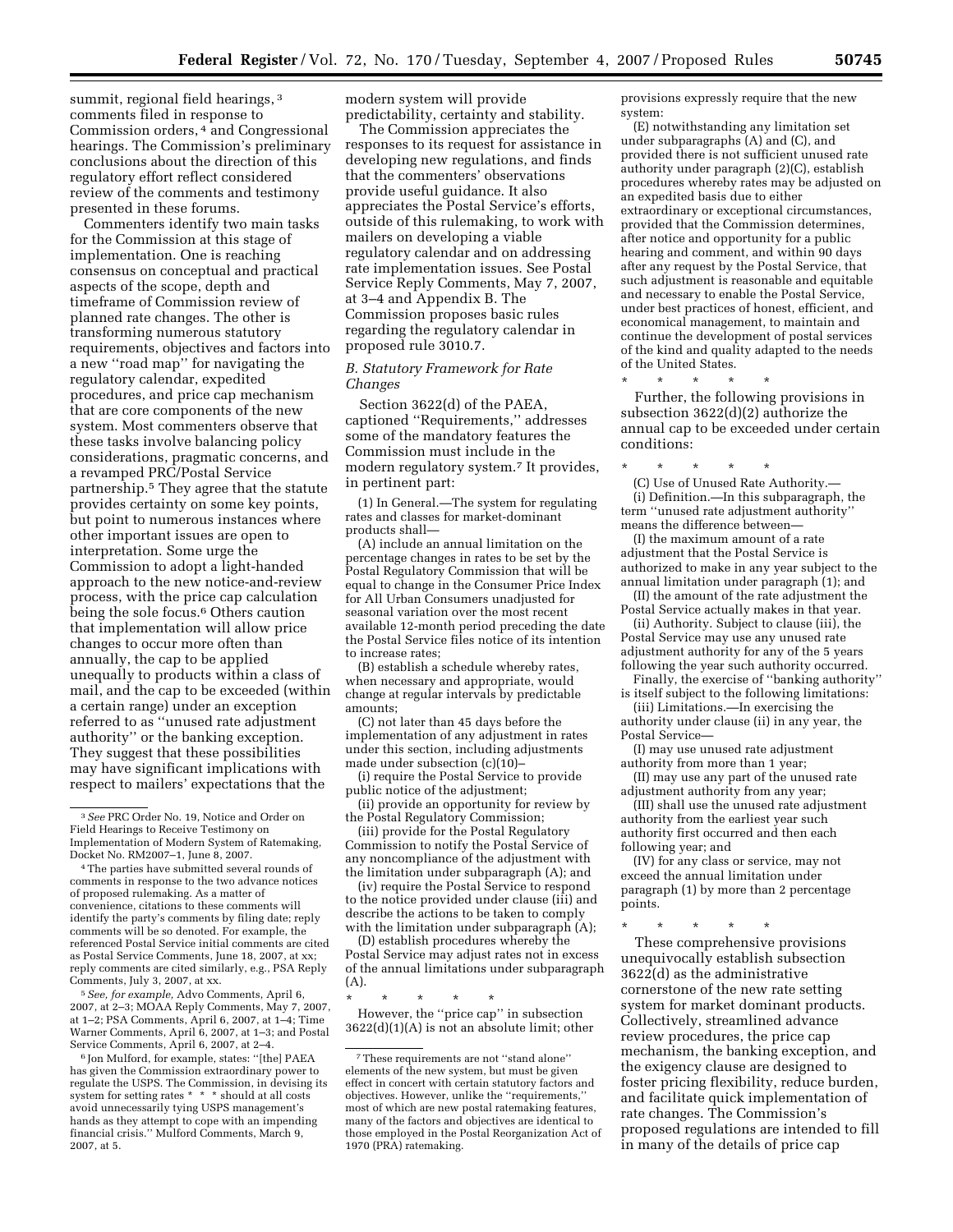administration, content of rate change filings, and due process.

## *C. Summary of Main Issues*

The PAEA specifies use of the Bureau of Labor Statistics' widely-known CPI– U, but does not address some related aspects of administration, such as how to calculate the index adjustment and how to calculate the base to which the adjustment applies. It also does not address the extent of documentation of worksharing discounts. The Commission sought comments on these matters in its Second Advance Notice of Proposed Rulemaking on Regulations Establishing a System of Ratemaking, May 17, 2007.

Additional implementation issues raised in the comments include:

- —whether the phrase ''not later than 45 days" used in section  $3622(d)(1)(C)$ limits Commission review to this number of days, or allows a longer period;
- —whether price change filings, other than exigent requests, involve ''barebones'' notice and documentation or more comprehensive support;
- —Whether the Commission's advance review is limited to assessing compliance with the price cap provisions or extends to other matters, such as an evaluation of worksharing discounts;
- —whether the Commission should solicit public comment in routine rate change filings;
- —whether the authority to ''bank'' unused rate adjustment authority for up to 5 years carries with it the ability to apply the banked pricing credit to a class other than the one in which it was accumulated; and
- —whether the rules should define ''exigent circumstances'' and whether trial-type proceedings must or should be held.

# *D. Structure of New Proceedings and Rules*

Review of the comments points to interest in a new road map for rate changes. William Berkley usefully highlights this by observing:

We need to keep in mind that we have to keep proceedings simple and rules of practice simple to avoid a system that only postal attorneys and economists can use. We ask when you establish these new rules that you remember to keep it as simple as you can. Proceedings before every regulator are always difficult, but let us also insure that we make it easy to navigate and understand the proceedings in this evolving system.

#### Berkley Testimony at 5.8

United Parcel Service (UPS), addressing implementation in general, asserts: ''To the extent possible, the Commission should interpret PAEA in a way that recognizes the value of administrative simplicity and practicality, and that minimizes the Postal Service's burden, while remaining consistent with the statutory requirements.'' UPS Reply Comments, July 3, 2007, at 10.

Accordingly, the Commission proposes to:

- —Organize most of the rules directly affecting market dominant products into a largely self-contained unit;
- —Standardize terms, definitions and methods to the extent feasible; and
- —Establish streamlined proceedings to facilitate all types of price changes.

The Commission proposes to establish a separate part, designated part 3010, Rules Applicable to Rate Adjustments for Market Dominant Products, in 39 CFR. This part is divided into five subparts:

Subpart A—General Provisions. Subpart B—Rules for Rate

Adjustments for Rates of General Applicability (Type 1 Rate Adjustments).

Subpart C—Rules for Applying the Price Cap.

Subpart D—Rules for Rate Adjustments for Negotiated Service Agreements (Type 2 Rate Adjustments). Subpart E—Rules for Rate

Adjustments in Exigent Circumstances (Type 3 Rate Adjustments).

# *E. Overview of Proposed Subpart A— General Provisions*

This subpart consists of seven proposed rules. The first provision, proposed 3010.1, captioned ''Applicability,'' is a general representation that the rules in subpart A implement the ratesetting policies and procedures of the PAEA for market dominant products. It also notes a distinction between ''notice'' filings and ''request'' filings.

Proposed 3010.2(a) codifies the following basic scenarios in which rate changes for market dominant products may be addressed: under price cap authority or a variation thereon, often referred to by commenters as the banking exception or banking authority; under a special contractual, or negotiated service agreement; and under an exigent circumstance. For ease of reference and reporting, this rule reflects the Commission's proposal to refer to each of these scenarios as ''types'' of filings, similar to the approach that has been used successfully for six categories of library references since Docket No. RM98–2. The Commission notes, for example, that for purposes of conducting the 10 year assessment of the new ratesetting approach, it may prove useful to have a ready tool for determining how many different types of notices and requests have been filed. The Commission incorporates these definitions into the regulations and the accompanying discussion. The following table summarizes this approach.

| Statutory source | Filing basis                                                                                                                                            | Proposed alternative(s)   |
|------------------|---------------------------------------------------------------------------------------------------------------------------------------------------------|---------------------------|
|                  | "annual limitation on the percentage changes   Type 1–A Rate Adjustment.<br>in rates".                                                                  |                           |
|                  | "unused rate adjustment authority"<br>"the desirability of special classifications   Type 2 Rate Adjustment.<br>including agreements between the Postal | Type 1-B Rate Adjustment. |
|                  | Service and postal users".<br>"due to either extraordinary or exceptional cir- Type 3 Rate Adjustment.<br>cumstances".                                  |                           |

<sup>8</sup>Testimony of William S. Berkley, President and CEO, Tension Envelope Corporation, Before the

United States Postal Regulatory Commission Field Hearing, Kansas City, June 22, 2007.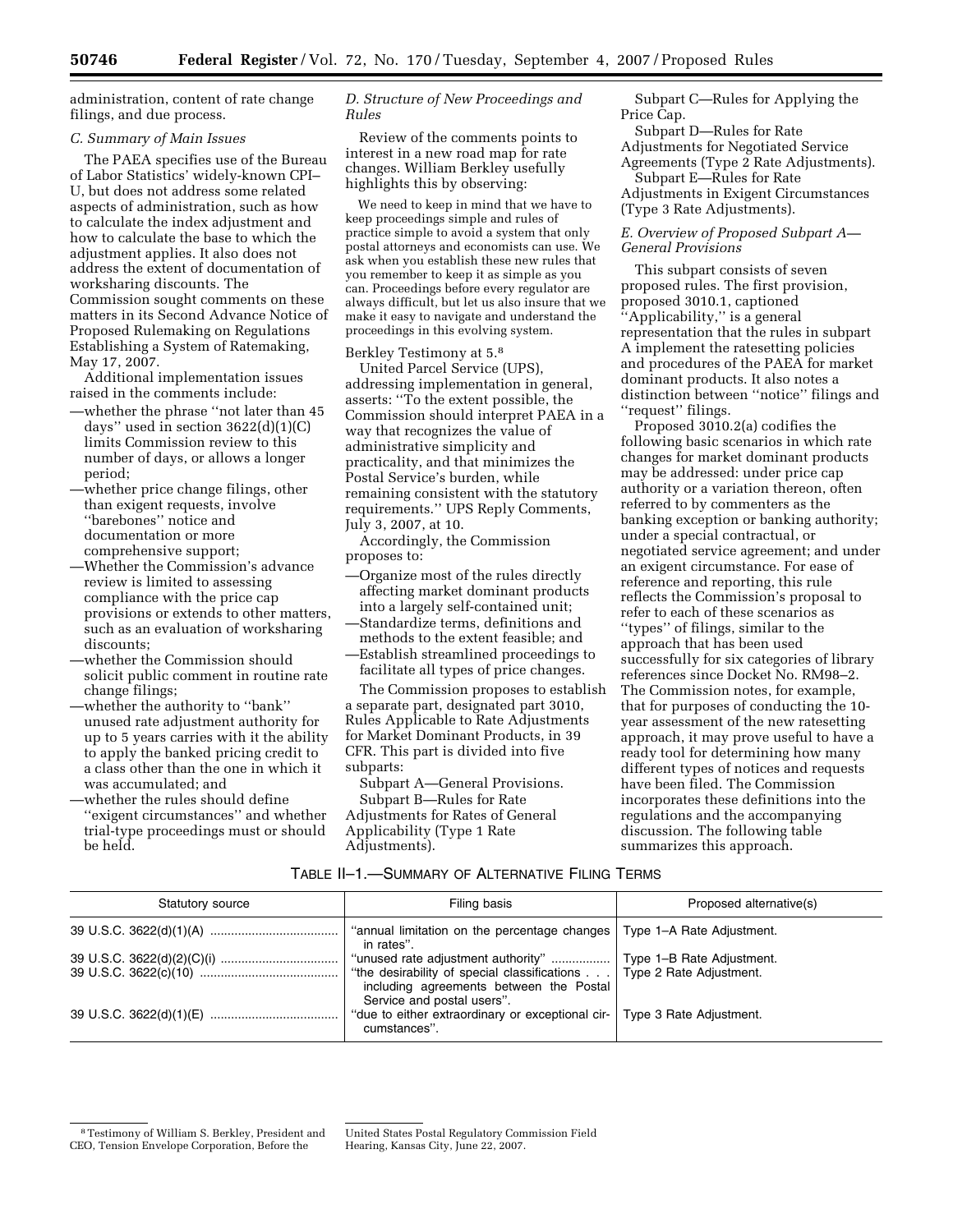# *F. Overview of Proposed Subpart B— Rules for Rate Adjustments for Rates of General Applicability (Type 1 Rate Adjustments)*

This subpart consists of five rules. These rules lay out basic procedures and certain fundamental Commission positions. Some of the debate among commenters centered on the timeframe for Commission action in a price change proceeding and on public input. The timeframe issue stems from the highlighted wording in the following passage from the PAEA:

(C) not later than 45 days before the implementation of any adjustment in rates under this section, including adjustments made under subsection (c)(10)—

(i) require the Postal Service to provide public notice of the adjustment;

(ii) provide an opportunity for review by the Postal Regulatory Commission.

#### 39 U.S.C. 3622(d)(1)(C)(i)–(ii).

The crux of the issue is whether the statute intends 45 days as the maximum or minimum period for advance notice and review. The Postal Service appears to read this language as establishing a statutory maximum, but acknowledges that some changes, as a matter of good business practice, such as those involving new worksharing discounts, will create more implementation issues. It indicates that it intends to provide additional notice in these instances. Postal Service Comments, June 18, 2007, at 14–15. The Mail Order Association of America (MOAA) shares the Postal Service's view. MOAA Reply Comments, May 7, 2007, at 14–15. Many commenters, however, see the wording in the statute as establishing a minimum, and therefore clearly authorizing the Commission to require the Postal Service to provide more notice. Time Warner suggests 90 days. Time Warner Comments, April 6, 2007, at 15.

The Commission concludes that as a matter of statutory interpretation, the Postal Service's position reads the qualifier ''at least'' completely out of the statute. The conclusion more consistent with the statute's overall theme of transparency is that 45 days is the minimum period required by the statute, and the Commission may require a longer period in certain circumstances.9 At the same time, it seems that any extension should be in keeping with the notion of streamlined review; thus, the four months the OCA suggests as the routine approach

appears excessive for the Commission's task of assessing the planned rate changes in terms of the price cap and/ or the use of banking authority.

The Commission concludes that for purposes of drafting an initial set of regulations, the language from the statute requiring notice and review ''not later than 45 days'' can be carried over directly into proposed rules 3010.10(a)(1) and (2). A provision in proposed rule 3010.10(b) encouraging more time for review recognizes the Postal Service's representations on this record that it intends to provide additional time for review when price changes are more complicated. Postal Service Comments, June 18, 2007, at 9– 10. Proposed rule 3010.10(a) does not require the Postal Service to publish a **Federal Register** notice concerning a planned adjustment, but does contemplate broad dissemination of its intent to the mailing community and to the general public. This typically provides more effective notice than a **Federal Register** notice, in keeping with a modern rate setting system, and reduces administrative burden by freeing the Postal Service from the production details necessarily associated with **Federal Register**  publication. The Commission notes that it imposes on itself, in proposed rule 3010.13(a), an obligation to publish notice of a rate adjustment filing in the **Federal Register**.

Commenters are divided on the question of public input during the review period. Some, including the Postal Service, argue against it on grounds that the logic of the PAEA suggests that if public input is not expressly provided for in the statute, it is not authorized. On the other hand, the OCA and several others think it would be helpful. Newspaper Association of America (NAA), for example, asserts that allowing public comment would promote transparency. NAA Comments, March 30, 2007, at 2. NAA acknowledges that the new statute expressly provides for public participation when rate adjustments are based on exigent circumstances, but asserts:

Nothing in the PAEA, however, prohibits the Commission from inviting such comment also when the Postal Service purports to notice rate adjustments consistent with the CPI limitation. Public comment—which necessarily would have to be expedited and would be submitted in writing—would promote transparency and could provide information helpful to the Commission's review.

*Id*. at 7.

Where the Postal Service's notice is straightforward, there likely will be relatively few comments. However, in instances when the Postal Service notices a more complicated set of rate changes, the Commission may benefit from the insights that the mailing community and broader public may be able to offer. The stakes of this review are important because the rates that will take effect from this process will be in effect for a substantial period of time before they are later reviewed by the Commission either in an annual review or in a complaint.

#### *Id.* at 7–8.

The Commission agrees that the statute does not expressly provide for public participation during the review period as it does in the exigency clause (in subsection  $3622(d)(1)(E)$ ). At the same time, the statute gives the Commission broad discretion in deciding on how to conduct its review. It follows that if the Commission believes public input might be helpful in determining the compliance of the anticipated rate changes with the statutory pricing provisions, there is no statutory bar to incorporating this into its review proceedings/procedures. The Commission believes this will be the case, and provides, in proposed rule 3010.13(a) for 20 days (from the date of filing of a rate adjustment notice) for the public to file written comments.

Proposed rule 3010.11 addresses several ''housekeeping'' details. It notes the limitation on rate increases in any 12-month period, the existence of CPI– U as a limitation, the exception allowing annual recapture of unused rate authority, and the allocation of unused rate authority to each class of mail. The latter provision directly addresses some commenters' concerns about ''crossclass'' banking.

Proposed rule 3010.12 adopts the PAEA's stated inflation measure (CPI– U) and describes the source as the Bureau of Labor Statistics. The clarity of the PAEA on this point meant that there was no debate among the commenters on the benchmark that is to be used.

Proposed rules 3010.13 and 14 address the nature of proceedings and the content of rate adjustment filings, and are the most extensive rules in this subpart. The flagship proceedings under the former statutory structure were 10 month trial-type ''omnibus'' rate and classification proceedings, bookended between considerable advance preparation on the part of the Postal Service (and many mailers) and a postdecision phase encompassing review by the Governors and the potential for reconsideration. Commenters agree that, barring a final omnibus rate case under 39 U.S.C. 3622(f), the PAEA casts that apparatus aside and replaces it with a

<sup>9</sup>Based on the Postal Service's comments, it anticipates filing 90 days in advance of implementation with the first 45 days constituting the statutory period for Commission review and the second half for implementation.

It adds: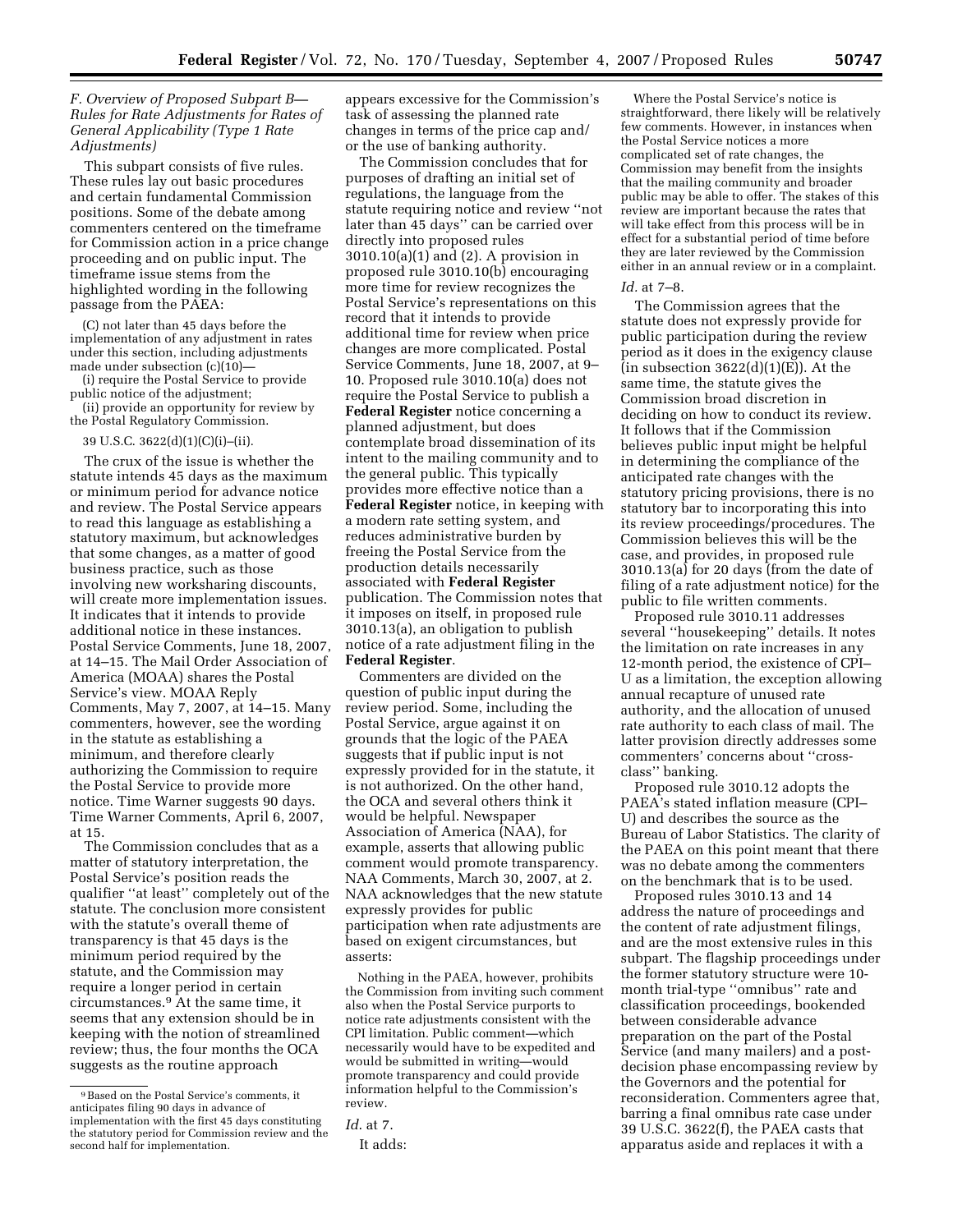simpler process. In keeping with the new statutory emphasis on simpler proceedings, the Commission does not propose formal discovery, Notices of Inquiry, Presiding Officer's Information Requests, testimony, and hearings. It anticipates handling resolution of discrepancies or other matters through direct communication with the Postal Service.

There also has been considerable discussion of the statutory scope of the Commission's review. The main positions are that it extends to:

- —Only, or primarily, the price cap;
- —The price cap, plus some evaluation of worksharing; and
- —The price cap, worksharing evaluation, plus consistency with statutory factors and objectives, *plus*  identification of certain features, such as differential intra-class treatment exceeding a certain percentage.

Some commenters, such as the Postal Service and MOAA, advocate ''lighthanded'' review, the OCA seeks extensive review, and some, such as the NAA, take a middle ground. NAA suggests that during the review period, the Commission has, at a minimum, legal authority:

- —To review the notices of rate adjustments for compliance with the CPI cap;
- —To review the noticed change to ensure at least facial compliance with the provisions of section 3622(e) regarding workshare discounts;
- —To prohibit rates that are unlawful on their face from taking effect; and
- —To review the justification for changes in rate categories within a class that exceed CPI by an amount set by the Commission, such as the CPI plus 2 percent proposed by NAA.

## **NAA Reply Comments, May 7, 2007, at 25–26.**

The Commission agrees that the PAEA ushers in a fundamentally different approach to rate regulation for market dominant products, and that its implementing regulations should honor the spirit and letter of the new law. Proposed rule 3010.13(b) limits the appropriate scope of public comments to compliance with the price cap formula and consistency with certain statutory policies; thus, they represent a marked shift away from PRA-style indepth examination. The proposed scope of public comment is no longer openended. The Commission does not invite, and will not entertain, public comment during the 45-day review period on matters such as costing methods. Moreover, in proposed rule 3010.13(e), the Commission expedites review to

determine the consistency of an amended notice of rate adjustment with filing requirements.

*Filing contents.* Proposed rule 3010.14 describes the contents of the Postal Service's rate adjustment filings. The notice is to include a schedule of proposed rates, identification of the effective date(s), and a representation or evidence that public notice of the planned changes has been issued or will be issued at least 45 days before the effective date(s) of the proposed rates.

In addition, proposed rule 3010.14(b)(1)–(8) identifies explanatory material that is to be provided. This includes the amount of the applicable change in CPI–U calculated under Commission rules and the percentage change in rates for each class, calculated as required by Commission rules along with supporting workpapers. It also includes the amount of new unused rate authority that will be generated by the instant notice of rate adjustment and a 5-year schedule showing unused rate authority for each class of mail, along with supporting calculations. For Type 1–B filings, which draw on recaptured pricing authority, the Postal Service is to identify for each affected class how much existing unused rate authority is used in the proposed rates calculated as required by Commission rules. *See*  proposed rule 3010.14(d). An explanation must be provided if new unused rate authority will be generated for a class of mail that is not expected to cover its attributable costs.

Several commenters express concern about the potential for intra-class increases to exceed the cap. NAA asserts that the Postal Service's authority to exceed the annual cap for a rate category is not unlimited, as the phrase ''predictable amounts'' is not limited to the aggregate change for a class, but ''on its face requires that the specific rate changes themselves within the class should be reasonably predictable.'' NAA Comments, March 30, 2007, at 9. It contends that objective 8, which requires that the rate schedule be ''just and reasonable'' supports this interpretation. *Id.* NAA suggests that the Commission impose a standard whereby, absent special justification, increases for a rate category beyond a pre-established range (such as CPI plus 2 percent) would not be considered ''predictable'' or ''just and reasonable.'' Id. at 9–10. It asserts that this approach, which it refers to as a ''soft band,'' would satisfy the statutory objective of providing the Postal Service with pricing flexibility, while honoring the provision in objective 8 allowing changes of unequal magnitude within, between or among class of mail. *Id.* at

9; NAA Reply Comments, May 7, 2007, at 8. In terms of proposed rules, NAA suggests that the Postal Service could be required to certify that no rate would change by more than the permitted range (when this is the case) or bring changes exceeding the range to the Commission's attention and provide additional justification. NAA Comments, March 30, 2007, at 10. It contends that over time, as the Commission reviews these explanations on a case-by-case basis, it will become evident which explanations are adequate to allow the rates to become effective, and which are not. NAA Reply Comments, May 7, 2007, at 8.

The Parcel Shippers Association (PSA) does not suggest prohibiting adjustments beyond a certain level, but suggests that the Commission require the Postal Service to provide a written, on the record, justification for any market dominant rate increases that *substantially* exceed inflation. PSA Comments, April 6, 2007, at 4–5, 22–23. (Emphasis in original.)

In a similar vein, OCA suggests, given the potential for large percentage increases in rates for individual subclasses, that subclass increases be capped at 50 percent above the overall class increase. OCA Comments, June 18, 2007, at 2, 15–19. It notes:

Some of the principles of rate setting include continuity of expectations, implementation of rates that are understandable, and perceived and/or actual fairness. Accordingly, some level of subclass protection appears to be appropriate. We suggest 50 percent as reasonable: that is, if rates for a class of service increase by an overall maximum of two percent, no subclass rate would increase by more than three percent.

*Id*. at 15.

Discover Financial Services, LLC (DFS) asserts that the OCA's recommendation is ''at odds with the legislation, which nowhere indicates that such a cap would be permissible. Indeed, notions that rates should be capped in any fashion other than at the class level were much debated in Congress and specifically rejected as not giving the Postal Service sufficient rate flexibility.'' DFS Further Comments, July 16, 2007, at 4.

NAA, PSA and OCA identify a clear example of where statutory objectives may conflict. The Commission does not view capping subclass increases as sanctioned by the PAEA. Requiring a separate certification or justification is not statutorily suspect in the same sense; however, adopting a rule of this sort makes the process cumbersome. It is to be expected that rate adjustments within a class will be both above and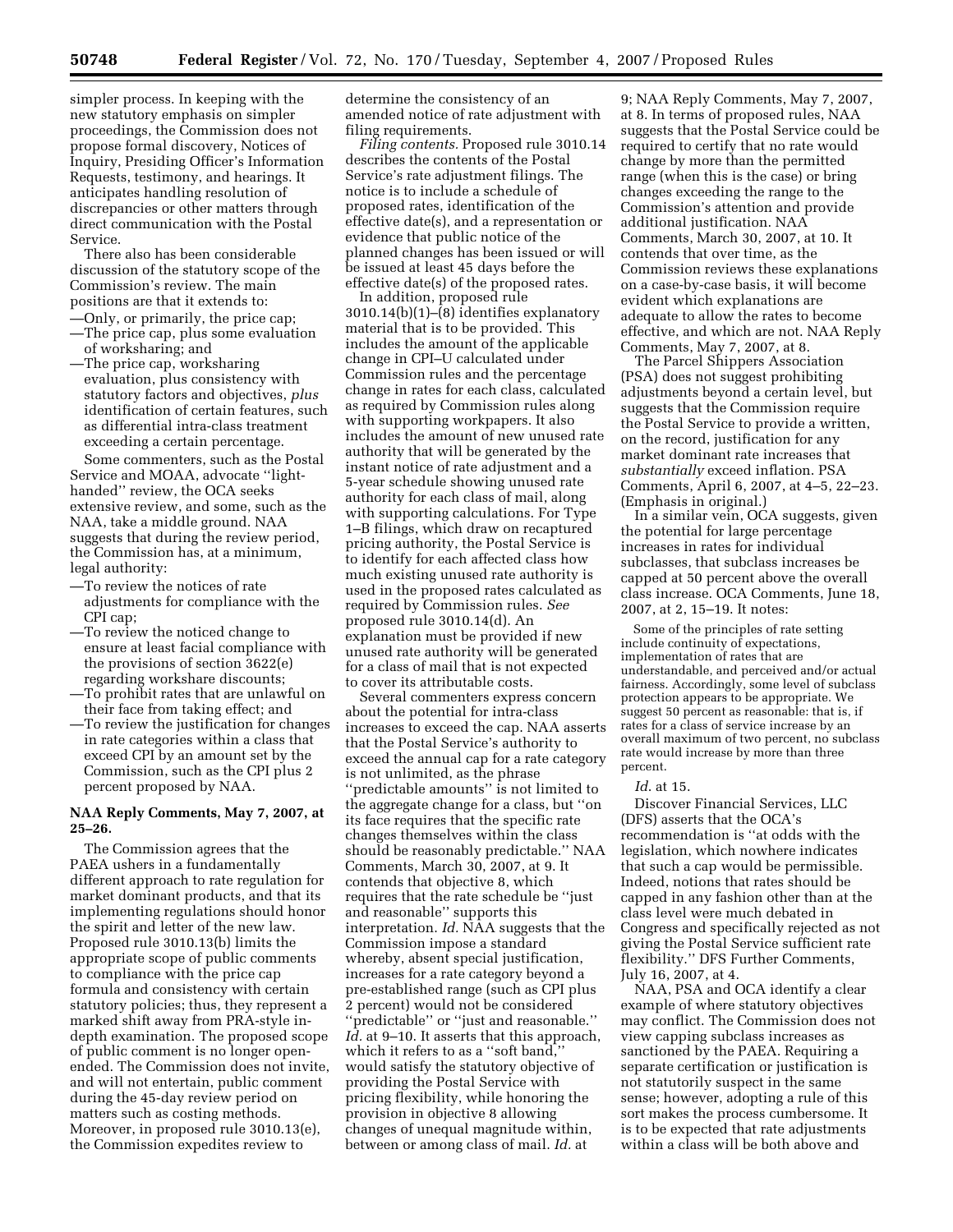below average. Requiring written justification for individual rates is contrary to the goals of a simpler, more flexible, process. The Commission finds that the Postal Service should be given an opportunity to exercise its pricing flexibility by making changes of unequal magnitude without having to file separate justification for what some might consider ''excessive'' above-cap increases within a class. Should the Postal Service abuse this discretion, and regularly fail to develop rate adjustments consistent with the statutory objective of maintenance of just and reasonable rate schedules, additional regulations in this area can be developed.

*Information supporting proposed workshare discounts.* The PAEA charges the Commission with establishing a modern system of ratemaking that is designed to achieve nine specific objectives including to maximize incentives to reduce costs and increase efficiency. The PAEA also enumerates several factors which must be considered by the Commission in establishing this system. Two of these factors— $3622(c)(5)$ , the degree of preparation of mail for delivery into the postal system performed by the mailer and its effect upon reducing costs to the Postal Service; and 3622(c)(12), the need for the Postal Service to increase its efficiency and reduce its costs—can be linked directly to workshare discounts. Section 3622(e)(2) directs the Commission to ensure that [workshare] discounts do not exceed the cost that the Postal Service avoids as a result of workshare activity.10

The PAEA defines workshare discounts as rate discounts provided to mailers for the presorting, prebarcoding, handling, or transportation of mail. Both the Commission and the Postal Service have long held the view that setting workshare discounts in line with the Efficient Component Pricing Rule (ECPR) is an effective method for encouraging efficient mailing practices. The ECPR is the principle that workshare discounts should be set equal, on a per-unit basis, to the costs avoided by the Postal Service when the mailer performs the workshare activity.

Several parties reiterated the importance of ECPR in encouraging efficiency and satisfying the objectives of the PAEA. Pitney Bowes states ''regulations should require the Postal Service to establish discounts that reflect the full measure of worksharerelated costs avoided to the extent practicable.'' Pitney Bowes Comments, April 6, 2007, at 36. In addition, Pitney Bowes sponsored the comments of John Panzar which focus exclusively on the merits of continued use of ECPR in ratemaking. The Alliance of Nonprofit Mailers, National Association of Presort Mailers, and National Postal Policy Council (ANM/NAPM/NPPC) believe that the Postal Service's rates should be presumed reasonable as long as the discounts satisfy the ECPR. ANM/ NAPM/NPPC Comments, April 6, 2007, at 16–19.

Support for efficient component pricing is also found in testimony received during the Commission's field hearings. Don Hall, Jr., President and CEO of Hallmark Cards, seeks assurance that the workshare discounts will reflect the true savings to the Postal Service. Transcript of Kansas City Field Hearing, June 22, 2007, at 29. John Campo, Vice President of Postal Relations for Pitney Bowes, said the ''regulations should encourage the Postal Service to adopt pricing incentives or work sharing discounts to fully reward mailer activity that reduces total postal system costs.'' Transcript of Wilmington Field Hearing, July 9, 2007, at 10. John Carper, Director of Mail and Receiving Services, Pepperdine University, claims that ''[worksharing] can flourish fully only if the discounts offered by the Postal Service \* \* \* he costs that the Postal Service saves.'' Transcript of Los Angeles Field Hearing, June 28, 2007, at 39.

In contrast, Advo, Inc. presents three reasons why ECPR should not be followed in setting rates under the PAEA:

First, the statute does not permit consideration of factors other than compliance with price caps in the review process. Second, ECP, although useful in theory as a pricing tool, is not the only appropriate consideration in setting discounts and is susceptible to being misapplied. Third, adoption of ECP as the ''gold standard'' will inevitably and unnecessarily impinge on the Postal Service's pricing flexibility—a flexibility that is imperative to its ability to remain viable under the price cap regime.

Advo Reply Comments, July 3, 2007, at 6.

MOAA, NAA, and the Postal Service recognize the importance of the ECPR, but contend that other, perhaps

competing, factors are also important. Therefore, they believe that ECPR should not be a requirement for workshare discounts.

The Commission strongly believes that efficient component pricing should be used as a guiding principle in establishing and maintaining workshare discounts. In both sections 3622(b) and 3622(c) the statute stresses the need for efficient rates and efficient component pricing is an established method of measuring efficient ratemaking. Nonetheless, the Commission recognizes that other factors must also be considered, and that the PAEA grants the Postal Service substantial flexibility in setting rates. However, in the interest of transparency and accountability, the Postal Service has a burden to explain how its rates, including workshare discounts, meet the objectives and factors of the PAEA.

The Postal Service has proposed that when it files its notice of price adjustment, it will also file, for preexisting workshare discounts, a comparison of the new (or unchanged) discount price with the historical, Commission reviewed cost avoidances of the last Annual Compliance Review, and will provide appropriate justification for any discount that exceeds those cost avoidances. Postal Service Comments, June 18, 2007, at 11. The proposed rules reflect this undertaking. To meet its burden of ensuring that the rates are in compliance with the objectives and factors of the PAEA, the Postal Service must also identify and explain any discounts that are substantially below the cost avoidances.

The Postal Service is to provide with each notice of rate adjustment a schedule of the workshare discounts included in the proposed rates, together with a companion schedule listing underlying avoided costs, along with supporting workpapers. The avoided cost figures must be developed from the most recent PRC Annual Compliance Report. The Postal Service is to provide a separate justification for all proposed workshare discounts that exceed avoided costs. The Postal Service shall also identify and explain discounts that are set substantially below avoided costs, and explain any relationship between discounts that are above and those that are below avoided costs.

In addition, when new workshare discounts are established, the Postal Service is to include with its filing a statement explaining its reasons for establishing the discount; provide all data, economic analyses, and other information believed to justify the discount; and certify, based on

<sup>10</sup>There are four limited exceptions to this mandate: (1) When the discount is new and mailers must be encouraged to use it; (2) when the discount is already in place and reducing it will cause rate shock; (3) when the discount is provided in connection with subclasses consisting exclusively of mail matter of educational, cultural, scientific, or informational value; and (4) when reducing or eliminating the discount would cause a shift in mail mix that would lead to operational inefficiencies for the Postal Service. For the first two exceptions, the Postal Service must eventually phase out the excess discount.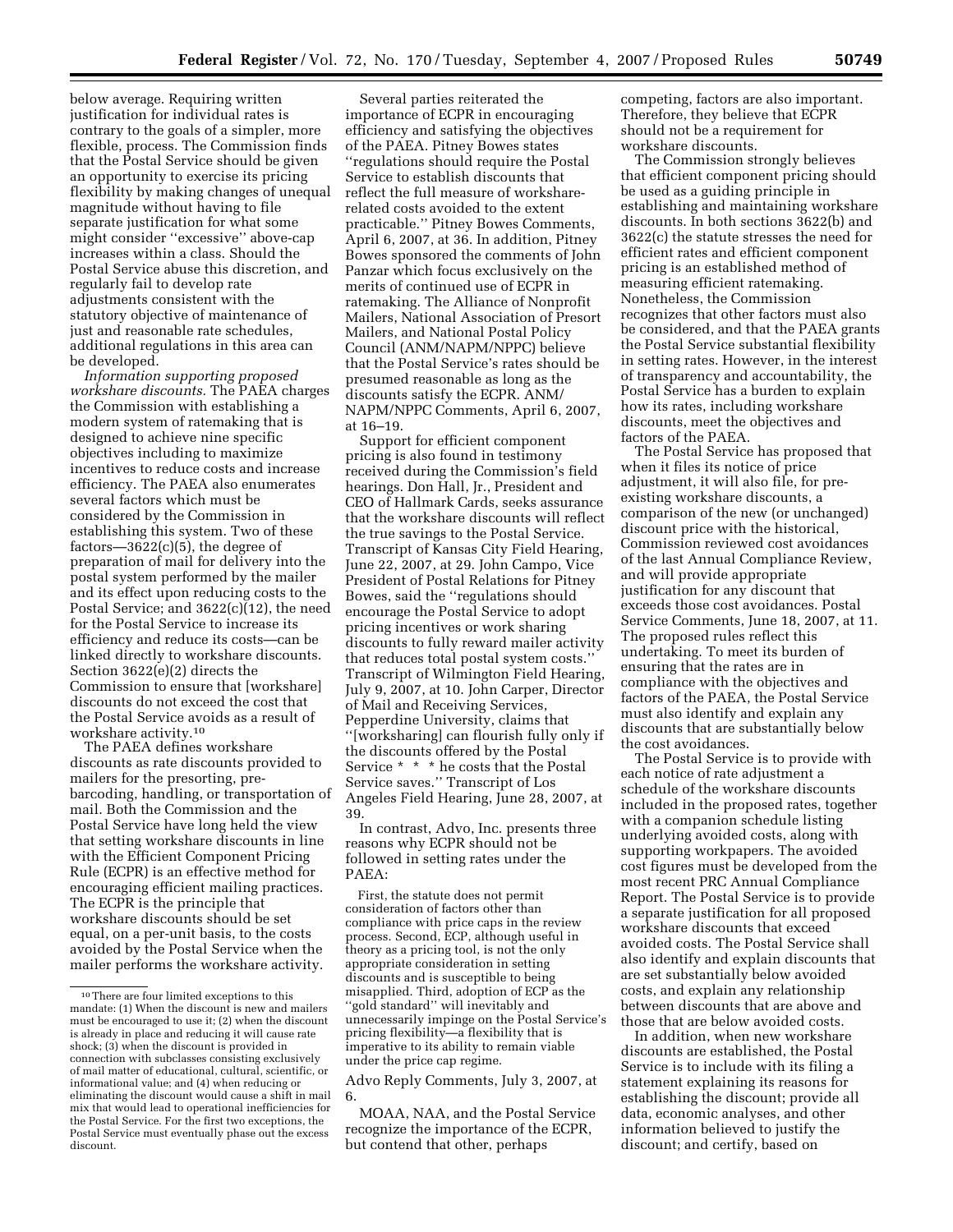comprehensive, competent analyses that Emens Testimony at 5.11 the discount will not adversely affect either the rates or the service levels of users of postal services who do not take advantage of the discount.

Lastly, the Postal Service is to provide a discussion of how the proposed rates will help achieve the objectives listed in 39 U.S.C. 3622(b) and properly take into account the factors listed in 39 U.S.C 3622(c).

## *G. Overview of Subpart C—Rules for Applying the Price Cap*

This subpart consists of nine rules related primarily to administration of the price cap mechanism. Proposed rule 3010.21 addresses how to calculate the statutory annual inflation-based limitation. A question has arisen over the

\* \* \* an annual limitation \* \* \* equal to the change in the Consumer Price Index for All Urban Consumers unadjusted for seasonal variation *over the most recent available 12-month period preceding the date the Postal Service files notice of its intention to increase rates.* 

## 39 U.S.C. 3622(d)(1)(A). (Emphasis added.)

Two suggestions have emerged on this record, but commenters generally agree that both approaches are consistent with the statute. One is referred to as the ''point-to-point'' method and was initially suggested by the Postal Service and the OCA. The other is the ''running average'' or ''weighted average'' method which is incorporated in the proposed rules.

JPMorgan Chase & Company (Chase) comments are representative. Chase urges the Commission to calculate the index adjustment based on a 12-month average of CPI levels, rather than on a ''snapshot'' of year-over-year changes to the CPI between a single pair of beginning and end dates. It reasons:

While the two approaches should achieve similar results over the long run, the use of the twelve-month average is likely to produce a much less bumpy and volatile path along the way by damping the short-term oscillations in the CPI index. For Chase and other mailers that operate on an annual budget cycle—i.e., for the mailers that generate most of the Postal Service's volume, reducing the short-term unpredictability of cost increases is extremely important.

Many parties commented that they prefer the moving average method because it provides more predictability and stability in rates. NAA states, the average method ''better advance[s] the statutory objective of creating 'predictability and stability in rates' while promoting transparency in rates and assuring that the Postal Service is financially sound.'' NAA Comments, June 18, 2007, at 2. See also Advo Comments, June 18, 2007, at 2; Advo Reply Comments, July 3, 2007, at 1; GCA Reply Comments, July 3, 2007, at 1–2; Pitney Bowes Reply Comments, July 3, 2007, at 3; and PostCom Reply Comments, July 3, 2007, at 2.

Contrary to these views, OCA states that the point method ''does not result in significantly less rate stability and predictability.'' OCA Reply Comments, July 3, 2007, at 6. It contends that the moving average method ''would have substantial lags in the updating of rates.'' OCA Initial Comments, June 18, 2007, at 7. *See also* Valpak Comments, June 18, 2007, at 5; and OCA Reply Comments, July 3, 2007, at 2–4.

The Postal Service expressed concern that using the moving average method includes 24 months of data rather than 12. USPS states, ''It is arguable that calculating the price cap by reference to CPI-U data over a 24-month period is counter to the statutory requirement that the CPI calculation be ''equal to'' the change in CPI-U ''over the most recent available 12-month period.'' Postal Service Comments, June 18, 2007, at 3– 4. APWU also believes that the point method better adheres to the plain language of the PAEA. APWU Comments, June 18, 2007, at 2–3. APWU and Valpak advocate the point method as providing more transparency and less administrative burden. APWU Comments, June 18, 2007, at 2; and Valpak Comments, June 18, 2007, at  $4 - 5$ .

The majority of commenters are satisfied that both the moving average method and point method meet the statutory requirements of the PAEA. MOAA states, ''The provisions of [the] PAEA are sufficiently broad that either the [moving average method] or the [point method] could be used for the purpose of calculating the CPI cap

limitation as set forth in 3622 (b), (c) and (d).'' MOAA Comments, June 18, 2007, at 1. *See also* GCA Comments, June 18, 2007, at 2; Advo Comments, June 18, 2007, at 2; PostCom Comments, June 18, 2007, at 2; and Pitney Bowes Comments, June 18, 2007, at 2.

The Commission proposes to use the moving average method of calculating the CPI–U limitation. This method provides mailers with stable and predictable rates, and also grants the Postal Service the same benefits. The moving average method does not impose any undue administrative burden on the Postal Service and does not inhibit transparency. The Commission finds the increased predictability and stability resulting from use of the moving average method are quite valuable, and directly further the specific objectives of the PAEA. The Commission derives the moving average method from Bureau of Labor Statistics (BLS) monthly CPI–U values. At the end of each calendar year, BLS calculates the annual percentage change between two years as the percentage change between the two years' annual averages. The only difference in methodology is that BLS applies this methodology to calendar years, and the Commission will apply it to 12-month periods.

Calculation of the annual limitation in this method involves three steps. First, a simple average CPI–U index (Recent Average) is calculated by summing the most recently available 12 monthly CPI– U values from the date the Postal Service files notice of its intentions to increase rates, and dividing the sum by 12. Then, a second simple average CPI– U index (Base Average) is similarly calculated by summing the 12 monthly CPI–U values preceding those used in the Recent Average calculation and dividing the sum by 12. Finally, the percentage change between the Recent Average and the Base Average is computed, using the following formula: Annual Limitation (Moving Average Method) = (Recent Average/ Base  $Average) - 1.$ 

Example 1 illustrates the annual limitation calculation, using the moving average method, assuming that the Postal Service had filed a hypothetical notice of its intentions to increase rates during the third week of April 2006.12

<sup>11</sup>Testimony of Daniel C. Emens on Behalf of JPMorgan Chase & Co., July 9, 2007 (Emens Testimony).

<sup>12</sup>All CPI–U data is obtained from the BLS Web site at: *http://data.bls.gov/cpi-bin/surveymost.*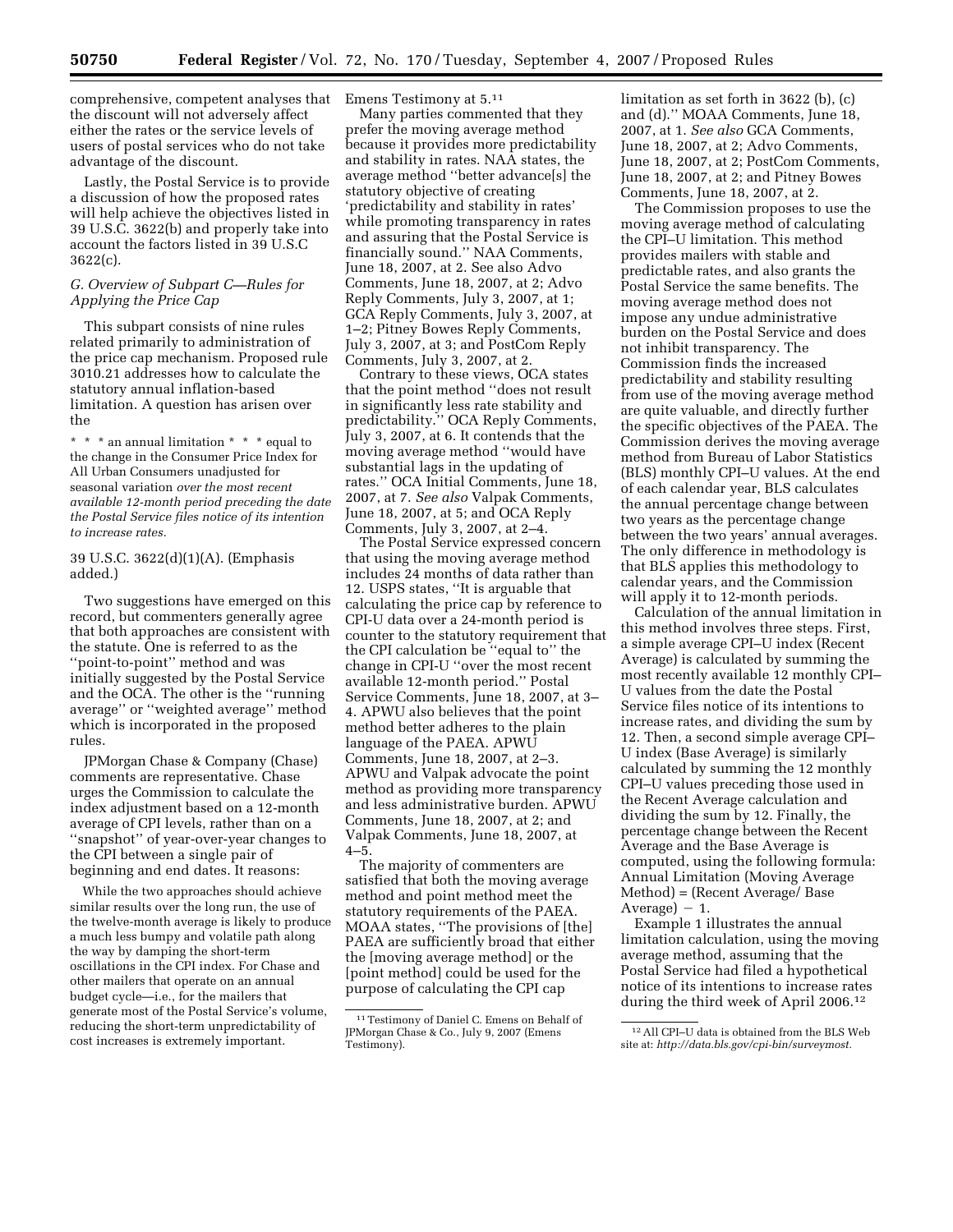# Example 1

| (A)                              |              |                |
|----------------------------------|--------------|----------------|
| April 2006 Notice Recent Average |              |                |
|                                  |              | CPI-U          |
| <b>YEAR</b>                      | <b>MONTH</b> | <b>MONTHLY</b> |
|                                  |              | <b>INDEX</b>   |
| 2005                             | April        | 194.6          |
| 2005                             | Mav          | 194.4          |
| 2005                             | June         | 194.5          |
| 2005                             | July         | 195.4          |
| 2005                             | August       | 196.4          |
| 2005                             | September    | 198.8          |
| 2005                             | October      | 199.2          |
| 2005                             | November     | 197.6          |
| 2005                             | December     | 196.8          |
| 2006                             | Januarv      | 198.3          |
| 2006                             | Februarv     | 198.7          |
| 2006                             | March        | 199.8          |
| 12-Month Average                 |              | 197.0          |

| (B)                            |              |                |  |
|--------------------------------|--------------|----------------|--|
| April 2006 Notice Base Average |              |                |  |
|                                | CPI-U        |                |  |
| YEAR                           | <b>MONTH</b> | <b>MONTHLY</b> |  |
|                                |              | <b>INDEX</b>   |  |
| 2004                           | April        | 188.0          |  |
| 2004                           | May          | 189.1          |  |
| 2004                           | June         | 189.7          |  |
| 2004                           | July         | 189.4          |  |
| 2004                           | August       | 189.5          |  |
| 2004                           | September    | 189.9          |  |
| 2004                           | October      | 190.9          |  |
| 2004                           | November     | 191.0          |  |
| 2004                           | December     | 190.3          |  |
| 2005                           | January      | 190.7          |  |
| 2005                           | February     | 191.8          |  |
| 2005                           | March        | 193.3          |  |
| 12-Month Average               |              | 190.3          |  |

#### **ANNUAL LIMITATION =**

Example 1 assumes that rate filings are 12 months apart; that is, that the Postal Service filed its most recent previous notice for a rate increase in April 2006. This assumption can be adjusted in two ways depending on when the Postal Service files a notice of rate adjustment.

The first adjustment occurs when the Postal Service files a notice of rate adjustment less than one year after the previous adjustment. In this instance, if the calculation were to use 12 months of data, the Postal Service would benefit

from double counting months of CPI data. This would violate the statutory limitation. To remedy this problem, a partial year limitation is calculated.

Example 2 calculates a partial year limitation. First, a simple 12-month average must be calculated using the most recently available 12 months of CPI–U data from the BLS Web site (Recent Average). Then the partial year limitation is calculated by dividing the Recent Average by the Recent Average from the most recent previous notice and subtracting 1. The formula is as

follows: Partial Year Limitation = (Recent Average/Recent Average from most recent previous notice)  $-1$ .

Still assuming that the Postal Service filed its first notice of rate adjustment in April of 2006 (Example 1), assume now that the Postal Service files its second hypothetical notice of rate adjustment in October 2006 (six months later). Example 2 shows how the partial year limitation will be calculated for the October 2006 rate adjustment.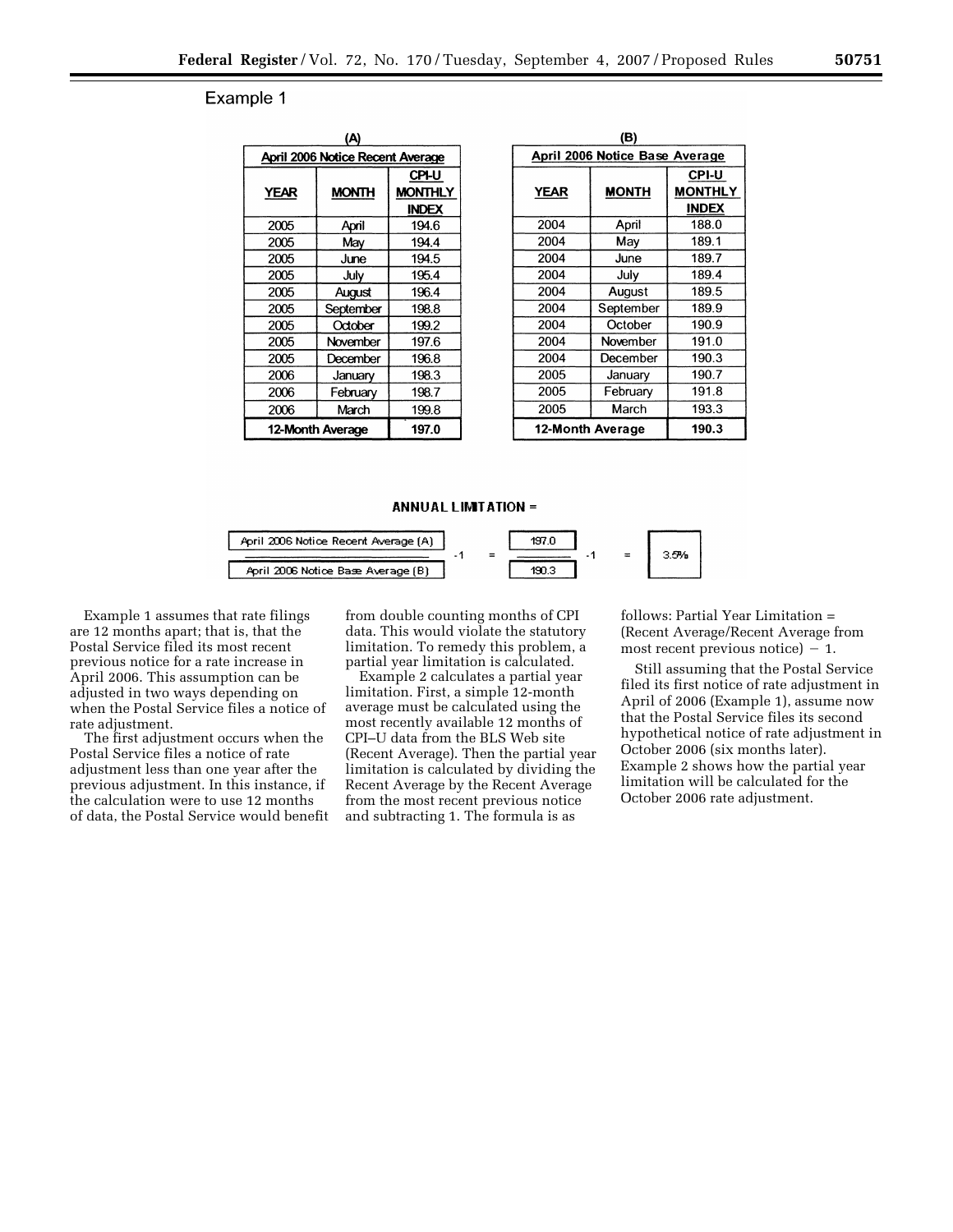# Example 2

| (C)                                |              |                                  |
|------------------------------------|--------------|----------------------------------|
| October 2006 Notice Recent Average |              |                                  |
| YEAR                               | <b>MONTH</b> | CPI-U<br><b>MONTHLY</b><br>INDEX |
| 2005                               | October      | 199.2                            |
| 2005                               | November     | 197.6                            |
| 2005                               | December     | 196.8                            |
| 2006                               | January      | 198.3                            |
| 2006                               | Februarv     | 198.7                            |
| 2006                               | March        | 199.8                            |
| 2006                               | April        | 201.5                            |
| 2006                               | May          | 202.5                            |
| 2006                               | June         | 202.9                            |
| 2006                               | July         | 203.5                            |
| 2006                               | August       | 203.9                            |
| 2006                               | September    | 202.9                            |
| 12-Month Average<br>200.6          |              |                                  |

| (D)                                                                    |              |                                  |
|------------------------------------------------------------------------|--------------|----------------------------------|
| October 2006 Notice Base Average =<br>April 2006 Notice Recent Average |              |                                  |
| YEAR                                                                   | <b>MONTH</b> | CPI-U<br><b>MONTHLY</b><br>INDEX |
| 2005                                                                   | April        | 194.6                            |
| 2005                                                                   | May          | 194.4                            |
| 2005                                                                   | June         | 194.5                            |
| 2005                                                                   | July         | 195.4                            |
| 2005                                                                   | August       | 196.4                            |
| 2005                                                                   | September    | 198.8                            |
| 2005                                                                   | October      | 199.2                            |
| 2005                                                                   | November     | 197.6                            |
| 2005                                                                   | December     | 196.8                            |
| 2006                                                                   | January      | 198.3                            |
| 2006                                                                   | February     | 198.7                            |
| 2006                                                                   | March        | 199.8                            |
| 12-Month Average                                                       |              | 197.0                            |

# **PARTIAL YEAR LIMITATION =**



A corresponding adjustment can be made should the Postal Service file a notice of rate adjustment more than 12 months after the last adjustment. This scenario provides no reason to alter the calculation of the annual inflation-based limitation, but does present a different concern; there are several months of CPI–U changes that the Postal Service may lose. The clear intent of the statutory provision allowing for recapture of unused rate authority is to encourage the Postal Service to whenever possible refrain from

imposing the maximum permissible rate increases. If the Postal Service can delay imposing increases on the public, it should not be penalized. *See* proposed rule 3010.26(c). To address this concern, the interim unused rate authority will be added to the cumulative unused rate authority.

Still assuming that the Postal Service filed its first notice of rate adjustment in April 2006 (Example 1), assume now that the Postal Service files its second hypothetical notice of rate adjustment in July 2007 (15 months later). Example 3

illustrates how the price cap will be calculated for the July 2007 notice of rate adjustment, along with the calculation of the three months of interim unused rate authority. To calculate interim unused rate authority, divide the Base Average of the current notice by the Recent Average of the last notice and subtract 1. The formula to calculate the amount of interim unused rate authority is as follows: Interim Unused Rate Authority = (Base Average for Current Notice/ Recent Average for Last Notice $) - 1$ .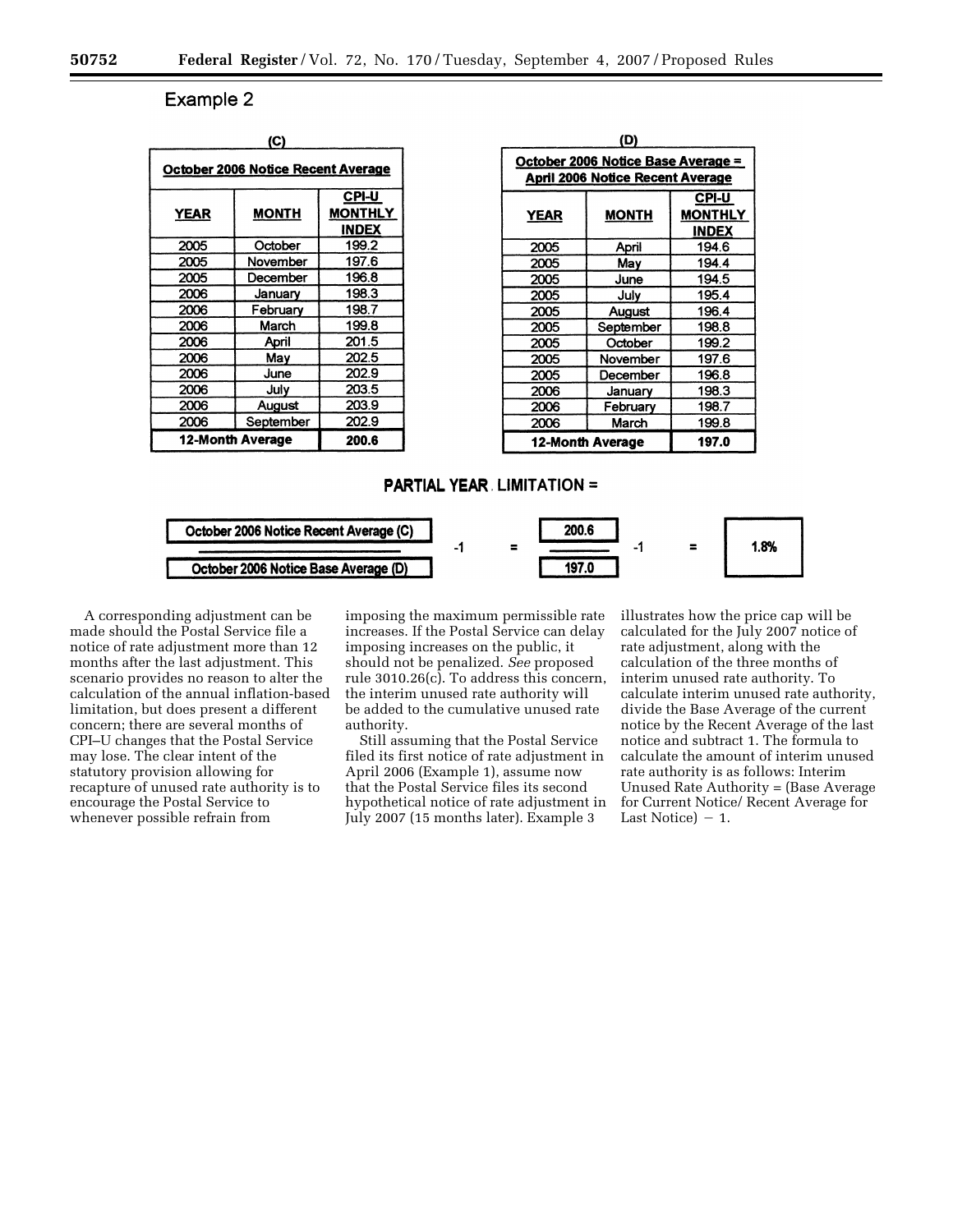# Example 3

| (E)                                    |              |                |
|----------------------------------------|--------------|----------------|
| <b>July 2007 Notice Recent Average</b> |              |                |
|                                        | <b>CPI-U</b> |                |
| <b>YEAR</b>                            | <b>MONTH</b> | <b>MONTHLY</b> |
|                                        |              | <b>INDEX</b>   |
| 2006                                   | July         | 203.5          |
| 2006                                   | August       | 203.9          |
| 2006                                   | September    | 202.9          |
| 2006                                   | October      | 201.8          |
| 2006                                   | November     | 201.5          |
| 2006                                   | December     | 201.8          |
| 2007                                   | January      | 202.4          |
| 2007                                   | February     | 203.5          |
| 2007                                   | March        | 205.4          |
| 2007                                   | April        | 206.7          |
| 2007                                   | May          | 207.9          |
| 2007                                   | June         | 208.4          |
| 12-Month Average                       |              | 204.1          |

| <b>July 2007 Notice Base Average</b> |              |                |
|--------------------------------------|--------------|----------------|
|                                      | CPI-U        |                |
| YEAR                                 | <b>MONTH</b> | <b>MONTHLY</b> |
|                                      |              | <b>INDEX</b>   |
| 2005                                 | July         | 195.4          |
| 2005                                 | August       | 196.4          |
| 2005                                 | September    | 198.8          |
| 2005                                 | October      | 199.2          |
| 2005                                 | November     | 197.6          |
| 2005                                 | December     | 196.8          |
| 2006                                 | January      | 198.3          |
| 2006                                 | February     | 198.7          |
| 2006                                 | March        | 199.8          |
| 2006                                 | April        | 201.5          |
| 2006                                 | May          | 202.5          |
| 2006                                 | June         | 202.9          |
| 12-Month Average                     |              | 199.0          |

# **ANNUAL LIMITATION =**



# **INTERIM UNUSED RATE AUTHORITY =**



APWU argues for cross-class application of unused rate authority and recommends a method of weighting the revenue. This cross-class application of unused rate authority would grant the Postal Service the ability to use unused rate authority from one class, and apply it to other classes of mail in later years. APWU Comments, April 6, 2007, at 9– 10. Several parties assert that this would (1) be at odds with section 3622(d)(2)(C), which states that the annual limitations shall apply to a class of mail and defines unused rate authority in terms of an individual class of mail; (2) be inconsistent with the legislative history; and (3) merge multiple class-specific baskets into a single basket. *See* ANM/MPA Reply Comments, May 7, 2007, at 3–6; ANM/ NAPM/NPPC Reply Comments, May 7, 2007, at 9–11; MOAA Reply Comments, May 7, 2007, at 11; Pitney Bowes Comments, April 6, 2007, at 9; and USPS Reply Comments, May 7, 2007, at 16.

The Commission agrees that unused rate authority for a given class of mail may only be applied to the class where it originated.

Finally, The McGraw-Hill Companies, Inc. (McGraw-Hill) suggests that the rules should include a method to reduce the price cap if the Postal Service performance levels deteriorate, or if the Postal Service places costly mail preparation requirements on mailers. *See* McGraw-Hill Reply Comments, July 30, 2007, at 6–7. During the Kansas City field hearings, witness Stumbo of Meredith Corporation expressed a similar concern:

We would submit that the critical issues regarding cost shifting and service reduction are [sic] the rate-setting process must contain a mechanism to adjust rates to reflect the shift in cost from the Postal Service to private industry. In addition, the rules should contain methodology to adjust rates to reflect the diminished level of service the imposition of preparation rule changes or other means.

Transcript of Kansas City Field Hearing, June 22, 2007, at 40.

No commenter has suggested a method for applying such adjustments. The Commission is sympathetic to these concerns, yet finds the better course is to defer such considerations. The statute establishes a system of accountability through increased transparency. The Commission is developing separate rules providing for annual Postal Service reports that will include data on service achievement. Additionally, proposed rule 3020.91 requires the Postal Service to inform the Commission of changes that would alter the nature of a product through the imposition of preparation rule changes.

The Commission expects that the Postal Service will operate within both the letter and the spirit of the PAEA. For now, it is best to presume that the Postal Service will do so. If experience shows that additional regulations in this area are necessary to achieve the objectives of the legislation, the Commission is obligated to develop such regulations, or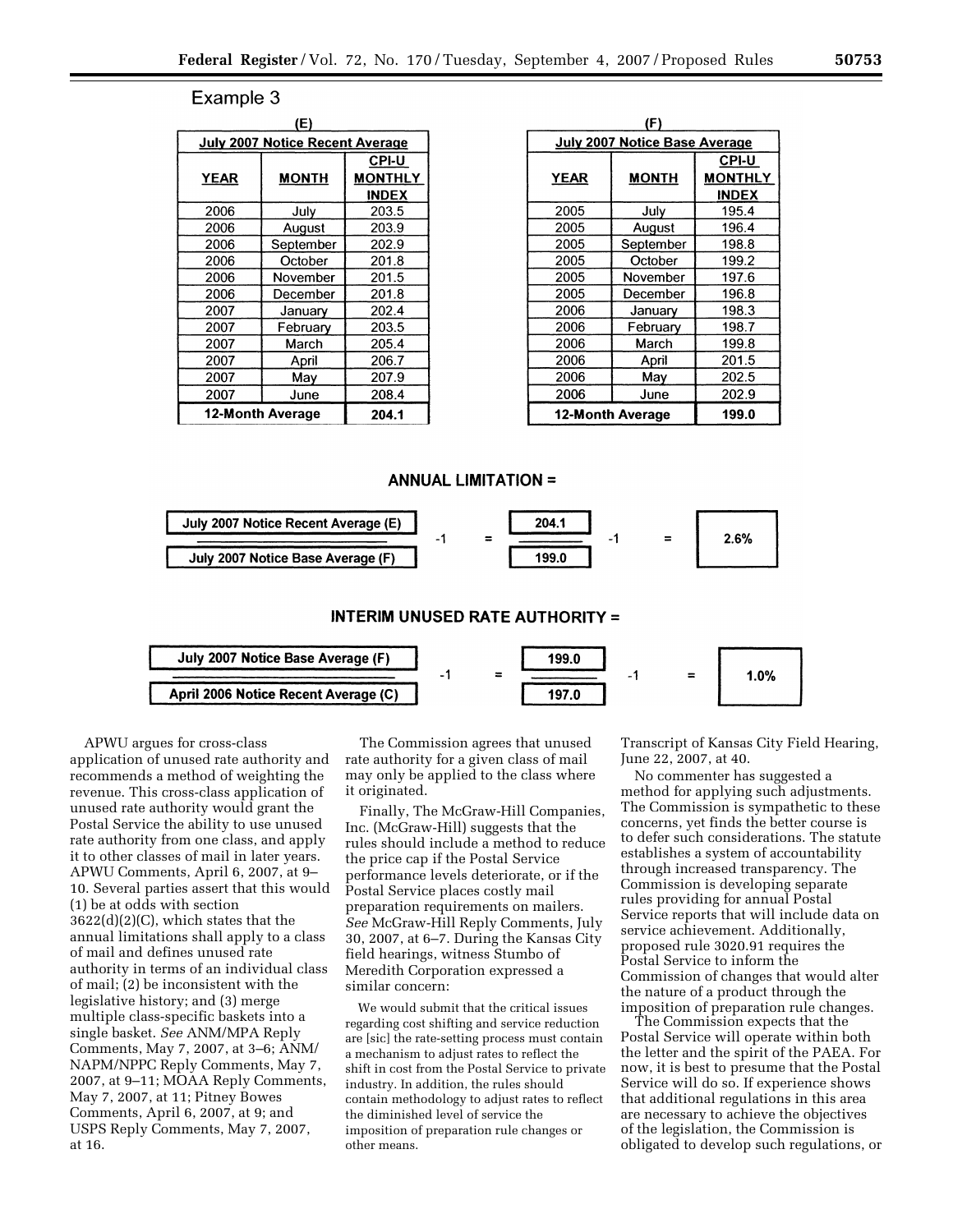recommend to Congress appropriate additional legislation.

*Test for compliance with the annual limitation.* Proposed rule 3010.20 states that the appropriate annual limitation shall be applied to a measure of the rates paid by mail sent in each class for which rate adjustments are to be made to determine whether planned rates are consistent with the annual limitation.

39 U.S.C. 3622(d) requires that the system for regulating rates and classes for market dominant products include a limitation on the percentage increase in rates. To calculate the percentage change in an individual rate is a simple matter, but section 3622(d)(2)(A) stipulates that the restriction be applied at the class level. Therefore, to determine compliance in the context of a pre-implementation compliance review of a notice of rate adjustment, it is necessary to develop rules that provide a means of calculating the aggregate percentage change in rates for each class. To accomplish this, weights (in the form of billing determinants) must be applied to the set of rates that comprise a class.

*Postal Service proposal.* The Postal Service proposes to apply the most recent available billing determinants to the current rates, then apply the same billing determinants to the new rates and compare the resulting revenues to determine the change in rates for a class. As acknowledged by the Postal Service, this is not ideal because an annual rate cycle combined with the need for advance notice dictates that the billing determinants will not correspond to a single set of rates, but will reflect mailer behavior for part of a year at the current rates and part at the previous rates. Postal Service Reply Comments, May 7, 2007, Appendix C. Rather than debating the rates (current or new) to which the ideal billing determinants would correspond, the parties' comments have focused on more practical considerations regarding the use of historical billing determinants instead of forecast billing determinants.

*Parties' positions.* On this, there is near universal support for the Postal Service's proposed approach, or some slight variation thereof. Pitney Bowes, OCA, MOAA, ANM/MPA, APWU, PostCom, Advo, and JPMorgan/Chase all support the use of historical billing determinants as weights in their comments. The primary rationale for this position is that historical data are far less likely to be controversial than forecasts, and given the limited time and public participation for the review of notices of rate adjustment, simplicity and speed of analysis should take precedence.

There is some disagreement regarding the treatment of classification changes and negotiated service agreements. The Postal Service proposes to make adjustments to the historical billing determinants to incorporate the effects of classification changes, such as the creation or elimination of rates. It proposes to use known mail characteristics and reasonable judgments to make the necessary adjustments. *See* Postal Service Comments, June 18, 2007, at 7–10, *inter alia.* This proposal is supported by MOAA. *See also* MOAA Comments, April 6, 2007 at 4–5; ANM/MPA Comments, May 7, 2007, at 1–2; and APWU Comments, June 18, 2007, at 3– 4.

PostCom takes the position that the effects of classification changes are outside the scope of the Commission's pre-implementation review of a notice of rate adjustment. It argues that the effects of such changes on compliance with the price cap may only be determined in a *post hoc* review of the new rates. PostCom concludes that, ''any attempt by the Commission to assess the effects of a change in rate design at the time that the change is proposed will entail a re-introduction of the old cost of service methods that the Commission has used under the Postal Reorganization Act, including the attempt to establish a test year, the reintroduction of roll-forwards and volume and revenue forecasts, and all of the uncertainty, controversy and confusion that these methods entail.'' PostCom Comments, June 18, 2007, at  $4 - 5$ .

*Commission analysis.* The Commission's proposed rules calculate the percentage change in rates using the most recent available billing determinant as weights. As many parties point out, any attempt to develop a forecast of billing determinants would likely be controversial and complex, and a worthwhile analysis and resolution cannot realistically be achieved in the context of a preimplementation review under section 3622(d)(1)(C).

The rules also instruct the Postal Service to make reasonable adjustments to the billing determinants to account for the effects of classification changes. The Postal Service has stated that such adjustments will typically be straightforward and based on known mail characteristics. Any adjustments are to be fully explained by the Postal Service at the time of the notice.

The Commission recognizes that the pre-implementation method of calculating the percentage change in rates in the proposed rules is not a

perfect measure of what the actual change in rates will be. The billing determinants to be used will likely not correspond to a single set of rates, and adjustments for classification changes will be imperfect. Some commenters suggest that the after-the-fact review will be the most effective means of ensuring compliance with the rate cap. *Id.* at 4–6; *see also* Transcript of Wilmington Field Hearing, July 9, 2007, at 47. (Emens).13 The statute requires the Commission to monitor the effectiveness of these rules and consider modifications to improve their effectiveness as events warrant.

Proposed rule 3010.23, captioned ''Calculation of percentage change in rates,'' explains in paragraph (b) that for each class of mail, the percentage change in rates is calculated in three steps. The first step involves multiplying the volume of each rate cell in the class by the current rate for that cell and summing the resulting products. (In the case of seasonal or temporary rates, the most recently applied rate shall be considered the current rate.) The second step involves multiplying the same set of rate cell volumes by the corresponding planned rate for each cell and summing the resulting products. The third step involves calculating the percentage change in rates by dividing the results of the first step by the results of the second step and subtracting 1 from the quotient. The result is expressed as a percentage. Paragraph (c) sets out the formula.

*Treatment of volume associated with negotiated service agreements.* Advo and Pitney Bowes advocate the exclusion of negotiated service agreements from the determination of percentage changes in rates. They assert that including the lower rates offered to negotiated service agreement partners will allow for offsetting larger increases for non-negotiated service agreement mail, thus undermining the price cap protection afforded to non-participating mailers. *See* Advo Comments, June 18, 2007, at 4; Pitney Bowes Comments, June 18, 2007, at 4. The Postal Service disagrees, arguing that in certain situations, some negotiated service agreement mailers may pay prices higher than list prices. If this occurs, excluding negotiated service agreements from the calculation of change in revenue would deny non-negotiated service agreement mailers the opportunity for potentially lower

<sup>13</sup>*See also* Campbell James, An Analysis of Provisions of the Postal Accountability and Enhancement Act Relating to the Regulation of Postal Rates and Services. August 3, 2007, at 52– 55.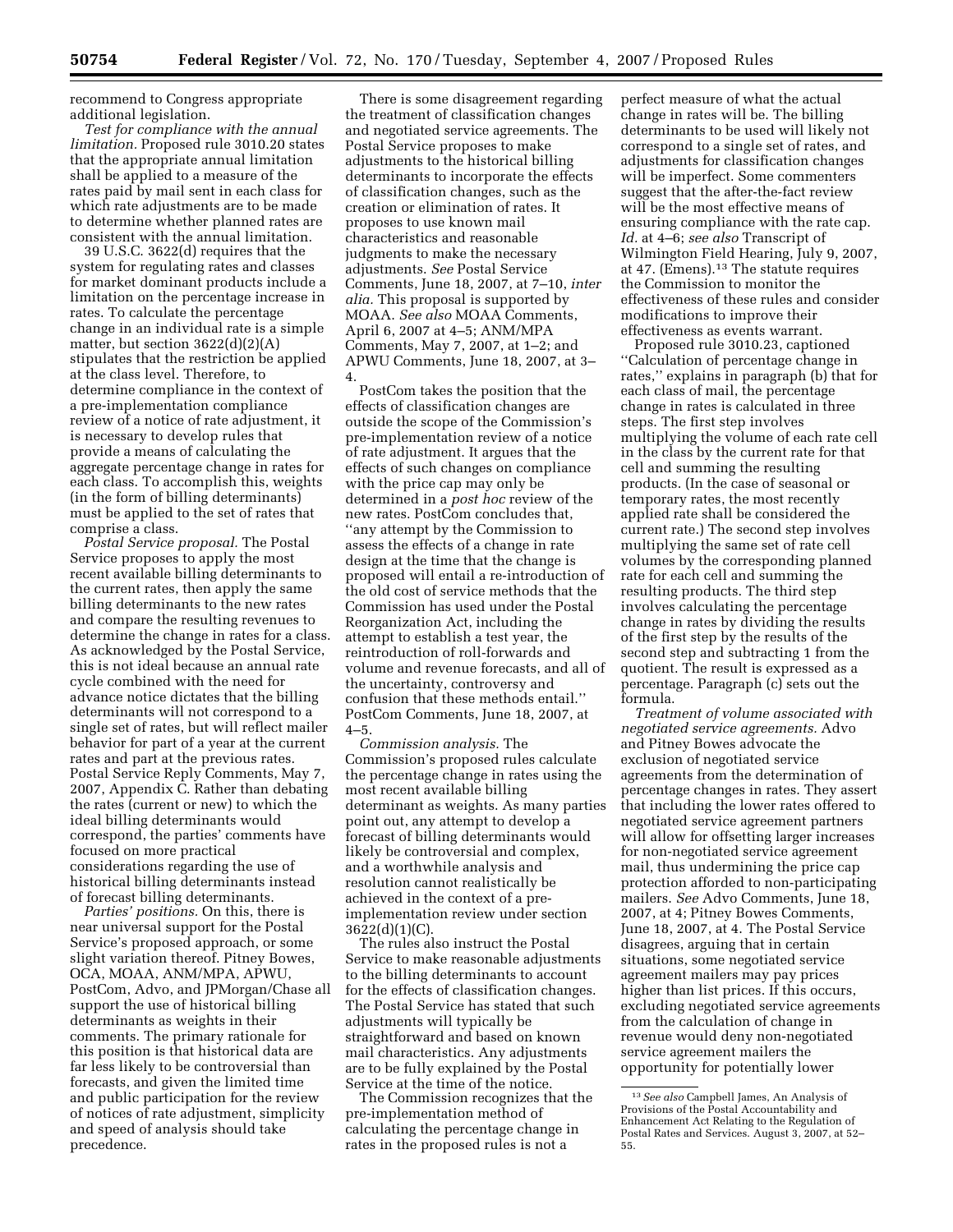increases. Postal Service Reply Comments, July 3, 2007, at 6–7.

The proposed rules exclude the effects of negotiated service agreements from the calculation of percentage change in rates. The foundational argument in support of negotiated service agreements is that they can be structured to benefit the participating mailer and the Postal Service, while not harming (and hopefully, benefiting) non-participating mailers. Pitney Bowes and Advo are correct in their conclusion that including negotiated service agreements in the test for compliance with the rate cap may lead to rates for non-participating mailers that exceed the rate cap. This would undermine the rationale for permitting negotiated service agreements.

Proposed section 3010.24 addresses volume associated with negotiated service agreements. Paragraph (a) provides that mail volumes sent at nontariff rates under negotiated service agreements are to be included in the calculation of percentage change in rates as though they paid the appropriate rates of general applicability. Where it is impractical to identify the rates of general applicability, the volumes associated with the mail sent under the terms of the negotiated service agreement shall be excluded from the calculation of percentage change in rates. Paragraph (b) requires related support in the form of identification and explanation of all assumptions made with respect to the treatment of negotiated service agreements in the calculation of the percentage change in rates and the rationale for assumptions.

*Limit on application of banking exception.* Proposed rule 3010.25 addresses certain limits on unused rate adjustment authority. It provides that these adjustments may only be applied together with inflation-based limitation rate adjustments or when inflationbased limitation rate adjustments are not possible. It further provides that unused rate adjustment authority may not be used in lieu of an inflation-based limitation rate adjustment.

## *H. Overview of Subpart D—Rules for Rate Adjustments for Negotiated Service Agreements (Type 2 Rate Adjustments)*

Section 3622(c)(10) of the PAEA requires consideration of the desirability of special classifications for both postal users and the Postal Service. Subsections  $3622(c)(10)(A)$  and  $(B)$ mandate that such agreements must improve the net finances of the Postal Service or enhance operational performance while not causing unreasonable harm to the marketplace. Section 3622(d)(1)(C) further details the

review period that will begin ''not later than 45 days before the implementation'' of any agreement made under subsection (c)(10). These subsections of the PAEA provide the basis and criteria for evaluating and approving negotiated service agreements.

In their comments, parties have expressed a range of views on how the Commission should implement the legislative framework for negotiated service agreement regulation. The level of review described in these diverse comments can be summarized into two groups: Parties who consider the current negotiated service agreement process amenable with the PAEA, and parties who assert that the PAEA calls for a significantly streamlined process.

Parties who support a continuation of the current process, and in some instances, the regulations as currently written, include Valpak, NAA, Jon Mulford Associates, and APWU. This viewpoint was summarized by NAA, stating

[t]he Commission should continue to adhere to its established, balanced approach to considering special classifications in the form of negotiated services agreements or niche classifications. This includes conducting a thorough public and prior review, which results in a determination that the proposed mailer-specific agreement may or may not take effect. In keeping with the new statutory approach giving the Commission the final say, that determination should be subject to judicial review.

NAA Reply Comments, May 7, 2007, at 13.

Parties supporting a simplified and minimal review of negotiated service agreements include Advo, Discover Financial Services, LLC (DFS), MOAA, Pitney Bowes, and Time Warner. This viewpoint was summarized by Pitney Bowes stating, ''The elimination of advance, on-the-record Commission review of NSAs should significantly enhance the Postal Service's ability to meet the needs of mailers \* \* \*.'' Pitney Bowes Reply Comments, May 7, 2007, at 13.

The Commission finds that the statute requires a regulatory approach that combines elements of the divergent views among parties. The legislation seeks to provide the Postal Service with added flexibility to enhance producer and consumer surplus through negotiated service agreements. The proposed rules will decrease the administrative and economic burden in implementing such agreements. However, arguments such as those presented in the comments of Jon Mulford, stating ''[t]he Commission should insure that periodic audits verify

that claimed benefits persist through the duration of the NSA'' also reflect the policies of the PAEA. *See* Jon Mulford Associates Comments, March 14, 2007, at 4. Combining flexibility and accountability is the essence of the new legislation, and the Commission attempts to achieve the proper balance in the subpart D rules.

This subpart consists of four rules. Proposed rule 3010.40 expresses the Commission's objective in administering the implementation of negotiated service agreements. It clarifies that this objective is directly tied to statutory requirements in 39 U.S.C. 3622(c)(10) mandating that special classifications either improve the net financial position of the Postal Service or enhance the performance of operational functions and do not cause unreasonable harm to the marketplace.

*Timing of notice and review.*  Proposed rule 3010.41 addresses procedures. Paragraphs (a)(1) and (2) reflect the requirements for Type 2 changes that public notice and notice to the Commission occur not later than 45 days prior to the intended rate implementation date.

*Contents of filing.* Proposed rule 3010.42 addresses the contents of a notice in support of a negotiated settlement agreement. It indicates that this should include, at a minimum, a copy of the negotiated service agreement and a statement identifying all parties and a description explaining the operative components. It is also to include the estimated mailer-specific costs, volumes and revenues of the Postal Service absent the implementation of the agreement; the estimated mailer-specific costs, volumes and revenues of the Postal Service which result from implementation; and an analysis of the effects of the agreement on the contribution to institutional costs from mailers not party to the agreement. If mailer-specific costs are not available, the source and derivation of the costs that are used shall be provided, together with a discussion of the currency and reliability of those costs, and their suitability as a proxy for the mailerspecific costs.

The Postal Service is also to identify each component of the agreement expected to enhance the performance of mail preparation, processing, transportation or other functions in each year of the agreement, and a discussion of the nature and expected impact of each such agreement. Furthermore, it is to provide details regarding any and all actions to assure that the agreement will not result in unreasonable harm to the marketplace.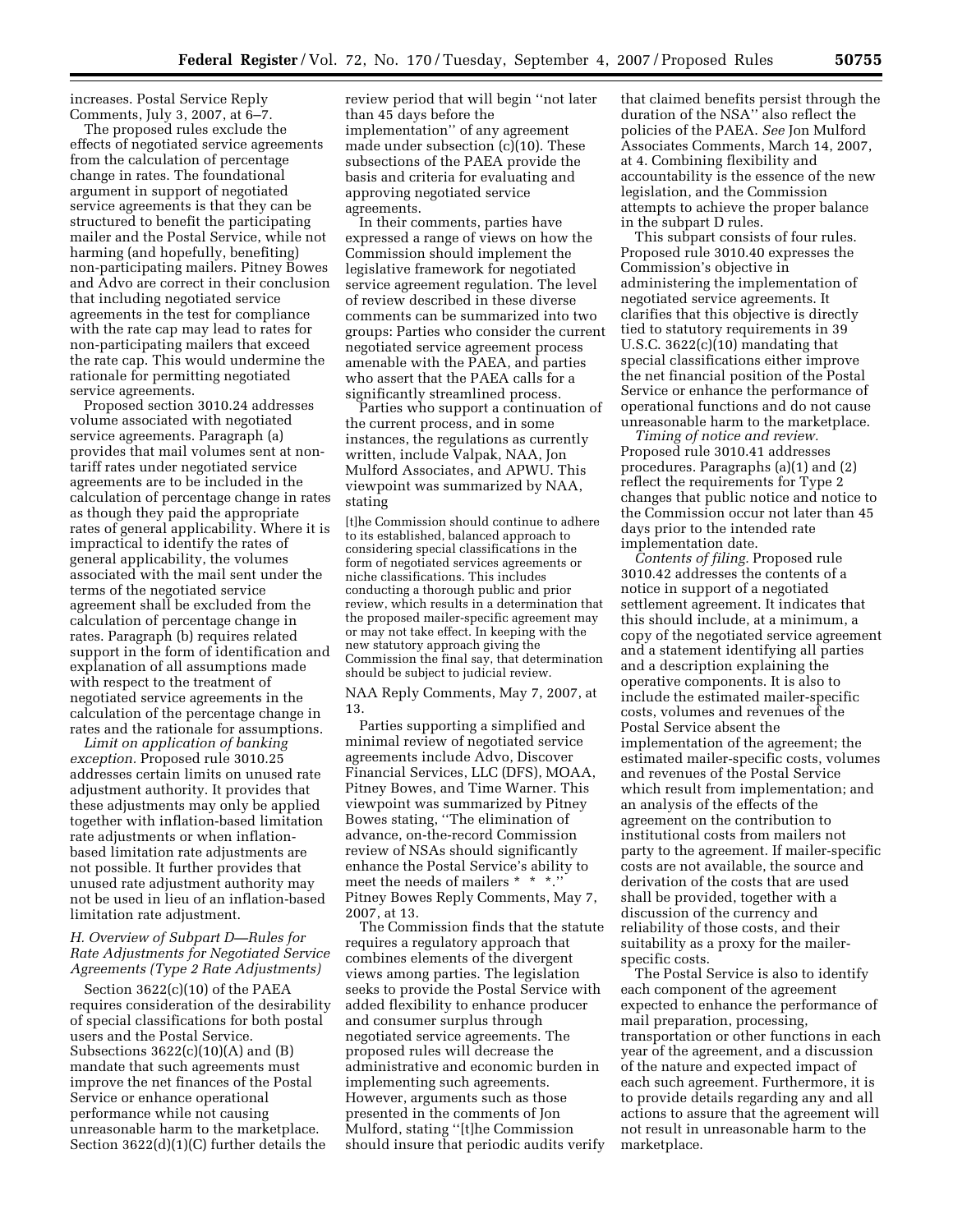Finally, the Postal Service is to collect and provide annual data that are intended to enable the Commission and interested persons to evaluate whether each negotiated service agreement has met, and is likely to meet in the future, the expectations that caused the Postal Service to enter the agreement. It is understood that not every agreement will meet Postal Service expectations. Nonetheless, continuing periodic review is the best way to assure that flaws in Postal Service projection techniques are recognized and remedied.

# *I. Overview of Subpart E—Rules for Rate Adjustments in Exigent Circumstances (Type 3 Rate Adjustments)*

The PAEA also requires that the Commission establish procedures to allow rate adjustments in excess of the annual limitation on an expedited basis due to either extraordinary or exceptional circumstances, provided:

[T]here is not sufficient unused rate authority as defined in 39 U.S.C. 3622(d)(2)(C); and [T]he Commission determines, after notice and opportunity for a public hearing and comment, and within 90 days after any request by the Postal Service, that such adjustment is reasonable and equitable and necessary to enable the Postal Service, under best practices of honest, efficient, and economical management, to maintain and continue the development of postal services of the kind and quality adapted to the needs of the United States.

*See* 39 U.S.C. 3622(d)(1)(E).

There are several significant differences between a Type 3 change and the other three types. First, based on the legislative history, a Type 3 change is expected to be an atypical occurrence, while the other types are considered more routine. Types 1-A, 1- B and 2 changes follow the streamlined 45-day notice-and-review process, while a Type 3 filing occurs pursuant to a request and a hearing, with up to 90 days for consideration.

Commenters addressing implementation of the exigency clause in 39 U.S.C. 3622(d)(1)(E) focus mainly on the extent to which Commission rules should define ''exigent circumstances'' for purposes of rate adjustments; the related possibility, if the definition is too broad, that frequent requests for exigent increases could undermine the intended discipline of the price cap mechanism; and the nature and extent of public participation in exigent request filings.

The Postal Service describes the PAEA's exigency clause as a safety valve for those ''extraordinary or exceptional situations in which the [price] cap cannot be met even through honest, efficient, and economical management.''

Postal Service Comments, April 6, 2007, at 16. It does not address the content of an exigent rate filing or the role of the public, but asserts, with respect to defining exigent circumstances, that it is not necessary or prudent for the Commission to attempt to specify in this rulemaking the situations that might be covered in advance of an actual need to do so. Postal Service Reply Comments, May 7, 2007, at 15.

Pitney Bowes and Time Warner share the Postal Service's view that the Commission should not attempt to define qualifying circumstances at this time. Pitney Bowes suggests addressing the question on a case-by-case basis as circumstances arise. Pitney Bowes Comments, April 6, 2007, at 10. Similarly, Time Warner says:

\* \* \* the Commission need not and should not attempt to determine a substantive standard for granting Postal Service requests under the exigent circumstances provision (other than the standard set out in § 3622(d)(1)(E) itself) until presented with the concrete circumstances attending an actual Postal Service request under that provision; the kind of judgment that the Commission is called on to make in deciding whether to grant such a request cannot be exercised well in the abstract or upon hypotheticals; moreover, to the extent that such a standard might err on the side of leniency, it would undermine the discipline that the price caps are intended to instill, and to the extent that it might err on the side of stringency, it could create perverse incentives to find alternative ways of circumventing the caps.

Time Warner Comments, April 6, 2007, at 22–23.

Several other commenters echo Time Warner's concern about the relationship between the exigency clause and the price cap mechanism. The Alliance of Nonprofit Mailers, National Association of Presort Mailers, and National Postal Policy Council jointly state: "\* \* \* the exigency provision for ''extraordinary or exceptional'' services must be drawn very narrowly; otherwise the availability of this mechanism will undermine the index as a constraint on costs and efficiency.'' ANM/NAPM/NPPC Comments, April 6, 2007, at 2 and 11; *see also* ANM/NAPM/NPPC Reply Comments, May 7, 2007, at 8. They urge the Commission to make it clear that exigent financial consequences should have to be large enough to threaten the Postal Service's financial integrity, and must not be due to an unreasonable failure to hedge and insure against risk or any other form of inefficient or uneconomical management. ANM/ NAPM/NPPC Comments, April 6, 2007, at 11. Randy Stumbo, representing Meredith Corporation, says: ''An easy out provided by a liberal exigency

provision would seriously damage the cost control incentive created by a rate cap.'' Stumbo Testimony at 3.14

Don Hall, Jr., representing Hallmark, also cautions: "\*  $*$  \* [I]f the exigency provision is over-used, mail users in all classes will have to conclude that the price cap scheme is not going to succeed—and, as the Act also provides, after 10 years this Commission will have to devise something better.'' Hall Testimony at 7.15

Mr. Hall also asserts that it is imperative that the Commission clarify what circumstances warrant the rate cap to be pierced and to make certain that the Postal Service exhaust all other resources provided by its ability to retain earnings before seeking rate increases above the cap. *Id.* at 12.

Mr. Stumbo seeks more specific direction, as he suggests:

While it seems premature and imprudent to explicitly define in the abstract the events under which exigency may be exercised, it is necessary to define what it is not. Attributable cost shortfalls at the class or subclass level do not constitute exigent circumstances. Nor should the exigency clause be used to re-apportion rates in any way.

#### Stumbo Testimony at 3.

The Magazine Publishers Association (MPA) and the Alliance of Nonprofit Mailers (ANM) agree that the failure of a class to cover its attributable costs should be affirmatively identified as not qualifying as an exigent circumstances. ANM/MPA Comments, April 6, 2007, at 11–12. Time Warner, however, claims that the Commission need not and should not decide that failure of a class to recover attributable costs could never constitute exigent circumstances justifying above-cap increases. Time Warner Reply Comments, May 2, 2007, at 33.

The Greeting Card Association (GCA) suggests that the Commission could clarify the scope of the exigency clause by defining ''extraordinary or exceptional circumstances'' to exclude matters that, under the Postal Reorganization Act of 1970, would have been dealt with under the provision for contingencies. GCA Comments, April 6, 2007, at 9. It says the Commission should provide guidance on how the nature of the ''extraordinary or exceptional'' circumstances motivating the adjustment relates to the allocation

<sup>14</sup>Testimony of Randy Stumbo, Director of Distributoin and Postal Affairs for Meredith Corporation, Postal Regulatory Commission Field Hearing, Kansas City, June 22, 2007 (Stumbo Testimony).

<sup>15</sup>Testimony of Don Hall, Jr., President and CEO, Hallmark Cards, Inc., June 22, 2007 (Hall Testimony).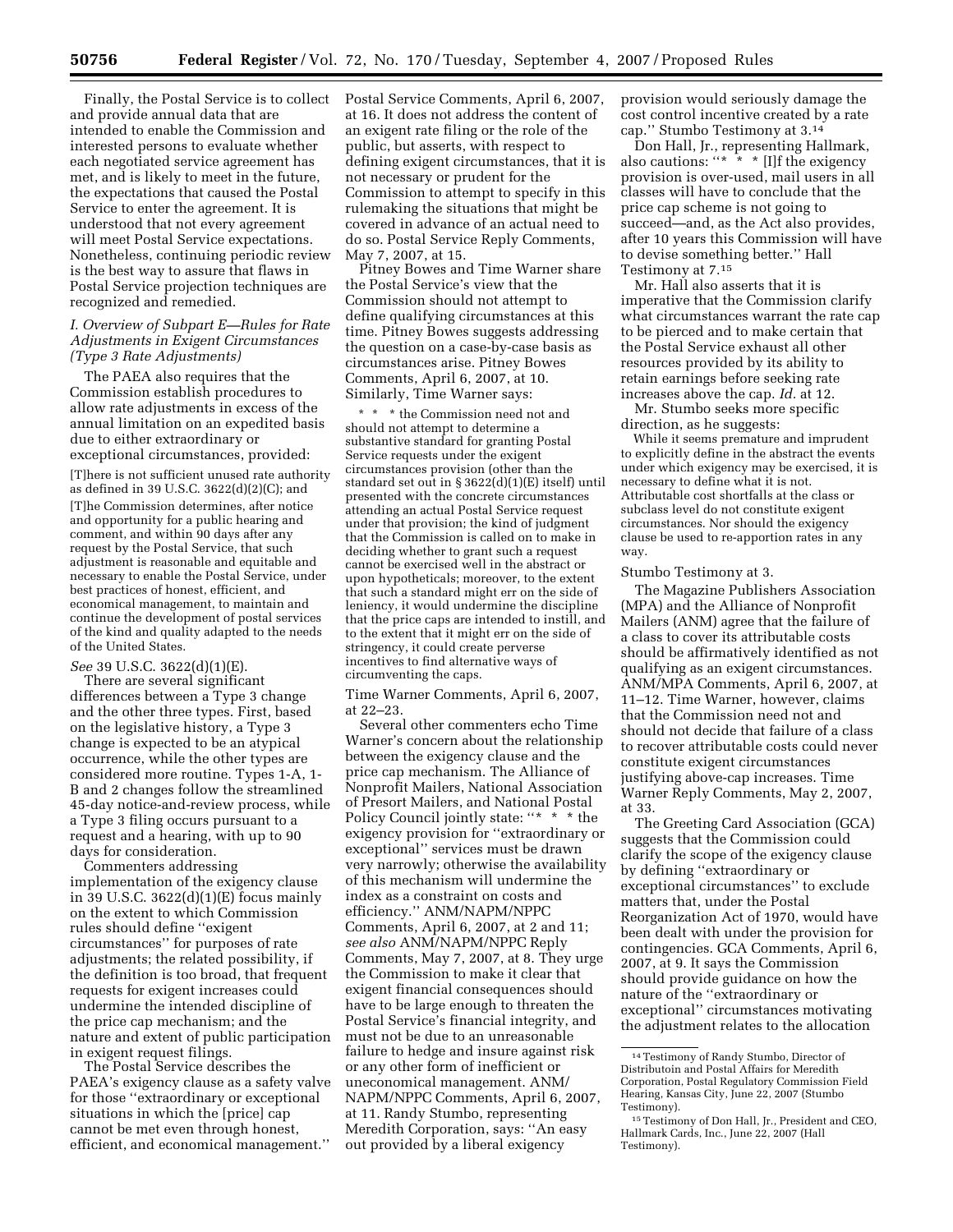of burdens among mail users. *Id.* at 11– 12. GCA also concludes, after addressing the potential impact of external and internal events, that the Commission:

\* \* \* should make clear in setting up the subparagraph (E) [exigency clause] procedures that the Postal Service, in first presenting its proposed adjustment, must explain fully (i) the nature of the extraordinary or exceptional circumstances claimed to justify the rate change, and (ii) the theory on which it considers its proposed rate changes appropriate to reflect (i).

*Id.* at 13. Moreover, it asserts that this explanation should be required to be part of the initial filing, as the Commission must make its required findings in 90 days or less. *Id.* 

Commenters differ on the nature and extent of public comment. Advo, for example, simply notes, in contrasting the types of public input called for in the PAEA, that the statute requires that the Commission provide ''notice and opportunity for public hearing and comment,'' but does not address the nature and scope of the public hearing. Advo Comments, April 6, 2007, at 5. GCA and Time Warner note that the PAEA provides an opportunity for public participation when the Postal Service files an exigent request, but do not contend that this mandates formal trial-type hearings. GCA, instead, asserts that the procedures must provide ''some opportunity'' for parties to raise challenges to the bases of the proposed increase, and that the Postal Service must overcome such challenges to meet the burden of justifying exigent increases. GCA Comments, April 6, 2007, at 14–15. Others suggest that the PAEA's reference to an ''opportunity for public participation and comment'' means that the Commission must establish trial-type proceedings for exigent requests. *See, for example*, ANM/NAPM/NPPC Comments, May 7, 2007, at 11.

*Discussion.* The Commission appreciates commenters' concerns that the exigency clause, if invoked too frequently, could undermine the statutory price cap mechanism. At this point, it should be assumed that the Postal Service's intent is to honor the clear import of the PAEA's overarching ratesetting philosophy that exigent requests are meant to be a safety net for dealing with unforeseeable emergencies. The Commission believes that the commenters' concerns can largely be addressed by requiring, as proposed rule 3010.61 does, that the Postal Service provide focused explanation in support of any exigent request. This includes a full discussion of the circumstances giving rise to the filing, the reasons why

the requested increases are necessary, and why the specific proposed increases are reasonable and equitable as between the types of users of market dominant products. The Postal Service will be required to provide considerable additional context, such as an explanation of how long the exigent increases are intended to be in effect, the circumstances under which rescission of the increases might occur, a justification addressing the foreseeability or avoidability of the circumstances giving rise to the request, and other information that would assist the Commission in reaching a decision. The Commission reserves the right, in proposed rule 3010.62, to require the Postal Service to clarify or further supplement its request. These provisions do not explicitly define 'exigent circumstances," and unmistakably convey the message that exigent requests are indeed ''extraordinary or exceptional.''

The proposed rules provide that upon receipt of an exigent request, the Commission will conduct an expedited review, including a public hearing, that allows for resolution within 90 days. The rulemaking record is relatively slim on this aspect of PAEA implementation, perhaps due to the focus on filings considered more routine. The Commission has carefully considered the nature and extent of public input for exigent requests, and preliminarily has concluded that while the PAEA would not preclude reviving the trial-type proceedings that held sway in the past, it also does not require them. The fact that the statute does not explicitly refer to a hearing ''on the record,'' which is universally associated with trial-type hearings under the Administrative Procedure Act (APA), provides support for this conclusion. The drafters were well aware that the system they were replacing had included APA-style formal proceedings, and could have mandated equivalent proceedings for exigent requests by including an unmistakable reference to ''on the record'' proceedings, but did not. Additional support is drawn from the period of time (90 days) allowed for review, which is inconsistent with overly-elaborate hearings; and as the Postal Service and some joint commenters suggest, the likelihood that issues will not simply require adjudication of facts, but also may involve significant policy considerations. Given these considerations, the Commission proposes a written process, without cross-examination, to facilitate public participation, coupled with public

hearings at which one or more responsible Postal Service official would appear for questioning by the Commission. This mechanism strikes an appropriate balance between assuring transparency and accountability in keeping with the statute, while facilitating completion of review within 90 days. These provisions appear in proposed subpart E.

#### **III. Competitive Products**

Subchapter II of chapter 36 of 39 U.S.C., 39 U.S.C. 3631–34, sets forth the provisions applicable to competitive products, which, pursuant to § 3631(a), initially include priority mail, expedited mail, bulk parcel post, bulk international mail, and mailgrams.16 Section 3631(c) provides that ''[m]ail matter referred to in [§ 3631(a)] shall, for purposes of this subchapter, be considered to have the meaning given to such mail matter under the mail classification schedule.'' In Order No. 15, the Commission solicited the parties' views on ''mail matter'' comprising each of the foregoing types of mail and on the meaning of the phrase ''mail classification schedule.'' PRC Order No. 15, May 17, 2007, at 6. Several parties addressed these issues. *See, e.g.*, Postal Service Comments, June 18, 2007, at 11–16; UPS Comments, June 18, 2007, at 2–4; OCA Comments, June 18, 2007 at 22–27; and PSA Comments, June 18, 2007, at 1–3.

#### *A. Mail Classification Schedule*

OCA and UPS contend that ''mail classification schedule'' as used in section 3631(c) refers to the Domestic Mail Classification Schedule (DMCS).17 For several reasons, the Commission is not persuaded by this construction. First, section 3631(a) includes mail matter not subject to the DMCS, i.e., bulk international mail. Second, when Congress intended that the DMCS be used, it was specific. *See* section 3622(d)(2)(A), applying the price cap limit to ''a class of mail, as defined in the Domestic Mail Classification Schedule as in effect on the date of enactment of the [PAEA].'' Thus, the failure to specify the DMCS in section 3631(c) suggests that something else is intended. Third, while the DMCS may be useful in initially determining mail matter comprising the competitive products, the mail classification

<sup>16</sup>Pursuant to section 3642, the Commission may change the lists of competitive products under section 3631 and market dominant products under section 3621 by adding new products to or removing products from the lists, or transferring products between the lists.

<sup>17</sup>OCA Comments, June 18, 2007, at 23; UPS Comments, June 18, 2007, at 2.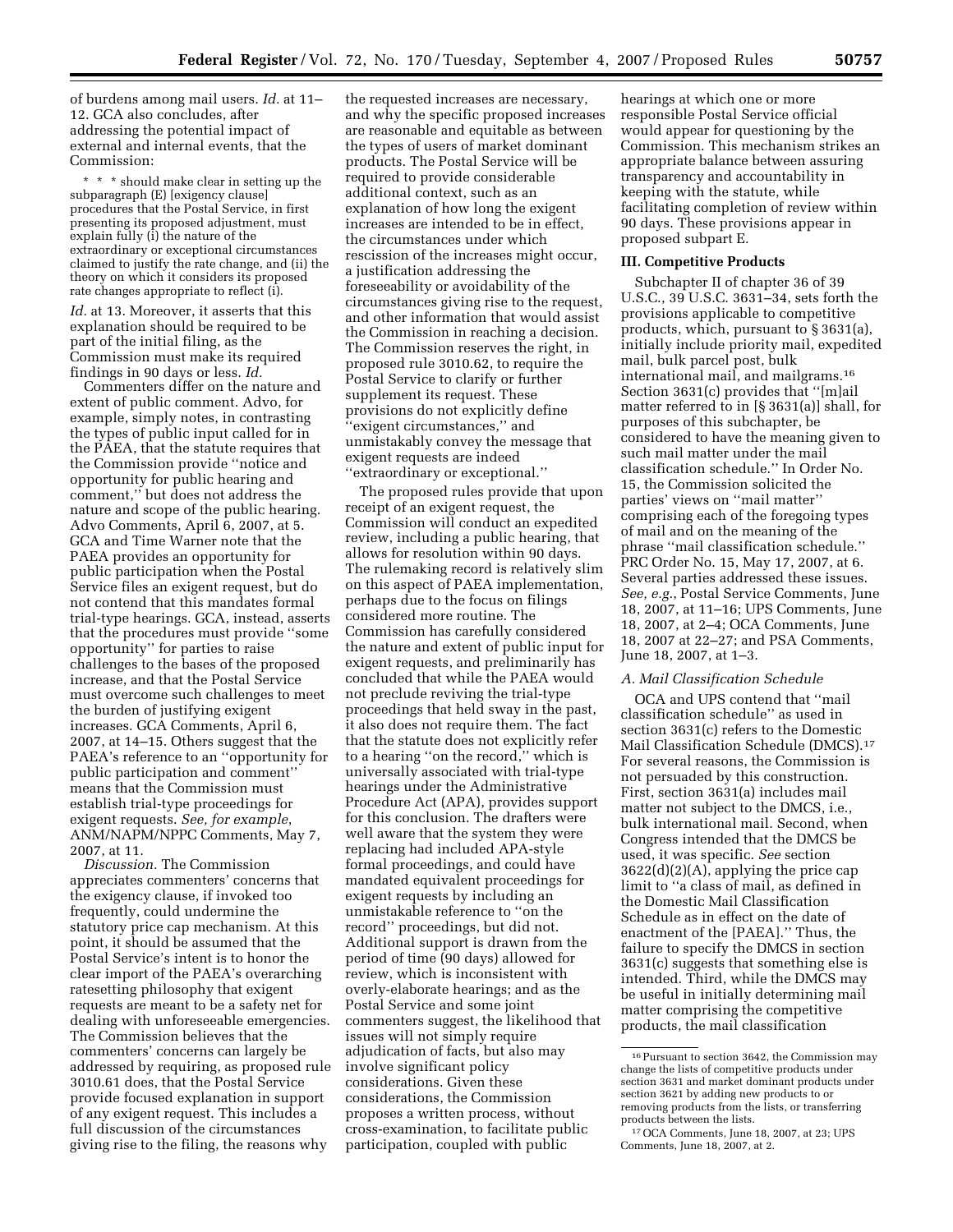schedule has a continuing, if somewhat new, role under the statute. Among other things, the mail classification schedule incorporates international mail (both single-piece and bulk) and is subject to section 3642, which authorizes the Commission to modify the makeup of competitive and market dominant products.

The Postal Service recognizes that the PAEA contemplates a mail classification schedule, suggesting that it would contain ''a level of detail equivalent to the current DMCS,'' with additional language added to account for international mail. Postal Service Comments, June 18, 2007, at 16. The Postal Service advocates that separate classification schedules be established for market dominant and competitive products. *Id.* 

In supplemental comments, the Postal Service offers its views on what it calls the classification process.18 Regarding competitive products, it argues that the Commission has no role in developing or overseeing the mail classification schedule other than determining, pursuant to section 3642, what products are in the competitive category of mail. *Id.* at 14. The Postal Service asserts that ''the Governors will maintain the ''Competitive Products Classification Schedule,''' with changes made pursuant to section 3632(b). *Id.* The Commission interprets its responsibilities under the PAEA differently, concluding that the mail classification schedule falls within its purview.

The Postal Service states that ''the PAEA clearly vests classification authority with the Governors[.]'' *Id.* To a point, this statement is unobjectionable. Notably, however, it overlooks limitations on the Governors' authority, namely, that it is subject to subchapter II (of chapter 36 of title 39) and regulations promulgated by the Commission under section 3633. Moreover, the Governors' authority to change rates or classes (pursuant to section 3632) cannot reasonably be read to encompass the wholly separate power to develop and maintain a mail classification schedule for competitive products. If the Governors were intended to have such authority, there would be no reason for the process mandated by section 3631 or for subjecting the Governors' authority to change rates or classes to the Commission's regulations. Nor would

there be any reason for the separate provision, section 3642, for establishing new products.

Section 3631(a) identifies the initial list of competitive mail matter, including priority mail, expedited mail, bulk parcel post, and bulk international mail.19 None of these terms is defined in the statute. To establish what each of the foregoing means section 3631(c) instructs that the ''[m]ail matter referred to in subsection (a) shall, for purposes of this subchapter, be considered to have the meaning given to such mail matter under the mail classification schedule.'' Pursuant to this rulemaking, the Commission will identify the mail matter, including the products, in the (competitive) mail classification schedule that initially comprise each type of mail listed in section 3631(a). This process is integral to the Commission fulfilling its responsibilities under the PAEA, which requires, among other things, that each competitive product cover its attributable costs.

Commission maintenance of the mail classification schedule does not deprive the Governors of any flexibility to change rates or classes or offer new products. It does, however, assure nondiscriminatory service and transparency in a manner contemplated by the statute.20 The mail classification schedule identifies the products subject to the Commission's oversight, a task which does not fall to the Governors.21

### *B. Competitive Mail Matter*

Not unreasonably, parties addressing the issue define mail matter, in the first instance, by reference to the existing materials, namely, the DMCS and International Mail Manual (IMM). This works reasonably well for ''priority mail'' and ''expedited mail,'' both of which appear in the DMCS. Thus, for example, the Postal Service suggests that ''priority mail'' consists of mail

20The Commission concurs with the Postal Service's position that the mail classification schedule should provide a level of detail similar to the DMCS. The Commission also agrees with the Postal Service that maintaining separate classification schedules for market dominant products and competitive products is reasonable. Nonetheless, for administrative convenience and clarity, the Commission intends to initially combine the separate lists for market dominant and competitive products in a single mail classification schedule.

21The mail classification schedule also serves as the source of the list of competitive products maintained by the Commission pursuant to section 3642.

within the ''Priority Mail'' subclass (DMCS section 223) and ''expedited mail'' consists of Express Mail entered under the ''Expedited Mail Classification Schedule'' (DMCS section 110 *et seq.*). Postal Service Comments, June 18, 2007, at 11–12.22

For purposes of promulgating the initial regulations applicable to competitive products, the Commission agrees that, at a minimum, mail matter qualifying as priority mail and expedited mail is that described in the DMCS. There are three features to this initial classification: each represents only domestic mail; each is a separate product; and the rates for each product are rates of general applicability.

OCA notes that the listing of priority mail and expedited mail in section 3631(a) does not distinguish between domestic and international mail or between single-piece and bulk. OCA Comments, June 18, 2007, at 23. Thus, it asserts that priority mail and expedited mail should include both domestic and international in the competitive mail classification schedule.23 This position is not unreasonable and the Commission proposes to include outbound international priority mail (Priority Mail International) and expedited mail (Global Express Guaranteed and Express Mail International) as separate products within the priority mail and expedited mail classifications respectively. As discussed below, inbound shipments would be classified as market dominant.

Reference to the DMCS and IMM works less well for ''bulk parcel post'' and ''bulk international mail'' since neither is clearly delineated.24 The parties addressing the issue agree generally that ''bulk parcel post'' consists of the following mail matter: Parcel Select (DMCS sections 521.23– 26); Parcel Select Return Service (DMCS sections 521.27–28); Inter-BMC qualifying for OBMC and BMC discounts (DMCS sections 521.41–42); and Inter-BMC and Intra-BMC qualifying for a barcode discount (DMCS section 521.5). *See* Postal Service Comments, June 18, 2007, at 12– 13; PSA Comments, June 18, 2007, at 3;

<sup>18</sup>Postal Service Supplemental Comments, June 19, 2007. The bulk of these comments relate to market dominant products, with the Postal Service suggesting a framework for classification changes and development of a mail classification schedule. *Id.* at 1–14.

<sup>19</sup>The list also includes ''mailgrams,'' a service which was terminated on August 17, 2006. *See*  Postal Bulletin 22192, October 26, 2006, at 5; *see also* letter from Daniel J. Foucheaux, Jr. to Steven W. Williams, Secretary, Postal Rate Commission, filed November 2, 2006.

<sup>22</sup>*See also* OCA Comments, June 18, 2007, at 22; PSA Comments, April 6, 2007, at 8, n.8; PSA Comments, June 18, 2007, at 2; and UPS Comments, June 18, 2007, at 2.

<sup>23</sup> *Id.* Elsewhere, however, OCA appears to suggest that other than two ''bulk international mail'' services all remaining international mail should be categorized as market dominant. *Id.* at 26.

<sup>24</sup>As PSA points out, the listing of ''Bulk Parcel Post'' among the rate categories of the Parcel Post subclass (DMCS section 521.3) is an anachronism since there is no current rate associated with that rate category which preceded the Parcel Select rate categories. PSA Comments, June 18, 2007, at 2.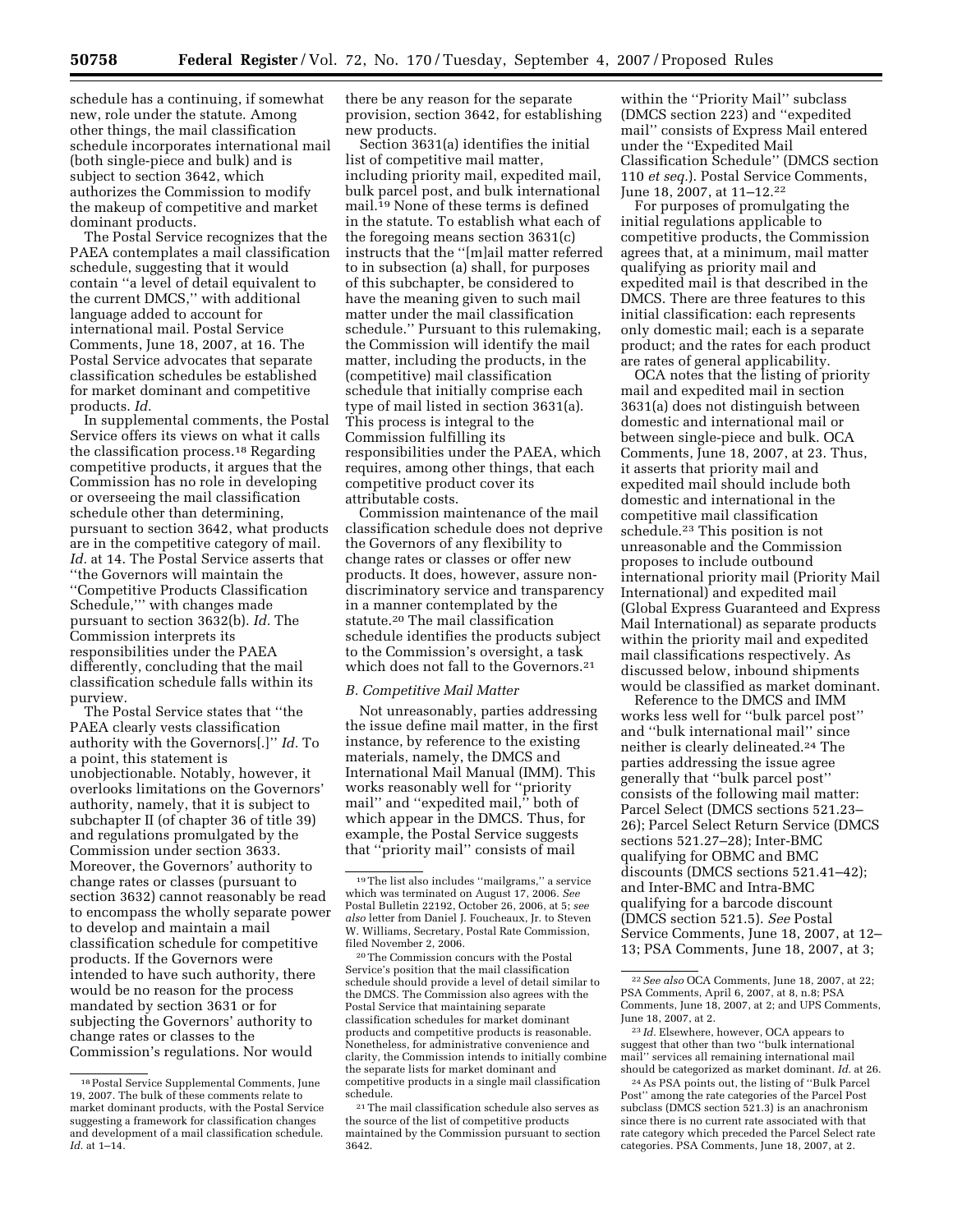OCA Comments, June 18, 2007, at 24; and UPS Comments, June 18, 2007, at 2–3.

The Commission agrees with the consensus view that ''bulk parcel post'' consists of the following mail matter: Parcel Select, Parcel Return Service, and Parcel Post mail qualifying for OBMC, BMC, and barcode discounts. Initially, therefore, bulk parcel post would be comprised of these three products.

UPS and the Postal Service also suggest that bulk parcel post include additional mail matter. UPS would include mail entered as Inter-BMC or Intra-BMC Parcel Post by commercial mailers in quantities greater than one. UPS Comments, June 18, 2007, at 3; *see also* UPS Reply Comments, July 3, 2007, at 1. PSA opposes UPS's proposal as contrary to the commonly accepted use of the terms ''bulk'' and ''single-piece'' in the DMCS. PSA Reply Comments, July 3, 2007, at 2–3.

To qualify for various current Parcel Post discounts, mailers must deposit at least 50 properly prepared pieces. *See, e.g.*, DMCS sections 521.23–26 and 521.41–42. This minimum quantity is a prerequisite for mailing at discounted (or non-single-piece) rates. UPS offers no justification for reducing that minimum volume threshold to two. Accordingly, the Commission will not adopt that suggestion.25

The Postal Service suggests that ''bulk parcel post'' include Inter- and Intra-BMC Parcel Post pieces if postage is paid using a Merchandise Return Service permit. Postal Service Comments, June 18, 2007, at 12–13. Merchandise Return Service is a special service enabling the permit holder to authorize a mailer to mail parcels, including Parcel Post mail, with the postage and fees paid by the permit holder. Merchandise Return Service is also available for sending First-Class Mail parcels. No party commented on this proposal specifically.26

Although the proposal has some appeal, the Commission will not adopt it at this juncture. Under the PAEA, special services are classified as market dominant as are First-Class Mail parcels. The availability of Merchandise Return Service as both a market dominant and competitive service raises practical difficulties that are unexplored in this docket. Moreover, there may well be other special services that would be

better categorized as competitive. Thus, to consider one in isolation may lead to results with unintended consequences. The better practice is to utilize the procedures for transferring items between the market dominant and competitive product lists once these lists have been established as specified by Congress in the PAEA.

The parties' attempts to define the term ''bulk international mail'' are handicapped by the lack of a longstanding mail classification schedule. Instead, they turn to the IMM for guidance. It is a useful tool, but does not eliminate uncertainty surrounding the meaning of the term ''bulk international mail.'' Based on the parties'' comments, there appears to be little dispute that, at a minimum, bulk international mail consists of the following: 27 International Priority Airmail Service (IPA), which is available to bulk mailers of all international letter items (IMM section 292); International Surface Airlift Service (ISAL), which is a bulk mailing system for the delivery of letter items (IMM section 293); and International Customized Mailing Agreements (ICMs), which are mailerspecific agreements subject to minimum revenue or quantity requirements (IMM section 297).<sup>28</sup> There is, however, some controversy over the characterization of the remaining international mail services.

The Postal Service suggests that bulk international mail should be interpreted to include ''multi-item mailings tendered by a single mailer."  $29$  The Postal Service indicates that multiple quantities may be satisfied by volume

29Postal Service Comments, June 18, 2007, at 13. In an earlier round of comments, the Postal Service endorsed the views of PSA and the International Mailers' Advisory Group (IMAG) that certain singlepiece international mail should be categorized as competitive products, but on different grounds, namely, that the products, *e.g.*, Global Express Guaranteed, Priority Mail International, and Express Mail International, are ''subject to fierce competition[.]'' Postal Service Reply Comments, May 7, 2007, at 32. In its more recent comments, the Postal Service's position on what constitutes bulk international mail appears to be limited to multi-item mailings tendered by a single mailer. See Postal Service Reply Comments, July 3, 2007, at 38– 39. As an exception to this, the Postal Service indicates that because costs and revenues associated with Global Package Discount service are not separately collected, Express International Mail would need to be categorized as a competitive product. Postal Service Comments, June 18, 2007, at 15, n.17.

commitments or other types of annual guarantees. *Id.* at 13. Thus, in addition to the foregoing international services, the Postal Service proposes that the following be characterized as bulk international mail: Global Bulk Economy, which it indicates provides for surface transportation of bulk First-Class Mail international items; Global Direct, which it indicates provides for direct entry of bulk mailings sent through the Postal Service bearing the indicia, postal markings, and return address of the destination country; and direct sacks of printed matter sent to a single foreign addressee, also known as M-bags. *Id.* at 14.30

No party filed comments opposing the Postal Service's view of bulk international mail.31 UPS agrees with it. UPS Reply Comments, July 3, 2007, at 1. For purposes of promulgating these initial regulations, the Commission proposes to define bulk international mail by reference to bulk commercial services, which may be satisfied by volume commitments or other types of annual guarantees. This would include IPA, ISAL, ICMs, and M-bags.32 The Commission proposes to define IPA, ISAL, and M-bags as separate products and, at least initially, each ICM as a product.

Regarding international mail determined by the Commission to be a competitive product, the PAEA amends title 39 by adding section 407(e)(2) as follows: 33

With respect to shipments of international mail that are competitive products within the meaning of section 3631 that are exported or imported by

31As noted above, in earlier comments OCA contends that an ICM involving single-piece international mail, such as Priority Mail International, should be categorized as a market dominant product. OCA Comments, June 18, 2007, at 56–57.

32The Postal Service identifies Global Bulk Economy and Global Direct as candidates for inclusion in the bulk international mail category. Postal Service Comments, June 18, 2007, at 15. It indicates that these services are available through an ICM. Whether these services are available only as an ICM or if they represent a separate category of international mail similar to IPA and ISAL is unclear. In its comments, the Postal Service should clarify their status.

33The Express Delivery & Logistics Association filed a white paper concerning section 407(e) taking issue with the Postal Service position on inbound mail. White Paper by Express Delivery & Logistics Association Regarding Implementation of Section 405 of the Postal Accountability and Enhancement Act of 2006, July 20, 2007, at 2. *See also* FedEx Comments, April 6, 2007, at 4–5.

<sup>25</sup>Should experience prove otherwise, mail matter defined as single-piece parcel post may, if appropriate, be transferred to the competitive products classification pursuant to section 3642.

<sup>26</sup> In its reply comments, UPS notes that it agrees generally with the Postal Service's definition of bulk parcel post. UPS Reply Comments, July 3, 2007, at 1.

<sup>27</sup>*See* Postal Service Reply Comments, May 7, 2007, at 32–33; Postal Service Comments, June 18, 2007, at 13–14; UPS Comments, June 18, 2007, at 4; OCA Comments, June 18, 2007, at 26; and PSA Comments, April 6, 2007, at 8, n.8; *see also* Pitney Bowes Comments, June 18, 2007, at 12–13.

<sup>28</sup>OCA contends that ICMs involving single-piece international mail should be characterized as a market dominant product. OCA Comments, June 18, 2007, at 56–57.

<sup>30</sup> In its discussion of ICMs, the Postal Service refers to Global Shipping Solutions and Global Package Discounts. Postal Service Comments, June 18, 2007, at 15, *see also id.* at n.17. Whether these are separate services or marketing programs in the form of ICMs is unclear. In its comments, the Postal Service should clarify their status.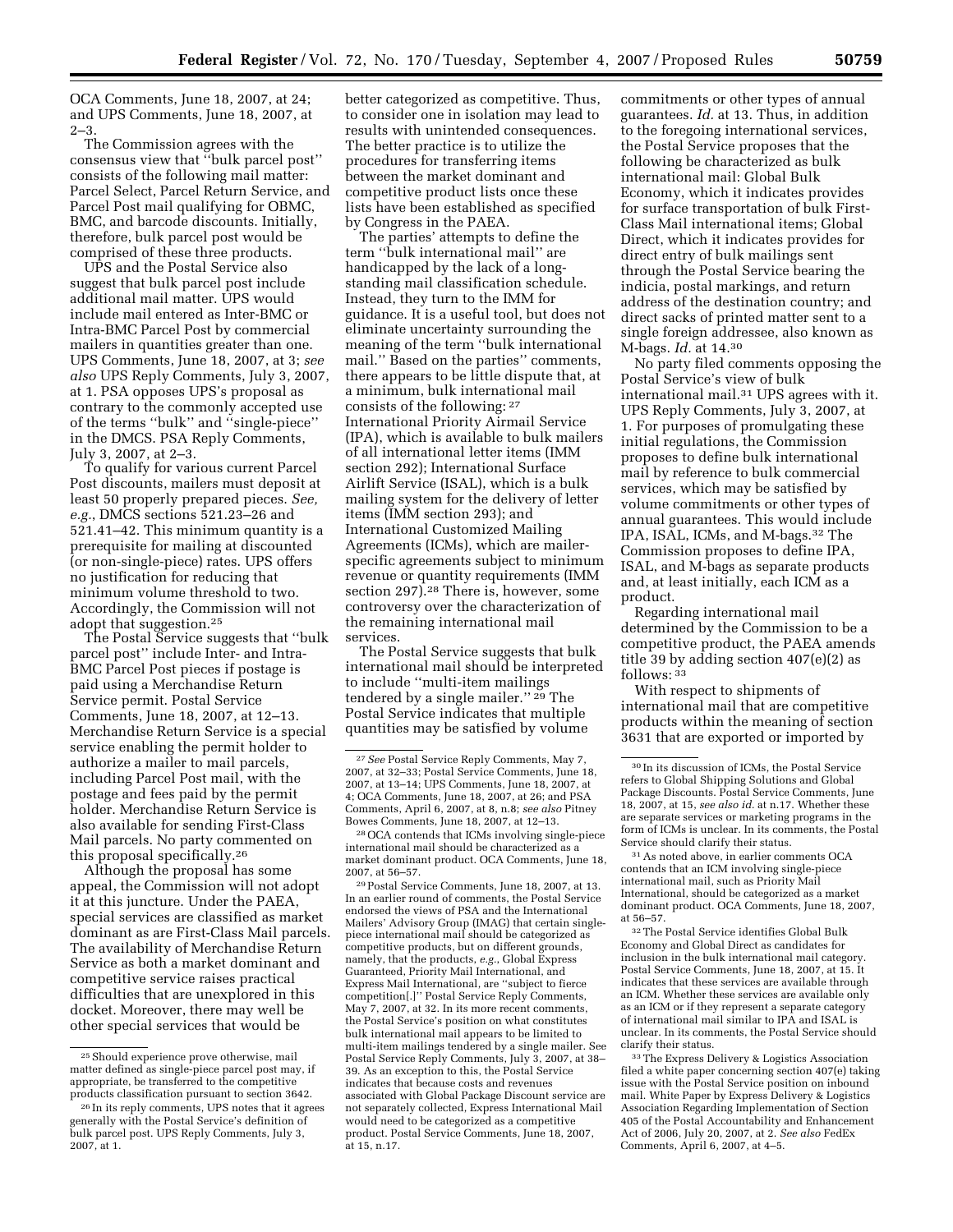the Postal Service, the Customs Service and other appropriate Federal agencies shall apply the customs laws of the United States and all other laws relating to the importation or exportation of such shipments in the same manner to both shipments by the Postal Service and similar shipments by private companies.

Section 407(e)(1) defines the term ''private company'' as one ''substantially owned or controlled by persons who are citizens of the United States.'' Thus, the Commission's findings regarding international mail classified as competitive products are relevant to the application of customs and related laws to the importation and exportation of such shipments, requiring that such laws be applied ''in the same manner to both shipments by the Postal Service and similar shipments by private companies.'' Regarding outbound international mail classified as competitive products, *e.g.*, IPA, ISAL, and ICMs, section 407(e)(2) would apply to shipments by the Postal Service and similar shipments by private companies.34

Regarding inbound international mail, there are two issues. First, the demarcation between bulk and singlepiece international mail is less clear. The Universal Postal Union (UPU) identifies three types of mail: Letter Post, Express, and Parcel Post. The issues of inbound international mail have not been addressed sufficiently to enable the Commission to determine what inbound international mail qualifies as ''bulk international mail.'' Given the UPU's designations, one possibility would be to classify Letter Post as market dominant with the other types of mail classified as competitive products. The Commission, however, has no data indicating that either Express or Parcel Post is properly considered to be ''bulk international mail.''

Second, it is not apparent that classifying any inbound international mail as a competitive product has the same significance it does for outbound mail. To be sure, section 407(e) applies to the importation of shipments deemed competitive. More specifically, however, it applies to such shipments by the Postal Service and private companies owned by U.S. citizens. The Postal Service does not operate ETOEs

(extra-territorial offices of exchange). Thus, there are no foreign-originating mail shipments by the Postal Service. Currently, shipments of inbound mail are handled by foreign posts and by private carriers. Foreign posts are not defined as private companies for purposes of section 407(e). In addition, although the Postal Service receives inbound mail from foreign posts at various customs locations, whether such mail is, within the meaning of section 407(e), ''imported by the Postal Service'' is unclear. Finally, even if shipments received by the Postal Service from foreign posts are construed as shipments by the Postal Service, there may be good reason to view such inbound mail as market dominant. The record is not sufficiently developed to enable the Commission to determine what inbound international mail is appropriately classified as ''bulk international'' and, therefore, a competitive product. The parties commenting on the foregoing discussion should thoroughly address the law and facts supporting their position and, in particular, the application of section 407(e) to inbound mail.

Lastly, regarding competitive products, section 3632(b)(3) permits rate (or class) changes not of general applicability for competitive products. In recognition of this, the Commission is initially of the view that negotiated service agreements for mail classified as competitive are within the competitive products category and that each such agreement should be classified as a separate product.

## *C. General Applicability of Rates and Classes*

Section 3632(b) identifies two types of rates or classes—those of general applicability and those not of general applicability. Each is qualified by the phrase ''in the Nation as a whole or in any substantial region of the Nation[.]'' Sections 3632(b)(2) and (b)(3). Section 3632(b)(4) provides that the Commission shall establish by regulation the criteria for determining whether a rate or class is or is not of general applicability in the nation or any substantial part of the nation.

Three parties address the ''general applicability'' of rates or classes largely by reference to their availability. The Postal Service suggests that a rate (or class) is of general applicability if it is ''publicly available throughout the nation[.]'' Postal Service Comments, June 18, 2007, at 19. UPS advocates a generally similar standard, contending that a rate or class is of general applicability ''if it is available to all mailers equally,'' even if not all mailers

satisfy the conditions for the rate or class. UPS Comments, June 18, 2007, at 7. At the other end of the spectrum, the parties suggest that rates or classes negotiated between the Postal Service and individual mailers are not of general applicability. *See* Postal Service Comments, June 18, 2007, at 19; UPS Comments, June 18, 2007, at 7; and PSA Comments, June 18, 2007, at 4.

Defining whether a rate or class is ''of general applicability'' by reference to its availability is a reasonable means for establishing the outer bounds of the term. The Commission will adopt that standard. Thus, a rate (or class) of general applicability is one that is available nationwide to all mailers equally, i.e., on the same terms. That some mailers may not be able to qualify for the rate, *e.g.*, for failure to satisfy the preparation requirements, or because it is not available in all geographic areas, does not alter the nature of the rate as one of general applicability.35

On the other hand, a contract rate (negotiated service agreement) negotiated between the Postal Service and an individual mailer would not be of general applicability.36 Between these parameters, however, determining whether a rate or class is or is not of general applicability throughout the nation or in any substantial region of the nation is less exact and, in all likelihood, would turn on the facts. In those situations, availability will continue to serve as a reasonable touchstone for determining the general applicability of the rate or class.

Only the Postal Service addresses the meaning of the term ''substantial region,'' suggesting that it be defined by the size of the population of the relevant region. Postal Service Comments, June 18, 2007, at 19–20. That standard is one of several that might be appropriate.37 Rather than address the issue in the abstract, the Commission concludes that whether a rate or class is or is not of general applicability in any substantial

37The Census Bureau, for example, divides the country into four regions, which are further subdivided into divisions. The geographic area of the nine states that comprise the West Region's Mountain Division is more than three times greater than that occupied by the South Region's South Atlantic Division, which is comprised of eight states and the District of Columbia stretching from Delaware to Florida (856.1 thousand square miles versus 266.1 thousand square miles). However, the population in the South Atlantic Division is more than 2.5 times greater than that of the Mountain Division (57.1 million versus 20.8 million based on July 2006 estimates).

<sup>34</sup>The Commission's interpretation of section 407(e) concerns only its role as the arbiter of international mail to be classified as a competitive product. It is not intended to suggest how other federal agencies may apply the customs laws and other laws relating to the importation and exportation of mail.

<sup>35</sup>Express Mail is not available to or from certain difficult-to-access locations. Nonetheless, it is<br>available in the nation as a whole.

 $36A$  "negotiated service agreement" is a contract negotiated between the Postal Service and another entity, most likely the mailer, for service and rates different from those of general applicability.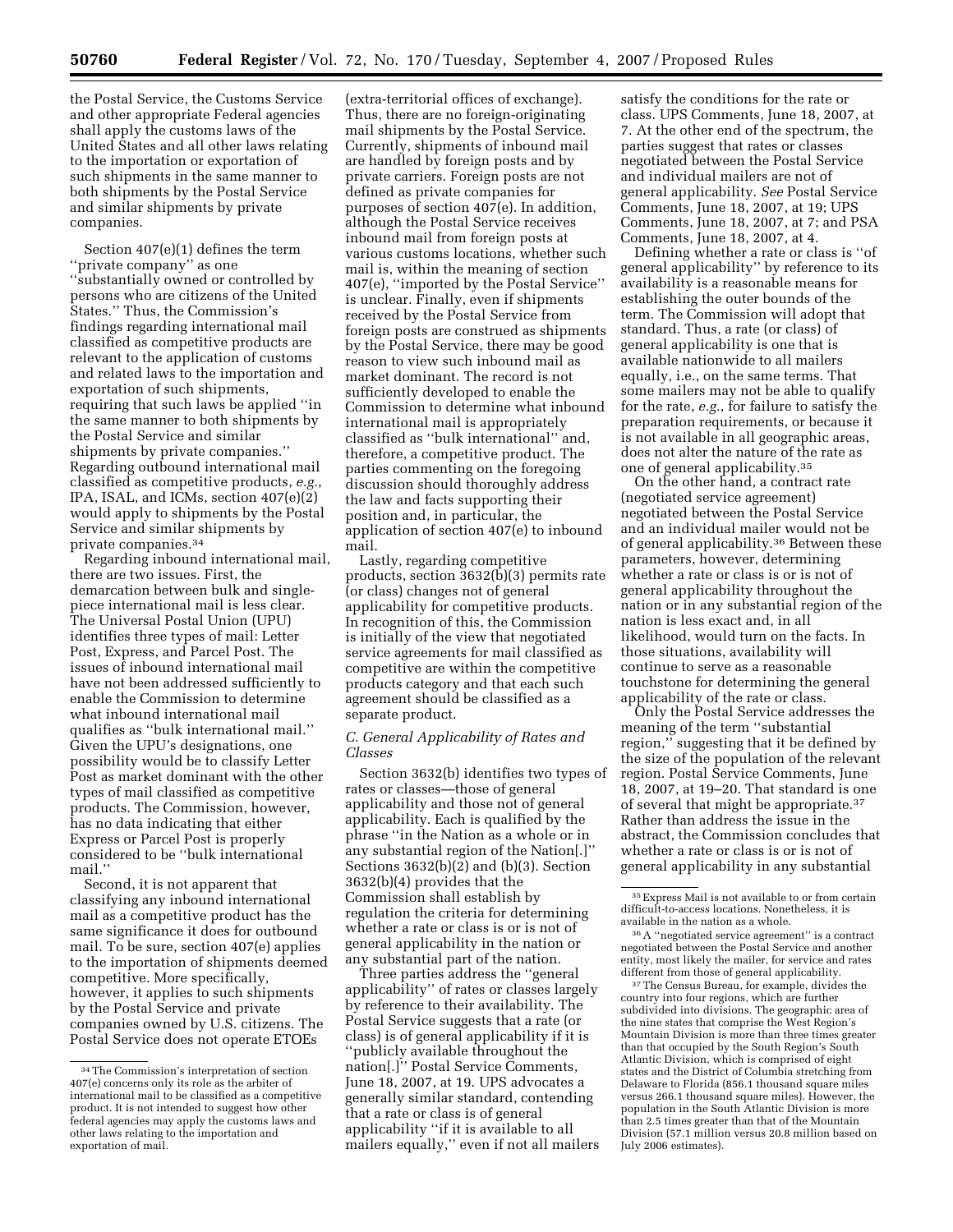region of the country is, at least at the outset, best determined on a case-bycase basis based on the facts presented. Currently, with the possible exception of Alaska bypass, the Postal Service does not provide any non-nationwide service.38 Among other things, section 3642 concerns the establishment of new products. Thus, to the extent the Postal Service chooses to offer a product on a less-than-nationwide basis, there will be an opportunity to consider the phrase ''substantial region of the nation'' in the context of a specific proposal.

## *D. Information Supporting Rate and Class Decisions*

The Governors' authority to establish rates and classes for competitive products is subject to subchapter II of chapter 36 of title 39 and the regulations promulgated by the Commission under section 3633 to: (a) Prohibit crosssubsidies of competitive products by market dominant products, (b) require each competitive product to cover its attributable costs, and (c) ensure that collectively competitive products cover an appropriate share of the institutional costs of the Postal Service. In Order No. 15, the Commission solicited the parties' views on what information is needed to support changes in rates or classes whether of general applicability or not. PRC Order No. 15, May 17, 2007, at 6–7. In addition, the Commission asked whether the information needed to support a rate decrease differed from that for a rate increase. *Id.* at 6.

The parties offer starkly contrasting views on the information needed to support changes in rates. Advo, PSA, and the Postal Service contend that nothing need be filed with the Commission, other than the notice required under section 3632(b)(3), at the time rate changes are announced.39 These parties assert that competitive products' compliance with section 3633 should be considered only in the annual compliance review under section 3653. *Id.* UPS, on the other hand, contends that rate changes should be accompanied by the following information: Volumes, revenues, billing determinants, attributable costs, including an explanation of substantial cost changes; prior fiscal year audited data; projected data for the period when the rates are in effect; and unaudited

data for the current fiscal year.<sup>40</sup> UPS concludes that pre-implementation review is a prerequisite for determining competitive products' compliance with section 3633. *Id.* 

The Postal Service asserts that the ''structure of the statute, including, the nature of the data required to show compliance with 3633, suggests that there is no prior review by the Commission.'' Postal Service Comments, June 18, 2007, at 18. In support, it points to the different notice requirements associated with rate changes of general applicability (**Federal Register** notice no less than 30 days prior to the effective date) and rate changes of less than general applicability (filing with the Commission not less than 15 days prior to the effective date). *Id.* at 18–19. It argues that the former suggests that any substantive review is limited to the annual compliance review, whereas the latter seemingly is intended to protect the confidentiality of customized agreements. *Id.* at 19. This argument is not persuasive.

The statutory provisions governing competitive products, 39 U.S.C. 3631– 34, neither explicitly provide for nor prohibit pre-implementation review of rate changes by the Commission. Section 3633 directs the Commission to promulgate regulations to: (a) Prohibit cross-subsidies of competitive products by market dominant products; (b) ensure that each competitive product covers its attributable costs; and (c) that collectively competitive products make an appropriate contribution to the Postal Service's overhead. To fulfill these responsibilities, the Commission cannot turn a blind eye to changes which may not be in compliance with those requirements. The different notice/filing requirements prescribed by section 3632 suggest the need for closer scrutiny of certain types of rate changes.

Section 3632(b)(2) requires that, for rate (or class) changes of general applicability, the Governors publish each rate (or class) decision and the record of the Governors' proceeding in the **Federal Register** at least 30 days before the effective date of any new rates or classes.41 Rates (or classes) of

general applicability are available to all mailers equally, i.e., those satisfying the eligibility standards for the rate (or class). So, for example, Parcel Select rates would be available to all mailers meeting the eligibility requirements for such service. In essence, rates of general applicability are the published (or tariff) rates for the particular service. When a carrier's published rates (those of general applicability) are changed, experience suggests that they are likely to be increased.42 As a general rule, anytime competitive prices are increased concern over unfair competition is diminished. Likewise, increases in postal rates of general applicability above those found in compliance with section 3633 can, for purposes of these implementing regulations, be deemed to be presumptively reasonable. In that situation, the annual review would appear to be adequate to assure compliance with section 3633. The complaint process would be available as well.

An identical presumption of reasonableness cannot fairly be presumed for rate decreases of general applicability, which, at a minimum, intensify concerns about potentially unfair competition. This is not to suggest any limitation on the Governors' authority to change rates. Unlike its private enterprise counterparts, however, the Postal Service has no residual claimants, i.e., stockholders, to shoulder the consequences of an improvident decision to change rates. The Commission's role is to ensure that rates and classes comply with section 3633. By doing so, the Commission preserves fair competition. The change in circumstances giving rise to the decrease, resulting in a reduction from the pre-existing presumptively lawful rates, justifies the pre-implementation review to ensure continued compliance with section 3633. Thus, the Commission proposes that for decreases in rates of general applicability the Postal Service will be required to demonstrate the change is in compliance with section 3633. See section 3015.3(c) of the proposed regulations. The Commission does not anticipate that the regulations will either unduly burden the Postal Service

<sup>38</sup>Although Express Mail service is not available at every post office, unquestionably the service would be fairly characterized as being of general applicability throughout the nation.

<sup>39</sup>Advo Comments, June 18, 2007, at 10–11; PSA Comments, June 18, 2007, at 4; and Postal Service Comments, June 18, 2007, at 18–19.

<sup>40</sup>UPS Comments, June 18, 2007, at 4–5. In its reply comments, UPS appears to modify its position, indicating, among other things, that it is not suggesting the Postal Service be required to file test year projections and that fiscal year data included in the annual report may be sufficient for rate changes noticed relatively shortly after the filing of the annual report. UPS Reply Comments, July 3, 2007, at 3–4.

<sup>41</sup>Pursuant to the proposed regulations, the Postal Service will also be required to file the notice of all proposed rate (and class) changes of general applicability with the Commission no later than the

date such notice is published in the **Federal Register**.

<sup>42</sup>*See, e.g.*, FedEx Corporation's press releases of December 4, 2006, announcing a 4.9 percent increase in certain ''standard list rates;'' and of November 3, 2006, announcing a 3.5 percent increase in the net average shipping rate for FedEx Express, both of which may be accessed at: *http://www.fedex.com/us/about/news/ pressreleases/?link=4.*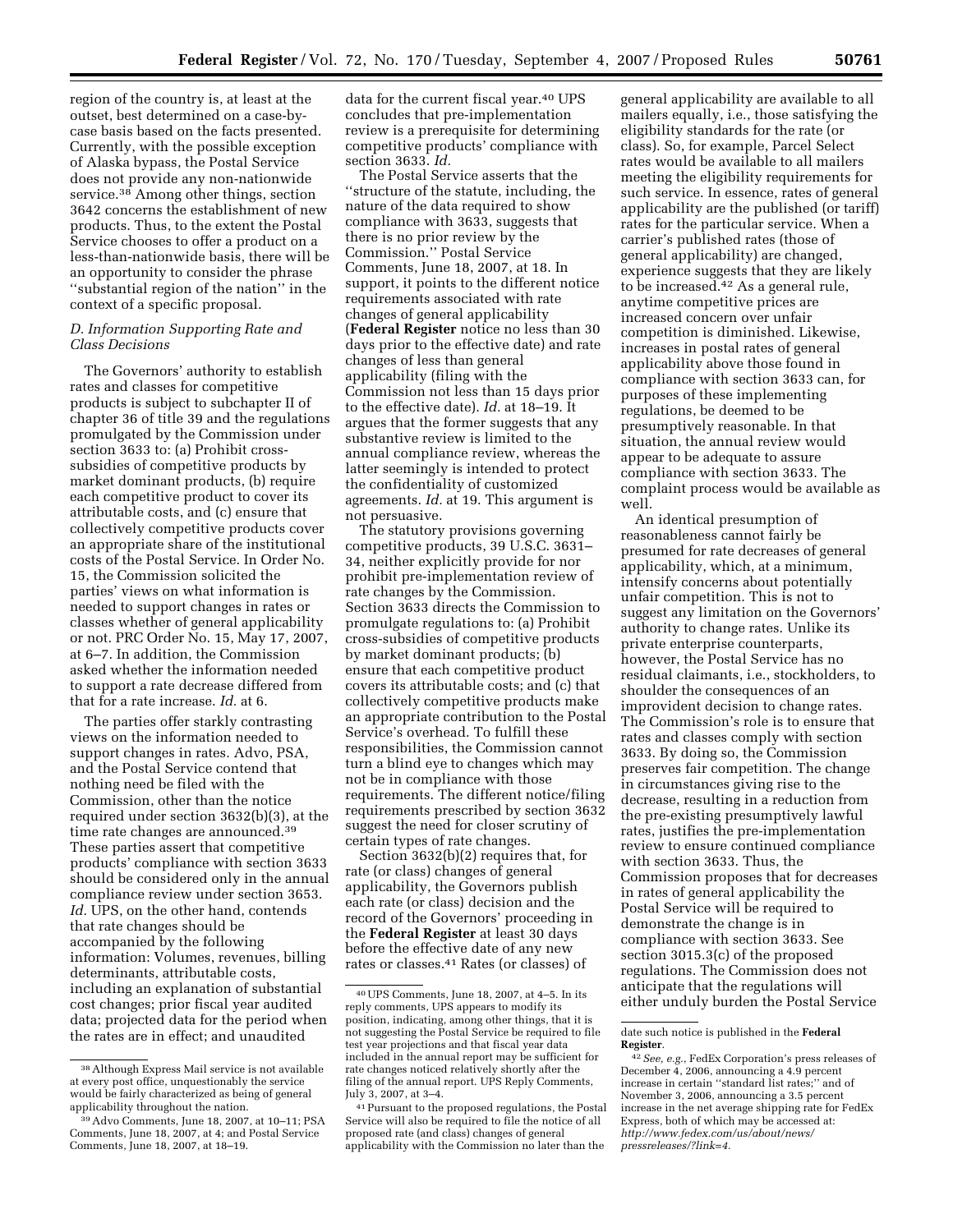or delay the effectiveness of changes satisfying the minimal standards of lawfulness.

Section 3632(b)(3) authorizes the Governors to establish rates (or classes) not of general applicability, i.e., to execute negotiated service agreements with mailers providing for rates different from the published rates (of general applicability). Notably, negotiated service agreements are subject to different filing requirements than are rate changes of general applicability. Specifically, each such negotiated service agreement (rate or class decision not of general applicability) and the record of proceedings in connection with such decision must be filed with the Commission not less than 15 days prior to the effective date of any new rate or class. There is good reason for the different filing requirements depending upon the type of rate change involved.43

Changes not of general applicability will invariably involve discounts compared to published rates and perhaps involve combinations of services. Thus, such arrangements will inevitably raise concerns about the potential for unfair competition. The Commission would be remiss if it did not review these filings prior to their implementation to ensure compliance with section 3633. The Governors' rate (or class) changes must be in writing and include a statement of explanation and justification. 39 U.S.C. 3632(b)(1). The information to demonstrate compliance with section 3633 will presumably have been reviewed by the Postal Service and be readily available. Thus, the Commission proposes to require the Postal Service to file with all competitive negotiated service agreements, i.e., rate (or class) changes not of general applicability, sufficient cost and revenue information to enable the Commission to assess, as a preliminary screen, whether the agreement satisfies the requirements of section 3633. In particular, the Commission proposes that the Postal Service be required to show that each negotiated service agreement covers its attributable costs and to represent that the agreement is otherwise in compliance with section 3633.

The Commission does not anticipate that this review process will delay the

effective date of any negotiated service agreement found to be in compliance with section 3633. Nor will the review process impinge on the Governors' authority to change rates or execute negotiated service agreements. The limited review is intended to provide some assurance that, at least preliminarily, the arrangement is not unlawful. As these arrangements will undoubtedly contain commercially sensitive information, it is understood that the Postal Service may exercise its prerogative to seek appropriate protective conditions.

# *E. Section 3633 Standards*

Section 3633 contains three provisions by which the lawfulness of competitive products' rates are judged. These provisions, prohibiting crosssubsidies, establishing an attributable cost floor, and requiring an appropriate institutional cost contribution, are designed to act in concert to ensure that competitive rates are lawful. Each provision, along with the parties' suggestions for its implementation, is discussed in turn.

#### 1. Prohibition Against Cross-Subsidies

Section 3633(a)(1) prohibits the subsidization of competitive products by market dominant products. In response to Order No. 15, the parties suggest a wide range of standards to be used to test for cross-subsidies.

• OCA suggests that the standard requires competitive products to cover both their attributable costs plus an appropriate share of institutional costs. OCA Comments, June 18, 2007, at 33.

• APWU contends that there is no cross-subsidy if competitive products cover their attributable costs. APWU Comments, June 18, 2007, at 5.

• PSA advocates use of the incremental cost test, whereby ''revenues for each competitive product cover its incremental cost.'' PSA Comments, April 6, 2007, at 5. It suggests that the Commission's attributable costs serve as a proxy for incremental costs. *Id.*44

• Advo endorses the incremental cost test applied to competitive products collectively, i.e., revenues from competitive products ''cover their combined incremental costs.'' Advo Comments, June 18, 2007, at 11.45

• UPS contends that subsection (a)(1) redefines the term ''subsidy'' to require

that competitive products collectively cover their attributable costs, their appropriate share of institutional costs, plus an additional amount representing ''a fair share of the unattributable network costs from which competitive products benefit.'' UPS Comments, June 18, 2007, at 9.46

• The Postal Service advocates a standard requiring competitive products' total revenues to be at least equal to the sum of each product's attributable costs ''plus the groupspecific costs caused by the competitive products as a group.'' Postal Service Comments, June 18, 2007, at 24.47

To test for cross-subsidies, the Commission will initially apply the incremental cost test, a standard that Advo and PSA suggest.48 Incremental costs are the variable and fixed costs that would be eliminated if a product (or products) was (were) (hypothetically) discontinued.49 In prior rate cases, the Commission has discussed the issue and adopted a definition offered by Postal Service witness Panzar: ''The revenues collected from any service (or group of services) must be at least as large as the additional (or incremental) cost of adding that service (or group of services) to the enterprise's other offerings.'' PRC Op. R97–1, ¶ 4022, quoting USPS–T–11 at 8. While acknowledging that this is the test it should endeavor to apply (*id.,*  ¶ 4026), the Commission's attempts to do so have been thwarted by concerns about the underlying assumptions used, *e.g.*, constant variability and the stability of the operating plan. *See, e.g.*, PRC Op. R2000–1, ¶ 4055 (''the results of the test may still be unreliable where deleting a subclass or combination of subclasses causes a large reduction in an important cost driver.'')

The Commission recognizes that presently it lacks the data that would enable it to employ rigorously the incremental costs to test for crosssubsidies of competitive products. Shortly, the Department of the Treasury will provide its analysis of Postal Service costs, and the Commission will initiate a public proceeding to evaluate

<sup>43</sup>The Postal Service's suggestion that customized agreements are required to be filed with the Commission, as opposed to simply being noticed in the **Federal Register**, to protect the confidentiality of such agreements (Postal Service Comments, June 18, 2007, at 19), is only one aspect of this issue. The Postal Service is aware that certain information should be public. *See* 72 FR 37454 (July 10, 2007), concerning recent revisions to the IMM regarding the notifications of ICMs.

<sup>44</sup>PostCom supports PSA's position. PostCom Reply Comments, July 3, 2007, at 5.

<sup>45</sup>Advo notes the possibility that implementation of section 2011(h) may cause an increase in competitive products' costs, ''resulting in a rate floor that is well in excess of the 'cross subsidy' threshold.'' *Id.* 

<sup>46</sup>UPS asserts that the Federal Trade Commission's report, pursuant to section 703(d) of the PAEA, will aid the Commission in determining the ''net economic benefit realized by the Postal Service due to preferential legal treatment[.]'' *Id.* 

<sup>47</sup>The Postal Service indicates that an analysis will be required to identify group-specific costs. *Id.*  at 21.

<sup>48</sup>PSA's endorsement of the incremental cost test appears to be designed to satisfy both the proscription against cross-subsidies and the requirement that each product cover its attributable costs. *See* PSA Comments, April 6, 2007, at 5. 49*See* Docket No. R87–1, USPS–T–3 at 11.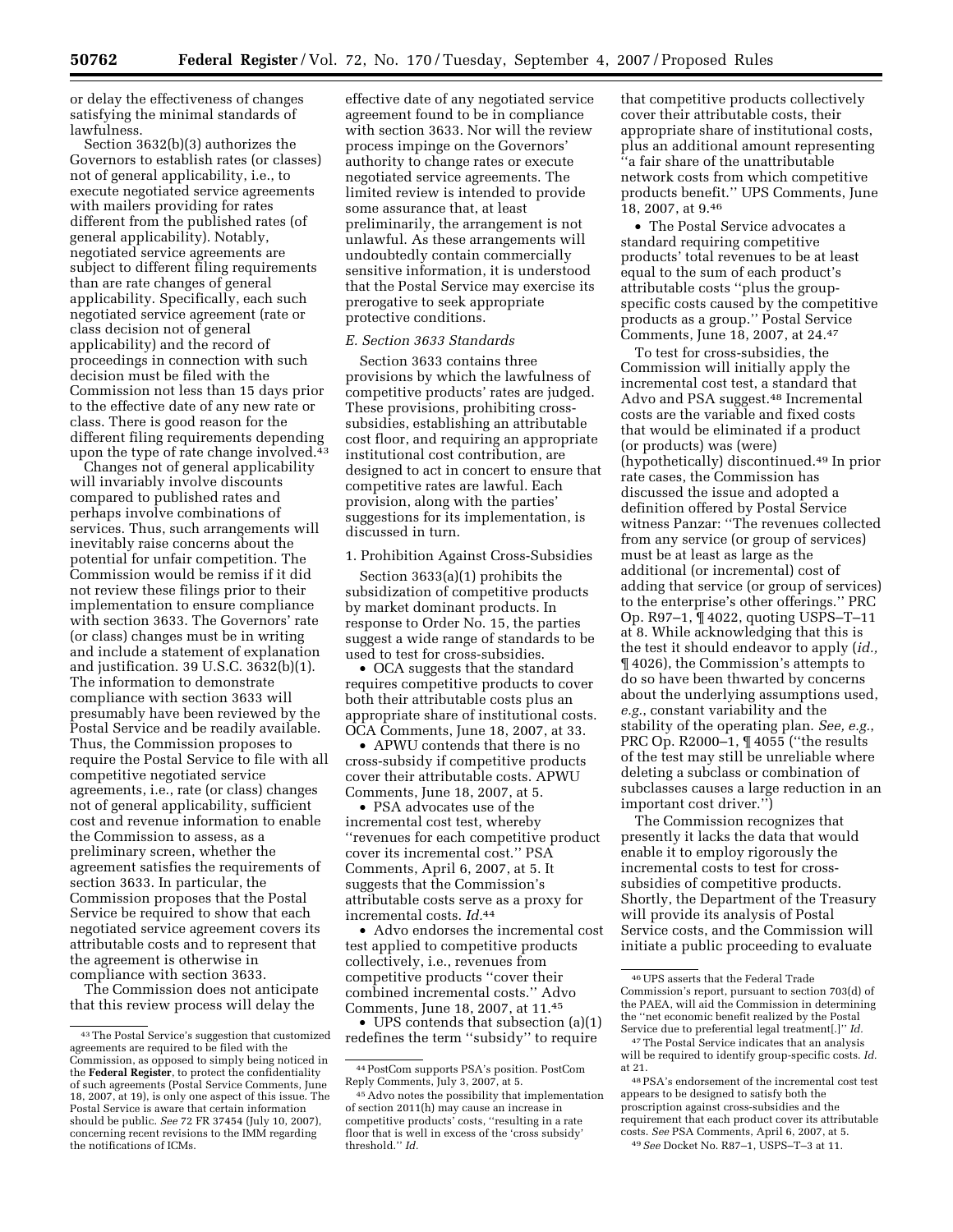this information.<sup>50</sup> Previously, to test for 18, 2007, at 9. The Postal Service, Advo, cross-subsidies the Commission has used each product's attributable cost as a reasonable proxy for the costs associated with that product.<sup>51</sup> Endorsing this standard as an appropriate surrogate, the Commission remarked that ''nonnegative markups are good evidence against the presence of the most elementary cross subsidies.'' PRC Op. R97–1, ¶ 4024.52

The Postal Service's suggested test, competitive products' revenues at least equal to the sum of the products' attributable costs plus the products' causally related group-specific costs, appears to be similar to the incremental cost test. To test for cross-subsidies, the incremental cost test should consider all possible combinations of products (services). It is not clear whether this is different from what the inclusion of ''group-specific costs'' contemplates. *See* Postal Service Reply Comments, July 3, 2007, at 40. In any event, the Postal Service does agree that ''analysis will be required'' to quantify the additional, causally related, nonvariable group-specific costs. Postal Service Comments, June 18, 2007, at 21.

To test for cross-subsidies, the inclusion of such group-specific costs is appropriate. Thus, until reliable incremental cost data are available, the Commission will continue to use its current cross-subsidy test, supplemented to include causally related, group-specific costs. If and when incremental costs can be accurately determined, the Commission may adjust its existing practice.

UPS asserts that the PAEA redefines cross-subsidy to require that competitive products collectively bear costs in excess of their attributable costs ''and a fair share of the unattributable network costs from which competitive products benefit.'' UPS Comments, June

and PSA take issue with UPS's contention that the PAEA redefines the term ''subsidy.'' 53 The Commission will not adopt UPS's construction. The relevant PAEA provisions, sections 3633(a)(1) and 2011(h)(1)(A)(i)(II), prohibit the cross-subsidy of competitive products by market dominant products. Apart from any consideration of the public policies that might be furthered by the UPS test, an issue not developed on this record,54 the Commission does not interpret the foregoing provisions as redefining the concept of cross-subsidy.

#### 2. Attributable Cost Floor

Section 3633(a)(2) requires that each competitive product cover its attributable costs, which, in section 3631(b), are defined as ''the direct and indirect postal costs attributable to such product through reliably identified causal relationships.'' This standard codifies the Commission's long-standing method of attribution under the Postal Reorganization Act. *See, e.g.*, PRC Op. R97–1, ¶ 4017 (''The Commission is not prepared to depart from the position that attributable cost means costs which can be said to be reliably caused by a subclass of mail or service.'') 55 For purposes of initially implementing regulations pursuant to section 3633, the Commission intends to employ this long-established attribution method to determine compliance with section 3633(a)(2).

UPS advocates that long-run incremental costs be used as the benchmark for each competitive product's attributable costs. UPS Comments, June 18, 2007, at 12. It views this approach as preferable to the existing method because it includes ''shared fixed costs,'' i.e., fixed costs incurred over the long run by more than one product. *Id.* In reply comments, UPS appears to endorse this standard to test for cross-subsidies as well, at least with respect to calculating groupspecific costs. UPS Reply Comments, July 3, 2007, at 5. The Commission does not adopt UPS's suggestion.

Section 3633(a)(2) specifies attributable costs as a term that has an accepted meaning in the context of Postal Service costing. Employing longrun incremental costs as a measure of attributable costs renders all costs variable in theory.56 Furthermore, although the notion of shared fixed costs may be relevant to the issue of cross-subsidies, as discussed in the previous subsection, UPS has not demonstrated any reasonable nexus between those costs, which by definition are fixed regardless of the number of products, and a product's attributable costs, including those reliably identified based on causal relationships.

In its response to Order No. 15, the Postal Service does not appear to comment specifically on the standard to be used to measure compliance with section 3633(a)(2). Rather, it includes that subsection in its interpretation of what section 3633 requires as a whole, namely, that competitive products' revenues ''be sufficient to cover the sum of attributable costs and group specific costs, plus any mark-up on attributable costs that the Commission determines is 'appropriate.' '' Postal Service Comments, June 18, 2007, at 23. In its reply comments, the Postal Service recognizes that the statutory definition, section 3631(b), codifies the longstanding attribution method. Postal Service Reply Comments, July 3, 2007, at 29. The Postal Service goes on, however, to note its apparent agreement with UPS "that, for purposes of 3633(a)(2), the cost floor for each competitive product should be the costs the Postal Service would avoid if it did not offer that competitive product.'' *Id.*  This statement appears to suggest agreement with UPS's position regarding the use of long-run incremental costs for purposes other than testing for cross-subsidies, although the Postal Service does raise the issue of how one would define the period sufficient to allow the Postal Service to adjust fully to the impact the provision of the service creates. *See id.*  at 30. This appears to be an area where future analysis may be warranted.

3. Appropriate Share of Institutional Costs

Section 3633(a)(3) requires that competitive products collectively cover an ''appropriate share'' of the Postal Service's institutional costs. The term ''appropriate share'' is not defined; its meaning is left for the Commission to determine based on consideration of all relevant factors. The parties addressing this issue suggest a variety of

<sup>50</sup>UPS and NAA urge the Commission to commence a separate proceeding to address cost issues. UPS Comments, June 18, 2007, at 15; NAA Comments, June 18, 2007, at 11–12.

<sup>51</sup>PSA suggests this as well. PSA Comments, April 6, 2007, at 5.

<sup>52</sup>APWU does not elaborate on its suggestion there is no cross-subsidy provided that competitive products cover their attributable costs. APWU Comments, June 18, 2007, at 5–6. Without more, however, that standard appears merely to restate subsection (a)(2)'s requirement of an attributable cost floor. OCA's suggested test, on the other hand, does take into account non-negative markups, but also includes ''an appropriate share of institutional costs[.]'' OCA Comments, June 18, 2007, at 33. The test for cross-subsidies is independent from the issue of what the appropriate share should be for competitive products as a whole. Revenues in excess of incremental costs (or attributable costs in the interim) demonstrate no cross-subsidy exists, but are not necessarily an indication that the contribution to institutional costs (the share) is appropriate.

<sup>53</sup>Postal Service Reply Comments, July 3, 2007, at 24–27; Advo Reply Comments, July 3, 2007, at 5–7; and PSA Reply Comments, July 3, 2007, at 3– 5.

<sup>54</sup>*See* Advo Reply Comments, July 3, 2007, at 7. 55Elaborating on the point, the Commission noted that in addition to specific fixed costs it also found other nonvariable costs to be attributable, *e.g.*, the fixed portion of special delivery messengers. *Id.* at ¶ 4016. *See also* PSA Comments, April 6, 2007, at 9.

<sup>56</sup>*See* Postal Service Reply Comments, July 3, 2007, at 29–30, remarking on the period deemed sufficient to allow the Postal Service to adjust fully to the impact the provision of the product creates.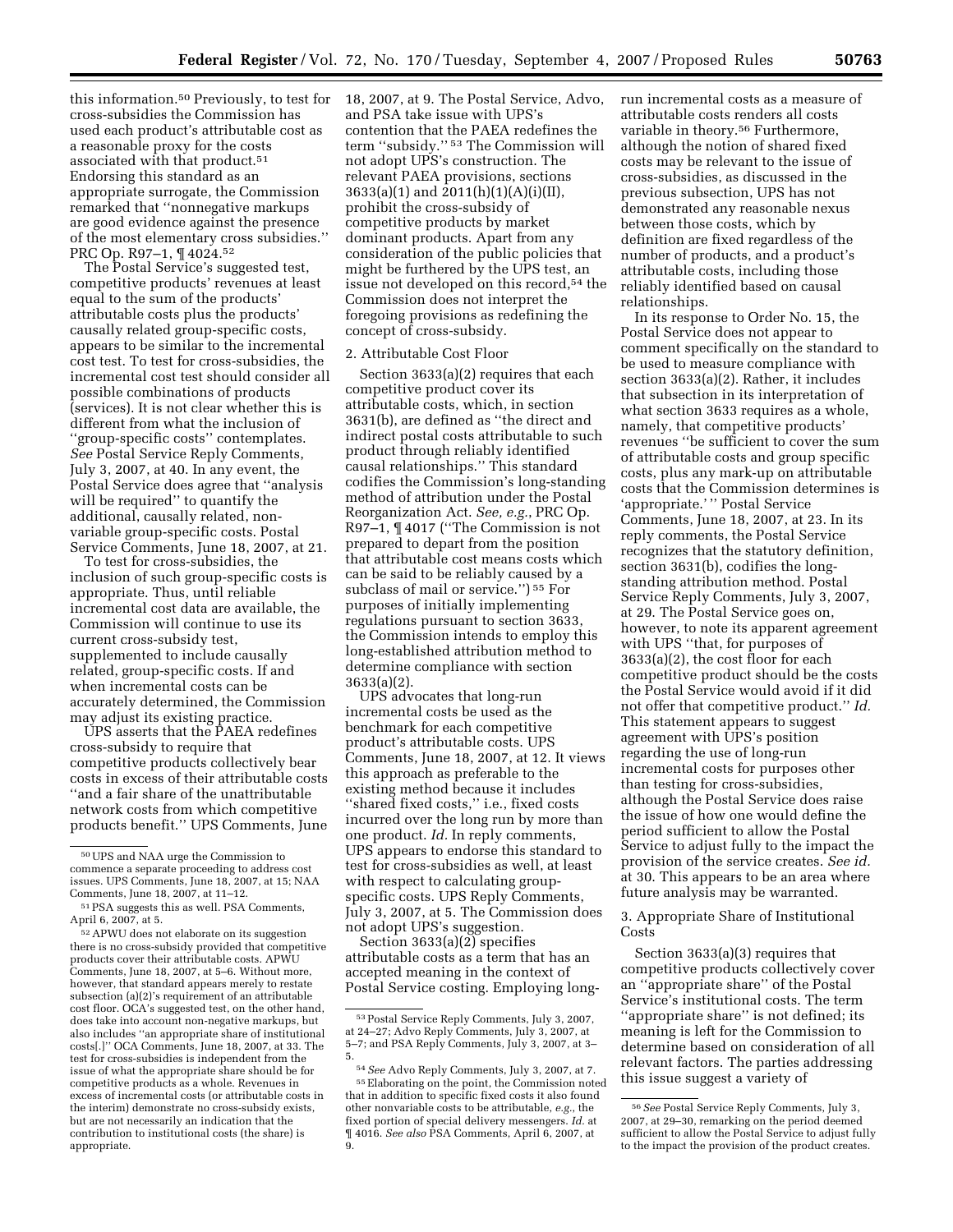approaches, the most concrete of which is that the Commission begin with the markups from Docket No. R2006–1.57 Several parties urge that the contribution be set at a low level, arguing, among other things, that it represents a floor not a ceiling, that the Postal Service has incentive to exceed that floor, and that if set too high the Postal Service will be unable to compete and, as a result, contribution will be lost to the detriment of market dominant mailers.58 One party contends that contributions from market dominant and competitive products must be compared, suggesting various ways in which this might be accomplished, *e.g.*, on a per-piece (unit contribution) or percentage (markup) basis.59 The Postal Service advocates that the contribution be set at a relatively low level,<sup>60</sup> suggesting that it be ''calculated as a mark-up on the sum of the competitive products' attributable cost.'' *Id.* at 23. UPS agrees with this method of calculating the contribution. UPS Reply Comments, July 3, 2007, at 6.

The Commission considered various options, including all of those suggested in the comments, in evaluating how best to quantify, at least initially, appropriate share. Among the options considered and rejected were: Equal unit contribution, equal percentage markup, markup of competitive products' attributable costs, and percentage of revenues. None of these was deemed preferable to the alternative of basing competitive products' contribution on a percentage of total institutional costs. To be sure, the various other methods could all be expressed mathematically in terms of percentage of total institutional costs, but each implies a pricing technique, *e.g.*, a particular coverage level, absent from simply basing appropriate share on a percentage of total institutional costs. The latter better reflects the section 3633(a)(3) directive and is more easily understood than the various alternatives. Moreover, this approach is a fitting starting point, recognizing that by year's end the Department of the

Treasury will submit recommendations to the Commission relating to treatment of Postal Service costs. Interested persons will have an opportunity to comment on those recommendations. *See* section 2011(h)(2)(A).

In attempting to quantify appropriate share, the Commission begins its analysis with the competitive products' contribution resulting from rates recommended in Docket No. R2006–1. Based on the recommended rates, the Commission estimates that in TY 2008 competitive products will contribute approximately \$2.4 billion to the Postal Service's institutional costs.<sup>61</sup> Expressed as a percentage, this figure represents approximately 6.9 percent of the total contribution to institutional costs.

For purposes of implementing these regulations initially, the Commission is persuaded that the competitive products' contribution should be modified from Docket No. R2006–1 levels. The Commission proposes to set the initial contribution at 5.5 percent of the Postal Service's institutional costs. Illustratively, based on Docket No. R2006–1 TY 2008 figures, this percentage yields a contribution of approximately \$1.9 billion.

Several factors influence the Commission's proposal to establish an appropriate share below the contribution level derived from rates recommended in Docket No. R2006–1. The PAEA so thoroughly overhauls the ratemaking process that the Commission would be remiss if it failed to consider the differences in the rate setting process. Under the pre-PAEA Postal Reorganization Act (PRA), postal rates were constrained by a break-even requirement and systemwide pricing scheme under which institutional costs were assigned based on non-cost factors.62 Given these constraints, pricing was a ''zero-sum game,'' i.e., an increase (or decrease) in the assignment to one subclass (or service) must be

offset by a decrease (or increase) to one or more other subclasses (or services).

In lieu of that system, the PAEA bifurcates Postal Service products into market dominant and competitive categories with a principal objective being to reduce costs and increase efficiency. Under the PAEA, the Postal Service has an incentive to reduce both attributable and institutional costs due to limitations on market dominant rates and because it is authorized to retain earnings.

Under the PRA, the assignment of institutional costs was designed to ensure that each subclass or type of mail made a reasonable contribution to the Postal Service's overhead, yielding rates that were fair and equitable and subsidy-free. The PAEA addresses the issues of rate levels and subsidies differently. Market dominant rates are limited by a price cap, not by policy considerations. Thus, market dominant mailers are insulated from the consequences of any failure by the Postal Service to compete successfully. Rates for competitive products are subject to market conditions and, by statute, must satisfy criteria which preclude the possibility of subsidization by market dominant products.

The ''appropriate share'' required by the PAEA is not synonymous with ''reasonably assignable'' required by PRA section 3622(b)(3). No longer are rates for competitive products predicated on explicit consideration of specific non-cost factors. Moreover, the resulting rate levels represent significantly different things. Under the PRA, rate levels equate with maximum rates for the subclass or type of mail, as rates are not designed to generate a surplus. In contrast, under the PAEA, the concept of rate levels for competitive products largely disappears, with the Postal Service given the flexibility to price competitive products however it wishes, provided its rates satisfy the statutory standards of lawfulness. Appropriate share is a floor for all competitive products, but the hope (and expectation) is that competitive products will generate contributions in excess of the floor. Thus, it is unlike reasonably assignable in two other respects: it applies to competitive products collectively, not to subclasses or services individually; and it represents a minimum (not maximum) contribution level, serving as a threshold for compliance with section 3633(a)(3). Because it may retain earnings, the Postal Service has incentives to exceed this threshold, including reducing rate pressure on market dominant rates, continuation of

<sup>57</sup>*See* OCA Comments, June 18, 2007, at 34–35; PSA Comments, April 6, 2007, at 11–13; Pitney Bowes Comments, April, 6, 2007, at 38: and UPS Reply Comments, July 3, 2007, at 6. Initially, UPS suggested that the contribution from competitive products should be maximized. UPS Comments,

<sup>58</sup> Advo Reply Comments, May 7, 2007, at 15–19; MOAA Comments, June 18, 2007, at 2; and APMU Comments, April 6, 2007, at 3–5.

<sup>59</sup> Valpak Comments, June 18, 2007, at 13–14. Valpak states that such comparisons ''would enable the Commission to ensure that competitive products are not subsidizing market-dominant products[.]'' *Id.* at 14.

<sup>60</sup>Postal Service Comments, June 18, 2007, at 24– 26.

<sup>&</sup>lt;sup>61</sup> Necessarily, the results are estimated since data are not reported for bulk parcel post and bulk international mail separately from their single-piece counterparts. For purposes of this exercise, bulk parcel post consists of Parcel Select, Parcel Return Service, and Parcel Post eligible for a BMC, OBMC, or barcode discount. The foregoing estimate includes a TY 2008 contribution for bulk international mail of approximately \$176 million (out of \$376 million), calculated using the average percentage contribution for competitive international mail in FY 2005 and FY 2006 as a proxy.

<sup>62</sup>Among the non-cost factors the Commission used to assign institutional costs are: Value of service, impact on mailers and competitors, availability of alternatives, and simplicity of rate structure. See 39 U.S.C. 3622(b) (2002). For purposes of this discussion, reference to the PRA is shorthand for the Act prior to its amendment by the PAEA.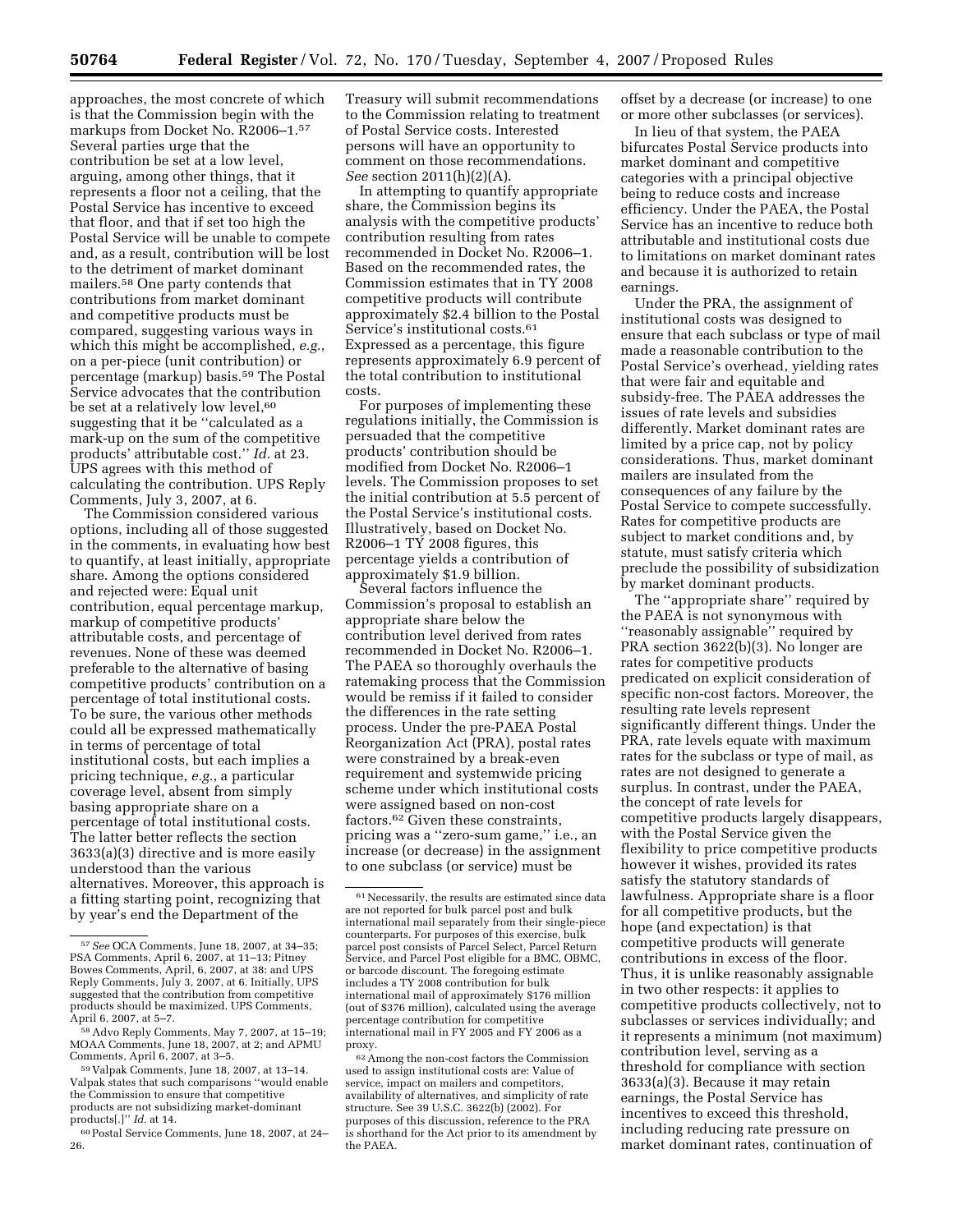universal service, and the possibility of bonuses.

Section 3633 requires that each competitive product cover its attributable costs and prohibits competitive products from being subsidized by market dominant products. Thus, they must be selfsustaining since any shortfall cannot be recovered by increasing market dominant rates.

In attempting to quantify an appropriate contribution, the Commission is mindful of the risks of setting it too high, particularly at the outset of the new system of regulation. The market is competitive; the Postal Service's market share is relatively small; and the Postal Service needs some flexibility to compete. On the other hand, the Commission has an obligation to preserve competition by not establishing a markup so low as to give the Postal Service an artificial competitive advantage. The task, as Advo noted, ''calls for a delicate balance.'' Advo Reply Comments, May 7, 2007, at 16.

The Commission's proposal to set the minimum contribution level at 5.5 percent of total institutional costs is influenced by historic results. A review of the Cost and Revenue Analysis (CRA) for domestic and international postal operations supports a best estimate of competitive products' contribution to institutional costs at 5.4 percent in FY 2005 and 5.7 percent in FY 2006. These figures were developed based on the reported FY 2005 and FY 2006 data for Priority Mail, Express Mail, and international mail.63 The CRA reports Parcel Post data in the aggregate. Thus, to develop an estimate for bulk Parcel Post, consisting of Parcel Select, Parcel Return Service, and Parcel Post mail eligible for a BMC, OBMC, or barcode discount, the Commission calculated an estimated bulk parcel post unit contribution for FY 2005 based on actual FY 2005 data. Comparable data are not available for FY 2006. Thus, the estimated FY 2006 bulk parcel post contribution is based on the same proportional relationship between bulk parcel post and parcel post as a whole used for FY 2005.64 Setting the initial

competitive products' contribution at historic levels is a reasonable means to quantify appropriate share, particularly at the outset of the new form of competitive rate regulation. Since it is no longer subject to the pricing constraints of the PRA, the Postal Service should perform at least as well as it has historically.

This order represents the initial effort to implement the competitive products' regulations. The Commission emphasizes that its initial quantification of appropriate share is not written in stone. The statute specifically authorizes the Commission to revise this share as needed and, in any event, requires that the regulations be reviewed every five years to determine whether they be retained, modified, or eliminated. The Commission anticipates that that need may arise for any number of reasons, *e.g.*, additions or deletions to the competitive product lists and market conditions.65

#### 4. Application of the term ''product''

The PAEA defines the term ''product'' to mean ''a postal service with a distinct cost or market characteristic for which a rate or rates are, or may reasonably be, applied." 39 U.S.C.  $102(6)$ . The parties offer widely differing suggestions as to how this definition should be applied. The Postal Service recognizes that the term could be interpreted to mean individual rate categories are products. Postal Service Supplemental Comments, June 19, 2007, at 6. It dismisses that construction, however, contending that product should be ''interpreted at a high level of aggregation'' and proposing that it be interpreted ''as generally equivalent to the current 'subclasses' under the PRA.'' *Id.* Several parties echo the Postal Service's view that product should be equated with subclass.<sup>66</sup> OCA, on the other hand, takes the position that, for competitive products,

 $65$  Pursuant to section  $2011(h)(1)(A)(ii)$ , the Secretary of the Treasury will recommend substantive and procedural rules that should be followed in determining the assumed Federal income tax on competitive products income. Those recommendations are due on or before December 19, 2007. Interested persons will have an opportunity to comment on those recommendations. For purposes of this order, it is sufficient to note that the assumed Federal income tax on competitive products income is an issue that may affect future efforts to develop an appropriate share.

66*See, e.g.*, PSA Comments, June 18, 2007, at 11; MOAA Reply Comments, July 3, 2007, at 4; Advo Reply Comments, July 3, 2007, at 12; and Pitney Bowes Comments, June 18, 2007, at 11.

the term ''product'' be interpreted ''at the rate-cell level.'' OCA Comments, April 6, 2007, at 36. NAA asserts that product is not synonymous with subclass or rate category, but instead should be construed ''more consistent with everyday understandings[.]" <sup>67</sup> Other parties assert that various specific arrangements, *e.g.*, special classifications, customized agreements, and negotiated service agreements, either are or are not products.<sup>68</sup>

Suggestions that the term ''product'' be applied in a blanket fashion are neither practical nor justified. Instead, as discussed below, a more nuanced approach, based on balancing the objectives of the PAEA and practical considerations, is required.

Plainly, product cannot reasonably be read as equivalent to subclass since product is defined as having either ''a distinct cost *or* market characteristic'' 69 whereas, under the Commission's longestablished practice, subclass requires both cost and demand differences. The Commission has clearly expressed the relevant standard: ''To identify groupings of mail, which should be accorded subclass rather than rate category treatment, the Commission traditionally has sought to identify differences in both cost and market, or demand.'' 70

The PAEA overhauls postal ratemaking, bifurcating the mailstream into market dominant and competitive mail categories, and prescribing different rate setting mechanisms for each. Market dominant rates are subject to an annual price cap. Section 3622(d)(1)(A). This foremost ratemaking requirement is, by statute, applicable to classes of mail as defined in the DMCS in effect on the date of enactment of the PAEA. Section 3622(d)(2)(A). In

68*See, e.g.*, NPPC Comments, June 18, 2007, at 10 (negotiated service agreements are products); PostCom Reply Comments, July 3, 2007, at 7–8 (each market dominant negotiated service agreement should be viewed as a distinct product); GCA Comments, June 18, 2007, at 9–10 (special classifications and class not of general applicability containing one service would be a product, but a negotiated service agreement may or may not be); and NAA Comments, June 18, 2007, at 16 (status of negotiated service agreements should be decided on a case-by-case basis). *See also* UPS Comments, June 18, 2007, at 19 (rates for a given type of mail may vary only if there is ''a distinct and significant cost or market characteristic for [that] type of mail  $\frac{1}{x}$  \*'').

69 39 U.S.C. 102(6) (emphasis added). 70*See* PRC Op. MC95–1, ¶ 3022 (emphasis added); *see also id.* ¶ 3023 (''The Commission has consistently expected proponents of separate subclass treatment to show differences in both costs and demand.'').

<sup>63</sup>The figures for international mail were developed based on the contribution associated with that mail included within the competitive category in this order. The international CRA for FY2006 does not separately identify data for Global Bulk Economy (GBE) mail. However, since GBE had no reported volume in FY 2005, its contribution in FY 2006, if any, would likely have no measurable affect on the total international mail contribution.

<sup>64</sup>The contribution from bulk parcel post is, in any event, relatively minor. For the convenience of the parties, workpapers showing the development of these estimates will be made available on the

Commission's Web site (*http://www.prc.gov*) in Docket No. RM2007–1. The Commission is providing this level of detail so that parties have an opportunity to review the underlying data and, if appropriate, suggest revisions which may more accurately portray historic results.

<sup>67</sup>NAA Comments, June 18, 2007, at 14. NAA observes, correctly, that product is defined in a manner that ''resembles the Commission's traditional test for a rate category.'' *Id*. at 14–15.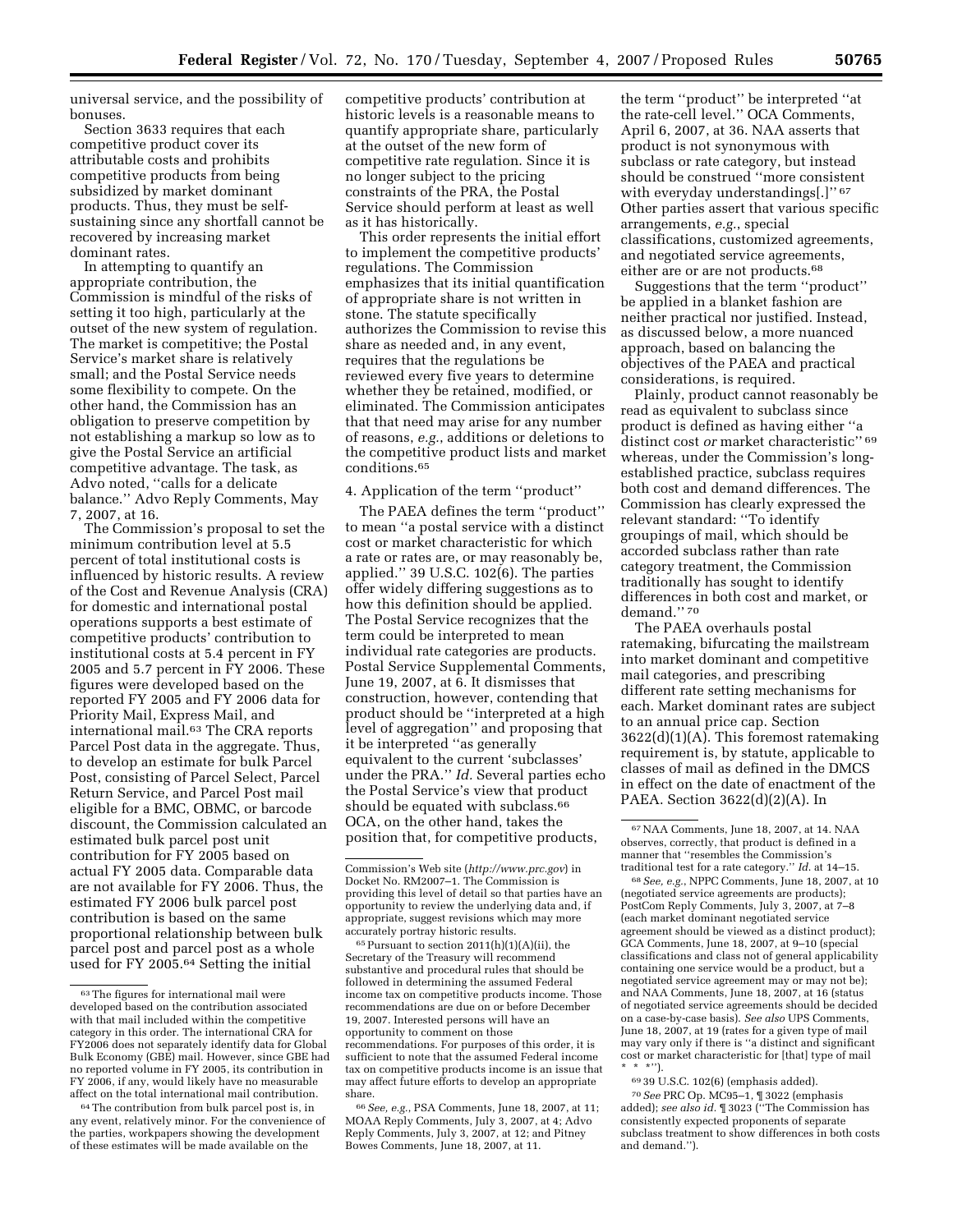contrast, competitive rates are not tied to a cap; instead, they cannot be set below certain cost thresholds, including, among other things, the requirement that each competitive product covers its attributable costs. Section 3633(a)(2). When drafting the PAEA, Congress was well aware of the Commission's long-established definitions, as it showed when defining ''costs attributable'' in section 3631(b). It can be assumed to have intentionally chosen the term ''product'' in preference to ''subclass,'' a term that is not defined by the PAEA and, under the new rate setting procedures, is largely an irrelevant artifact.

Nor is the Commission persuaded by the Postal Service's attempts to buttress its suggestion that product be defined as a subclass by reference to other provisions of the PAEA. For example, it compares section 3622(c)(2) with former section 3622(b)(3) and notes that attribution ''is expressly linked 'to each competitive product.' '' Postal Service Supplemental Comments, June 19, 2007, at 7. Based on this, it concludes ''there is nothing to suggest that attribution be done differently under the PAEA than it was done under the PRA: at the subclass level.'' *Id.* The focus on attribution does not support the Postal Service's argument. The PAEA reaffirms the Commission's attribution method and specifically applies it to each competitive product, which is given a different meaning than subclass. Moreover, concerning market dominant products, the price cap regulation supersedes attribution.71 As discussed below, the rejection of the contention that product should, in all instances, be equated with subclass does not foreclose a finding that a specific subclass is a product.

OCA's proposal is the polar opposite of the Postal Service's. Instead of ''a high level of aggregation,'' 72 OCA would apply the term ''product'' at the

72 *Id.* at 6.

most disaggregated level. Specifically, OCA proposes that, for competitive products, product be applied at the rate cell level, a result it contends is suggested by the phrase '' 'distinct cost \* \* \* characteristic.' '' OCA Comments, April 6, 2007, at 36. Thus, under its reading, every competitive rate cell must cover its attributable costs. The Commission does not construe section 102(6) so narrowly.

Rate cells generally reflect cost differences, but that is not the same as having separate distinct cost characteristics. There are myriad cost driving factors, *e.g.*, degree of preparation, density, weight, shape, distance, and type of delivery, that may be characterized as cost characteristics. Rate cells identify variations within characteristics such as zoned rates, or levels of presortation. OCA's system would be impractical to implement and impossible to administer. Aside from these practical difficulties, OCA's proposal is flawed in another respect. It contends that rate cell satisfies the requirement that ''a rate or rates'' be applied because a rate cell may have more than one rate, *e.g.*, the same weight/zone Express Mail Post Officeto-Post Office has different rates than Post Office-to-Addressee. This hardly proves that a rate cell may have more than one rate; rather, the example involves separate rate categories with separate rate cells.

To qualify as a product, a postal service must exhibit either a distinct cost or market characteristic for which a rate or rates are, or may reasonably be, applied. But the existence of a separate rate, implying a cost difference, does not require that the particular postal service, *e.g.*, rate cell, be deemed a product. A rule of reason must be applied.

The revamped ratemaking under the PAEA is designed to achieve various goals, principal among them are to afford the Postal Service enhanced pricing flexibility, while at the same time providing accountability through greater transparency. These joint goals will best be achieved if they are balanced with one another. Transparency cannot be achieved if the term ''product'' is applied too broadly, *e.g.*, solely at the subclass level. Aggregating postal services into only a few products, a result urged by several parties, forfeits transparency and serves no legitimate business or regulatory need. Stated differently, it will not provide for accountability, a bedrock principle underlying the PAEA. By the same token, pricing flexibility is illusory if the term ''product'' is applied too narrowly, *e.g.*, at the rate cell level. Disaggregating postal services into too

many products would impose unwarranted administrative burdens on the Postal Service, thwart pricing flexibility, and serve no legitimate business or regulatory need. It would not, in short, lead to any enhancement in postal service, which, too, is a central principle underlying the PAEA.

In applying the term ''product'' to the competitive and market dominant categories of mail, the Commission has been guided by these principles and has tried to strike an appropriate balance between these competing goals. In doing so, the Commission has also considered other factors, including the type of mail involved, the pre-existing classifications, and the potential for other reasonable groupings of postal services.

The term ''product'' has greater significance for competitive products than for market dominant products. Section 3633(a)(2) requires each competitive product to cover its attributable costs. Each competitive product is identified following the process outlined in section 3631, which first, in section 3631(a), lists four types of mail (''priority mail, expedited mail, bulk parcel post, and bulk international mail'') as being within the competitive category of mail;73 and second, in section 3631(c), instructs that the ''mail matter'' comprising each of these types of mail has ''the meaning given to such mail matter under the mail classification schedule.'' The Commission is charged with the responsibility of determining what mail matter comprises each of these types of mail, and that mail matter is what initially becomes the competitive products.74

In the discussion above, the Commission identified 11 products that initially comprise the competitive products' category. These are as follows:

• Priority mail, consisting of Domestic Priority Mail and International Priority Mail;

• Expedited mail, consisting of Domestic Express Mail and International

• Express Mail;

73Mailgrams have been discontinued and, thus, are not discussed.

<sup>71</sup>The Postal Service also contends that language in section 3652(b), which concerns annual reports to the Commission, supports its interpretation of product as being equivalent to subclass. Specifically, it contends that the phrase ''with respect to each market-dominant product for which a workshare discount was in effect'' suggests that a market dominant product is not equivalent to workshare discount, ''such that an individual workshare discount (which is a rate category) is not itself an individual 'product.' '' *Id.* at 8. This supposition is not persuasive. First, as the Postal Service concedes, the term ''product'' could be interpreted as a rate category; thus a workshare discount could be a product. Second, the Commission reads the phrase ''each marketdominant product for which a workshare discount was in effect'' as reflecting the possibility that mail matter for which a workshare discount is in effect, *e.g.*, First-Class automation letters, could be found to be a separate product.

<sup>74</sup>A few parties suggest that competitive products are defined as the types of mail listed in section 3631(a). *See, e.g.*, NAA Comments, June 18, 2007, at 14–15; PSA Reply Comments, May 8, 2007, at 6; *see also* Postal Service Supplemental Comments, June 19, 2007, at 8–9. These contentions lack merit. Competitive products are not ''define[d]'' in section 3631(a). PSA Comments, May 8, 2007, at 6. That section merely lists the types of mail designated as competitive. It does not define, i.e., identify, what each competitive product is. That process requires the Commission to identify the mail matter that comprises each type of mail listed in section 3631(a) and, as appropriate, to identify the product (or products) within each.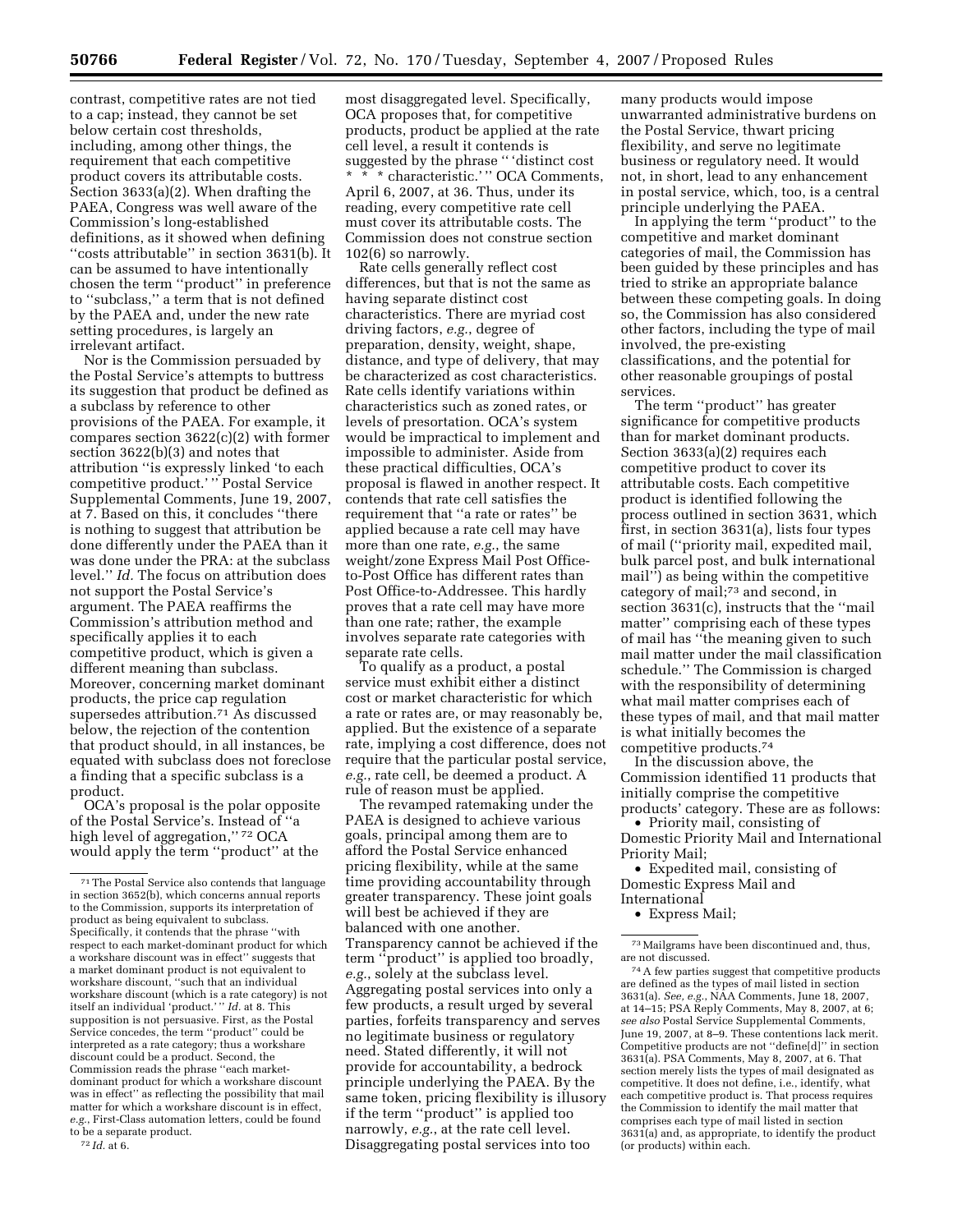• Bulk parcel post, consisting of Parcel Select, Parcel Return Service, and parcel post qualifying for BMC, OBMC, and barcode discounts;

• Bulk international mail, consisting of IPA, ISAL, and M-bags; and

• Negotiated service agreements, which includes ICMs.75

These products not only form the basis for the mail classification schedule, but also comprise the initial competitive product list required by section 3642.

In developing the initial list of competitive products, the Commission balanced the Postal Service's business needs for pricing flexibility with the public's need for accountability. The results demonstrate that the term ''product'' can be applied in a judicious manner, based on a consideration of the law and facts. This process results in products based on classes of mail (Express Mail), subclasses of mail (Priority), rate categories (Parcel Select), and negotiated service agreements. While these products could, in theory, be further disaggregated or, in the case of negotiated service agreements, further aggregated, the Commission concludes that doing so at this time is unwarranted. This effort represents the initial listing of competitive products. In fashioning this list, the Commission has endeavored to balance goals of the PAEA, while also taking into account the parties' competing concerns. The PAEA contemplates that the implementing regulations and the product lists may be changed. See sections 3622(a), 3633(a), and 3642(a). Once experience is gained, the list of products may be changed as warranted.

The application of the term ''product'' to the types of mail listed in section 3621(a) is of lesser significance because, as noted above, the price cap is applied at the class level, not at a product (or any other) level. Nonetheless, the same rule of construction applies. Compare sections 3621(b) and 3631(c). The process begins with section 3621(a) which lists the following 10 types of mail as being within the market dominant category of mail:

1. First-Class Mail letters and sealed parcels;

- 2. First-Class Mail cards;
- 3. Periodicals;
- 4. Standard Mail;
- 5. Single-piece parcel post;
- 6. Media Mail;
- 7. Bound Printed Matter;
- 8. Library Mail;
- 
- 9. Special services; and
- 10. Single-piece international mail.

As with competitive products, section 3621(b) instructs that the ''mail matter'' comprising each of the foregoing types of mail ''have the meaning given to such mail matter under the mail classification schedule.'' Moreover, the foregoing list (and thus the mail matter represented therein) are ''subject to any changes the Postal Regulatory Commission may make under section 3642.'' Section 3621(a). The Commission is charged with the responsibility of determining what mail matter comprises each type of mail, and that mail matter is what initially becomes the market dominant products. These products, in turn, form the basis for the mail classification schedule and also serve as the source of the market dominant product list required by section 3642.

The types of market dominant mail listed in section 3621(a) represent a medley of current postal services. Five are classes of mail, *i.e.,* Periodicals; Standard Mail; Bound Printed Matter; and Media and Library Mail; two are subclasses, *i.e.,* First-Class letters and sealed parcels, and First-Class cards; and one, single-piece parcel post, is a rate category. The remaining two include special services, *i.e.,* ancillary services, and single-piece international mail. An additional consideration is that three of these types of mail, First-Class letters and sealed parcels, First-Class cards, and Standard Mail, are covered by the postal monopoly.76

In considering how best to identify the mail matter comprising each type of mail, the Commission turns initially to the existing reference materials, an approach suggested by numerous parties. With respect to domestic mail, identifying the relevant mail matter may be accomplished by reference to the DMCS, a relatively straightforward proposition, except for single-piece parcel post. However, since the Commission has identified the competitive products associated with bulk parcel post, the latter simply represents the remaining parcel post mail matter. With respect to single-piece international mail, the relevant mail matter may be gleaned from the IMM. In an earlier filing, the Postal Service suggested specific types of mail matter that might be considered single-piece international mail. Postal Service Reply Comments, May 7, 2007, at 33. Since the Commission has identified the

competitive products associated with bulk international mail, the single-piece counterpart would logically consist of the remaining international mail matter.

In addition to the foregoing, the Commission proposes to add negotiated service agreements, *i.e.,* special classifications pursuant to section 3622(c)(10), as separate market dominant product. Initially, each agreement (special classification) will be treated as a separate product.<sup>77</sup> This treatment affords the Postal Service flexibility to enter into any special classification it wishes, but provides the necessary transparency to satisfy relevant business and regulatory needs. Absent the discipline that such accountability imposes, both the Postal Service and the Commission roles under the PAEA may be compromised. For example, the Postal Service may lack agreement-specific details on profitability of the agreement, while the Commission would be unable to assess whether the agreement complied with the statute.

In lieu of identifying at this time the market dominant products associated with the foregoing mail, the Commission concludes, for reasons of accuracy and expedition, that a preferable alternative exists. In commenting on the mail classification process, the Postal Service volunteered to compile a mail classification schedule. Postal Service Supplemental Comments, June 19, 2007, at 11, n.34. The Commission appreciates that offer. Doing so will be a useful exercise as it will enable the Postal Service to draft a mail classification schedule, consistent with this order, that best suits its needs. Previously, the Postal Service indicated the mail classification schedule would contain a level of detail similar to the DMCS. *Id.* at 10–11. The Commission finds that prospect acceptable.

In its submission, the Postal Service should identify the market dominant products it believes should be in the mail classification schedule. This will enable the Postal Service to categorize its services into products so that it can make appropriate business decisions. The draft mail classification schedule should incorporate the competitive products discussed above.

The draft mail classification schedule is due September 14, 2007. Responses to this schedule may be filed by no later than September 28, 2007. Lastly, section 3642 provides the Commission with authority to add or remove products

<sup>75</sup>Each negotiated service agreement is a separate product.

<sup>76</sup>As a result, these types of mail are distinguishable from other market dominant products. *See* section 3642(b)(2). At first blush, this distinction may suggest a lesser need to disaggregate these types of mail matter into more than one product. Other considerations, *e.g.*, transparency and the business and/or regulatory needs, may outweigh that initial inclination.

<sup>77</sup> In some instances, it may be appropriate to group as a single product negotiated service agreements that are functionally equivalent and thus take on the characteristics of a niche classification.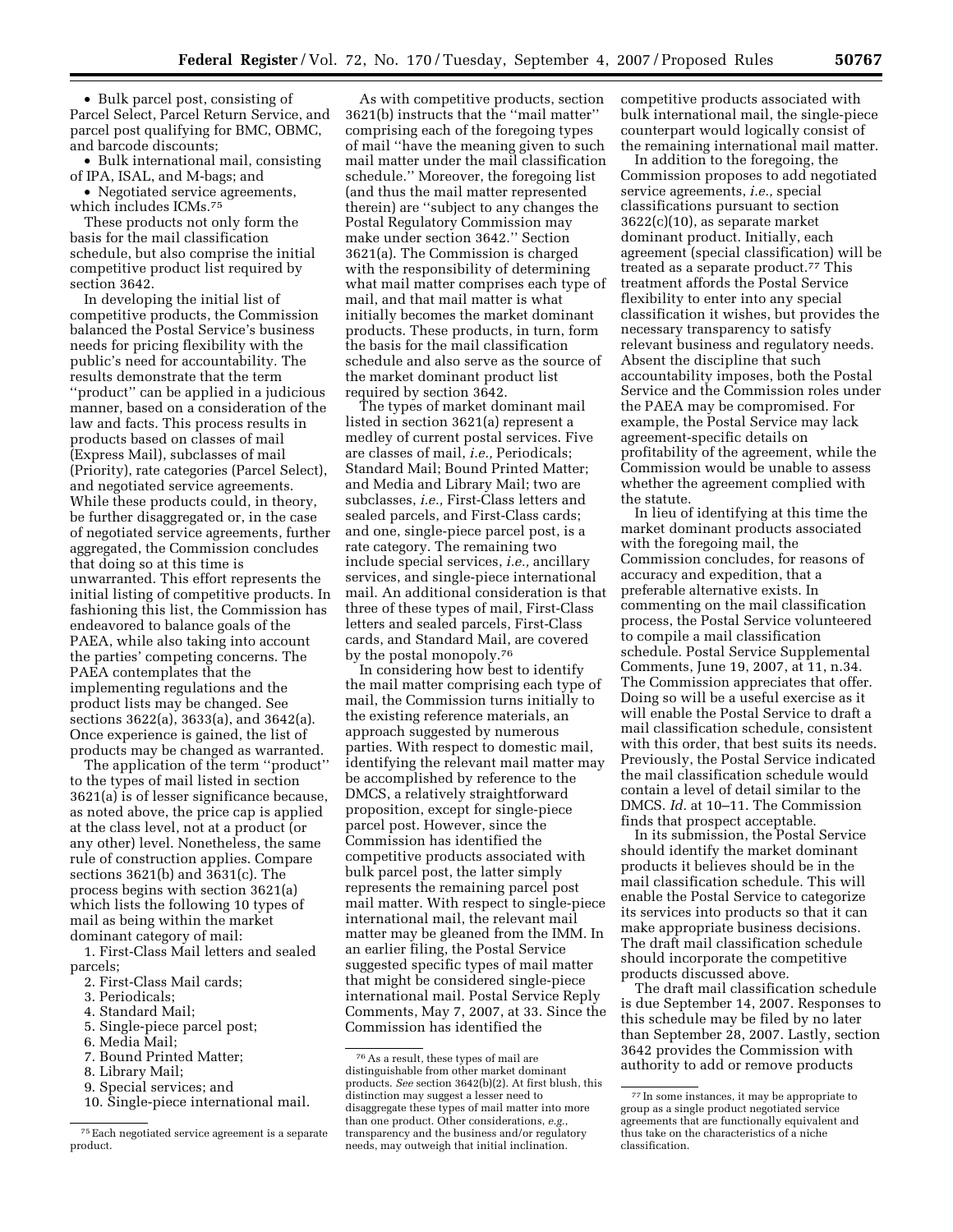from the market dominant and competitive product lists, and to transfer products between the lists. This proceeding represents the initial attempt to establish these lists. The Commission anticipates that changes to these lists will be necessary. Once the initial lists are established, the Postal Service may wish to modify them to better serve its and its customers' needs.

## **IV. Part 3020—Product Lists**

Rule 3020.1 explains the purpose of all rules that follow in part 3020. The rules establish a Mail Classification Schedule, which categorizes products as either market dominant or competitive. The categorizations must initially be consistent with the types of mail specified by 39 U.S.C. 3621(a) and 39 U.S.C. 3631(a). Once the Mail Classification Schedule is established, the rules specify the procedures to modify the market dominant and competitive product lists and to update the explanatory information contained therein. Authority for this rule flows directly from the general requirements specified in 39 U.S.C. 3642, which allows the Commission to consider modifications to the market dominant and competitive product lists.

Experimental products offered as market tests are specifically excluded from the requirements of part 3020 by 39 U.S.C. 3641(a)(2). The Commission intends to develop separate rules allowing recognition of experimental products in the Mail Classification Schedule during the market tests to facilitate transparency.

## *A. Subpart A—Mail Classification Schedule*

The Commission is charged with maintaining accurate product lists. 39 U.S.C. 3642. The Commission views the Mail Classification Schedule as the vehicle for presenting the product lists with necessary descriptive content. The explanatory information included with the product lists will inform participants in Commission proceedings of the nature and scope of Postal Service products and must be sufficiently detailed to allow the Commission to verify that the rates and categorization of products are in compliance with the PAEA. Thus, the Mail Classification Schedule is important in that it will provide for the transparent and accurate maintenance of the product lists.

The Postal Service suggests two mail classification schedules: one for market dominant products and one for competitive products. Postal Service Supplemental Comments, June 19, 2007, at 11. The Postal Service believes this is appropriate because different regulatory

regimes apply to each side of the business. Postal Service Comments, June 18, 2007, at 16. Additionally, the Postal Service views the product lists as an entity separate from the mail classification schedules.

The Commission, as a matter of preference and administrative ease, proposes a single Mail Classification Schedule subdivided into two parts. A single schedule will be less likely to cause confusion, simpler to administer when modifying product lists, and will facilitate the process of providing adequate public notice when modifications to the product lists occur.

Rule 3020.10 describes the Mail Classification Schedule as a single document containing two parts. The first part contains the list of market dominant products with related explanatory information, and the second part contains the list of competitive products with related explanatory information.

The Postal Service has expressed the view that it should maintain the physical Mail Classification Schedule. Postal Service Supplemental Comments, June 19, 2007, at 14. The Commission finds the Mail Classification Schedule to be the appropriate vehicle for maintaining the market dominant and competitive product lists that the Commission is charged with overseeing. This does not impose constraints on the Postal Service's flexibility to develop new products or modify products consistent with the policies of title 39. The Commission's primary role under 39 U.S.C. 3642, as evident from the proposed rules, is the proper categorization of Postal Service products. The rules proposed for updating product descriptions and features in the Mail Classification Schedule will not inhibit Postal Service flexibility.

The Postal Service has indicated that it may be appropriate for the Mail Classification Schedule to be at a similar level of detail as the previous Domestic Mail Classification Schedule (DMCS). Postal Service Comments, June 18, 2007, at 16. Elements of the International Mail Manual (IMM) also will have to be incorporated into the Mail Classification Schedule. *Id.* The Commission concludes that the Postal Service is in the best position to describe its own products and propose descriptive language to be included in the Mail Classification Schedule. Whether the type of mail is categorized as market dominant or competitive is already determined by statute as specified in 39 U.S.C. 3621(a) and 39 U.S.C. 3631(a). The portion of this notice of proposed rulemaking describing the regulation of

competitive products clarifies the proper categorization where potential questions of interpretation might arise. Rule 3020.11 directs the Postal Service to initially propose the contents of a Mail Classification Schedule consistent with the categorization specified by statute.

A short 30-day period from the enactment of this rule is provided for the Postal Service to formulate its Mail Classification Schedule proposal. This should provide sufficient time because it is expected that the Postal Service will draw heavily from existing material provided in the DMCS and the IMM. The Postal Service also has considerable time to plan and undertake preliminary preparation for this activity prior to this rule becoming final.

Several comments suggest that the product categorizations specified in the statute did not fully reflect the distinctions between market dominant and competitive products. Some time after the initial rounds of rulemakings are complete, the Commission expects the Postal Service to propose comprehensive modifications to the product lists to more accurately reflect market dominant and competitive products.78

The Commission will file notice of the Postal Service's Mail Classification Schedule proposal in the **Federal Register**, with initial commentary by the Commission, and solicit public comment. This process will allow the Commission to develop a Mail Classification Schedule that can become part of the Commission's rules.

The Commission currently publishes the Domestic Mail Classification Schedule in the Code of Federal Regulations. However, extensive portions of this document are abridged to facilitate the Office of the Federal Register's publication requirements. Redacting portions of this document is labor intensive, and the portions of the document eventually published do not provide a complete description of Postal Service products to interested parties. The Postal Service incorporates by reference the Mailing Standards of the United States Postal Service, Domestic Mail Manual (DMM) and the IMM into its rules, which avoids many of the publication problems now experienced by the Commission. Incorporating a document by reference into the Code of Federal Regulations requires permission from the Office of the Federal Register. The Commission has initiated discussions with the Office of the

<sup>78</sup>This may include incorporating some ancillary services, which currently are considered special services, into host products.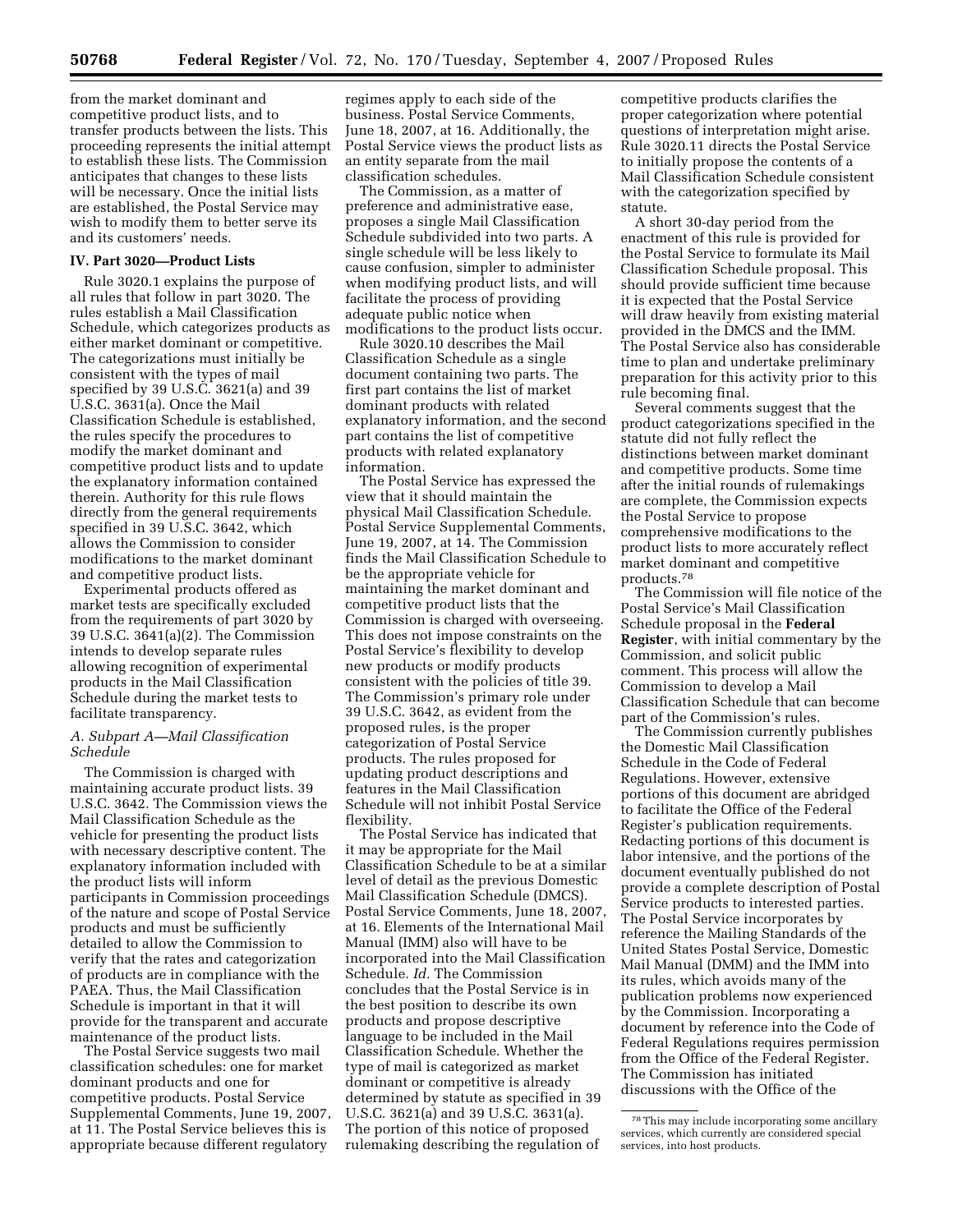Federal Register to obtain the permission necessary to incorporate by reference the Mail Classification Schedule. Thus, rule 3020.12 adopts the Postal Service's approach and pending Office of the Federal Register approval incorporates the Mail Classification Schedule by reference into the Commission's rules of practice.

Rule 3020.13 specifies the content of the Mail Classification Schedule. Unlike the current DMCS which is organized by classes and subclasses, the Mail Classification Schedule will be organized by Postal Service products with market dominant and competitive products each appearing in separate sections of the document. This is intended to satisfy the requirement to maintain separate market dominant and competitive product lists.

Unique to the market dominant section of the Mail Classification Schedule is the requirement to specify the class of each product. *See* rule 3020.13(a)(1). A single product might be a class in and of itself, or a group of products such as single-piece Parcel Post, Media Mail, Bound Printed Matter, and Library Mail might make up a class. Identification of class is necessary to implement the system of regulating rates and classes required under 39 U.S.C. 3622(d)(2)(A).

Rules 3020.13(a)(2) and (b)(1) require presentation of product descriptions, and rules 3020.13(a)(3) and (b)(2) require presentation of the current rates and fees. The Commission invites comment on whether the rate and fee schedules should be integrated with each product description, or whether rate and fee schedules should be collected and appear at the end of the market dominant section or the competitive section as applicable, similar to how they now appear in the DMCS.

For competitive products, the rules only require disclosure of rates and fees for products of general applicability. For products not of general applicability, the rates and fees of negotiated agreements still may be disclosed, but disclosure is not required because of the probability that these rates and fees may be subject to confidentiality requirements.

Several products may be subject to unique regulatory treatment under the PAEA, such as products of special classification, products not of general applicability, experimental products undergoing market tests, and non-postal products. Rules 3020.13(a)(4)–(6) and (b)(3)–(5) simply require that these products be identified as such.

The Commission is required to provide notice in the **Federal Register** 

whenever modifications are approved for the market dominant and competitive product lists. Rule 3020.14(e) implements these notice requirements specified by 39 U.S.C. 3642(d)(2).

*B. Subpart B—Requests Initiated by the Postal Service To Modify the Product Lists Described Within the Mail Classification Schedule* 

Rule 3020.30 provides the procedure for the Postal Service to propose modifications to the market dominant and competitive product lists as specified by 39 U.S.C. 3642(a). Proposals to modify the lists shall be initiated by filing a request with the Commission. The modifications that may be proposed are to add a product to a list, remove a product from a list, or to transfer a product between lists. Multiple modifications may be included in one request.

The Commission requires specific information to properly determine the correct categorization of a product as either market dominant or competitive. It also needs information to assure the accuracy of the product lists in the Mail Classification Schedule. The Postal Service is to provide this information in its request.

Rule 3020.31 specifies the content of the Postal Service's request. It requires the Postal Service to identify the product and class of the product, if applicable, (rule  $3020.31(a)$ ), and any special characteristics of the product such as: whether it is a special classification, whether it is a product not of general applicability, or whether it is a non-postal product (rule 3020.31(d)). Rule 3020.31(c) requires the Postal Service to indicate the nature of the request, i.e., whether it is a request to add, remove or transfer a product. Rule 3020.31(f) requires the Postal Service to propose modifications to the Mail Classification Schedule necessary to implement its request. Finally, rules 3020.31(b) and (e) require the Postal Service to provide supporting justification for its request. The supporting justification includes a copy of the Governors' decision supporting the request if one has been issued, and the material specified in rule 3020.32 described below.

Rule 3020.32 directs the Postal Service to provide supporting justification to demonstrate that the modification it requests is in accordance with the policies and applicable criteria of title 39. The supporting justification shall be in the form of a statement from a sponsor(s) of the request who attests to the accuracy of the information provided. Given a presumption that a

hearing on the record will not be provided unless a need is demonstrated, the statement need not be in the form of testimony.

Paragraphs (b) through (h) of rule 3020.32 focus attention on specific provisions of title 39. For market dominant products, paragraph (b) requires the Postal Service to demonstrate that its proposal is not inconsistent with the objectives, factors, and requirements of modern rate regulation for market dominant products specified in 39 U.S.C. 3622. For competitive products, paragraph (c) requires the Postal Service to demonstrate that its proposal is not inconsistent with the requirements for rates of competitive products specified in 39 U.S.C. 3633.

The primary criteria upon which the Commission is to review the Postal Service's request are provided in 39 U.S.C. 3642(b). These criteria require consideration of the product's market power, monopoly status, private sector provision of similar products, the opinions of users of the product, and the impact on small business concerns. Paragraphs (d) through (h) of the proposed rule require the Postal Service to provide specific information necessary for the Commission to analyze the request in light of these criteria. Finally, paragraph (i) requires the Postal Service to provide other information as is necessary to fully inform the Commission of its proposal.

Rule 3020.33 institutes a docket for each Postal Service request. Assigning a docket allows the Commission to organize and track all material related to a request within its docketing, i.e., filing online, system. Notice of each docket shall be published in the **Federal Register**. The notice will provide information regarding the opportunity for written comment from the public. Written comment will be the primary avenue for public input as to whether or not the proposed product modification complies with applicable statutory provisions and Commission rules.

The PAEA anticipates a different form of review than what was provided for classification changes under previous legislation. The primary focus of the review will be on compliance with the statutory requirements for proper categorization of the Postal Service product as either market dominant or competitive. Review of the operational parameters of the product and the financial basis of the product typically will be minimal. The Postal Service's request will be reviewed as presented. Participant input into the review process will be through notice and comment. The Commission will review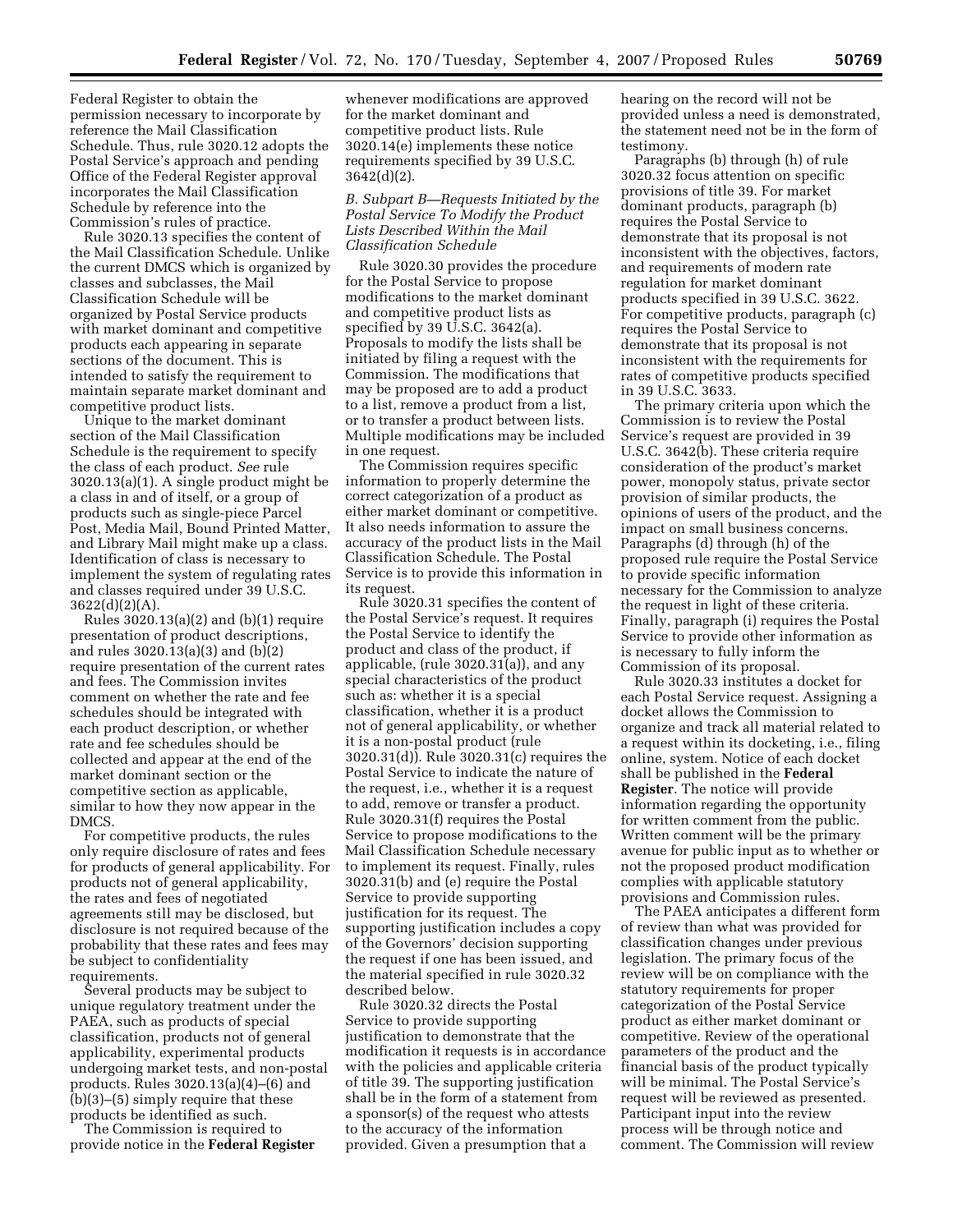each request for compliance with applicable statutory provisions and Commission rules with consideration of the views expressed in public comments.

Rule 3020.34 outlines the review procedures. If the requested modification appears to be in compliance with applicable statutory provisions and Commission rules, the Commission may approve the modification without further proceedings. This is consistent with providing the Postal Service flexibility and with the after-the-fact review anticipated by the PAEA. If the request does not appear to be in compliance, the Commission will provide an explanation to the Postal Service and, if appropriate, institute a proceeding to further consider the request. Where minor problems are discovered, the Commission may provide the Postal Service with the opportunity to modify its request to bring the request into compliance.

Rule 3020.35 provides options for further consideration of a request where there is an indication that the request is not in compliance. Consideration will begin with the Commission convening a conference to identify issues and discuss appropriate approaches for exploring relevant issues. In preparation for the conference, the Commission will request written statements of positions that identify the issues and solicit proposals for further review procedures. Shortly after the conclusion of the conference, the Commission will issue a procedural ruling on how to proceed with the request. The Commission preserves options ranging from immediately approving the request, to providing an opportunity for a hearing, to instituting any other action appropriate to the nature of issues involved.

# *C. Subpart C—Requests Initiated by Users of the Mail To Modify the Product Lists Described Within the Mail Classification Schedule*

Rule 3020.50 provides the procedure for users of the mail to propose modifications to the market dominant and competitive product lists as specified by 39 U.S.C. 3642(a). To allow the Postal Service to be the first to initiate proposals to modify product lists, rules in subpart C will not become effective until 6 months after the rules in subpart B become effective.

In general, the rules in subpart C parallel the rules discussed above in subpart B applicable to Postal Service requests. The notable exceptions are discussed below.

In many instances, a Postal Service request will be supported by a Governors' decision. Typically, a Governors' decision will not be available for modification requests initiated by users of the mail. Thus, a user of the mail does not have a requirement to provide a Governors' decision in support of its request. Rule 3220.5, *cf*. rule 3020.31(b).

A user of the mail may or may not have informed the Postal Service of its intent to file a request. Thus, rule 3020.54 directs the Secretary of the Commission to provide a copy of the request to the Postal Service. At the same time, the Postal Service is given an opportunity to provide its initial views, within 28 days, as to the request and to suggest appropriate Commission action. The initial views provided by the Postal Service play an important part in the review process. With a request initiated by the Postal Service, it is presumed that the request is feasible to implement and consistent with the operational plans and goals of the Postal Service. This may or may not be the case for requests initiated by users of the mail.

The review of a request under rule 3020.55 is more complex than a review of a Postal Service request under rule 3020.34 because the initial views of the Postal Service must be considered. It would be impractical to proceed with a request that was operationally not feasible for the Postal Service to implement, or inconsistent with Postal Service policies and goals. With this in mind, if the proposed modification is in compliance with statutory provisions and Commission rules, the Commission may approve the modification without further proceedings, but only to the extent that the request is consistent with the Postal Service's views. If the request does not appear in compliance with applicable statutory provisions, Commission rules, or is not consistent with the views of the Postal Service, the Commission will either reject the request, or if appropriate, institute proceedings to further consider the request under rule 3020.56.

# *D. Subpart D—Proposal of the Commission To Modify the Product Lists Described Within the Mail Classification Schedule*

Rule 3020.70 provides the procedure for the Commission to propose modifications to the market dominant and competitive product lists as specified by 39 U.S.C. 3642(a). To allow the Postal Service to be the first to initiate proposals to modify product lists, rules in subpart C will not become effective until 6 months after the rules in subpart B become effective.

In general, the rules in subpart D parallel the rules discussed above in subpart B applicable to Postal Service requests. The notable exceptions are discussed below.

As with a request initiated by a user of the mail, a Governors' decision will not be available for modification proposals initiated by the Commission. Thus, the Commission does not have a requirement to provide a Governors' decision in support of its request. The Commission will, however, provide its explanation for initiating the docket. Rule 3220.71, *cf*. rule 3020.31(b).

To formally start the review process, rule 3020.74 directs the Secretary of the Commission to provide a copy of the Commission proposal to the Postal Service. As with a request initiated by a user of the mail, the Postal Service is given an opportunity to provide its initial views as to the proposal and to suggest appropriate Commission action, within 28 days. The initial views provided by the Postal Service play an equally important role in the review process, whether the request was initiated by a user of the mails or proposed by the Commission.

The review of a request under rule 3020.75 is similar to a request initiated by a user of the mail under rule 3020.55 in that the initial views of the Postal Service must be considered. With this in mind, if the proposed modification is in compliance with statutory provisions and Commission rules, the Commission may approve the modification without further proceedings, but only to the extent that the request is consistent with the Postal Service's views. If the request does not appear in compliance with applicable statutory provisions, Commission rules, or is not consistent with the views of the Postal Service, the Commission will either withdraw the proposal, or if appropriate, institute proceedings to further consider the proposal under rule 3020.76.

# *E. Subpart E—Requests Initiated by the Postal Service To Update the Mail Classification Schedule*

The accuracy and timeliness of the Mail Classification Schedule are important as the Commission will rely on the Mail Classification Schedule when undertaking its regulatory responsibilities. Users of the mail also may rely on the Mail Classification Schedule to form the basis for understanding and utilizing Postal Service products and services and presenting their positions before the Commission. This subpart provides a simplified path for the Postal Service to provide necessary updates to the Mail Classification Schedule.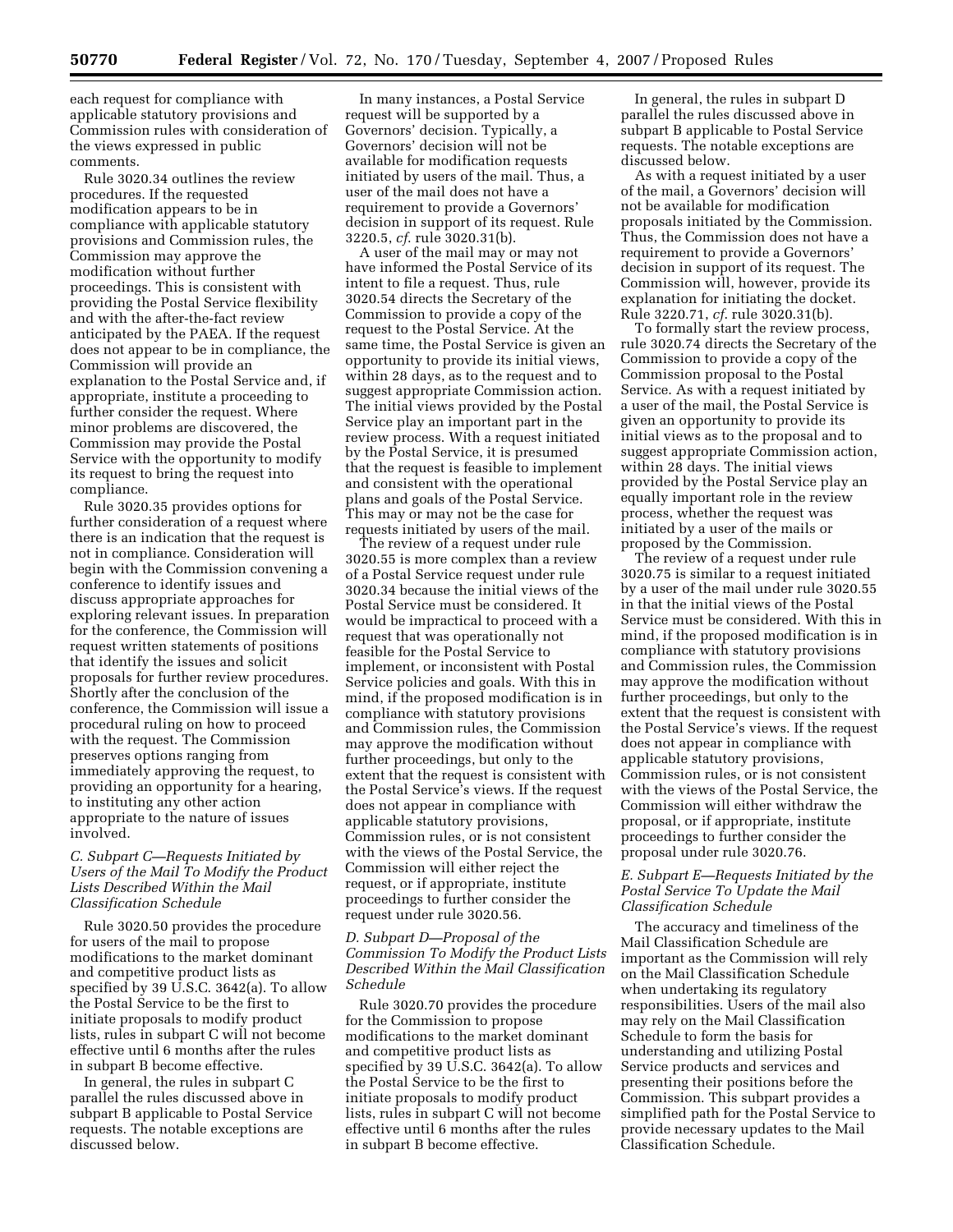The Postal Service is in the best position to provide timely and accurate descriptions of its products. Rule 3020.90 requires the Postal Service to assure that the product descriptions (i.e., all information about a product appearing in the Mail Classification Schedule) accurately reflect the current offerings of Postal Service products and services.

There are inherent limits on the scope or magnitude of any update allowable under subpart E. Specifically excluded are updates that would modify the market dominant or the competitive product lists. Implicitly excluded are updates that might be governed by other rules such as changes to rates and fees. A proposed update may not change the nature of a service to such an extent that it effectively creates a new product or eliminates an existing product. This subpart is not intended for such changes.

Within these limitations, however, this subpart allows the Postal Service the flexibility to update provisions of the Mail Classification Schedule with minimal review. To prevent abuse, other checks and balances always are available such as the compliant process. This is consistent with both allowing the Postal Service flexibility and providing after-the-fact review where appropriate.

The simplified path provided by rule 3020.91 to make changes to the descriptions of the products and services described within the Mail Classification Schedule only requires

the Postal Service to provide notice to the Commission prior to the effective date of a proposed change. While preserving the Commission's editorial rights in the Mail Classification Schedule, rule 3020.92 indicates that the Commission intends to implement requested appropriate updates to the Mail Classification Schedule. There is no provision requiring review of the substance of such changes. The document will be updated to coincide with the effective date of the change determined by the Postal Service.

## *F. Subpart F—Size and Weight Limitations for Mail Matter*

The Postal Service may establish size and weight limitations for mail matter pursuant to 39 U.S.C. 3682. Subpart F requires the Postal Service to include size and weight limitations for mail matter in the Mail Classification Schedule to provide visibility to users of the mail and provide information necessary for the Commission to fulfill its statutory role. For market dominant mail matter, the Commission will provide notice of the proposed update in the **Federal Register** and allow public comment. If the Commission finds the proposed update in accordance with the policies and the applicable criteria of title 39, the Mail Classification Schedule will be updated to coincide with the effective date of the proposed change. If the Commission finds the proposed update not in accordance with the policies and the applicable criteria of title 39, the Commission will take such

action as it deems appropriate. For competitive mail matter, the Postal Service simply provides notice of an update to the Mail Classification Schedule pursuant to subpart E. The Commission does not review proposed updates to weight and size limitations of competitive mail matter.

# **V. Ordering Paragraphs**

#### *It is ordered:*

1. The Commission proposes to amend its rules of practice and procedure as shown below. The proposed amendments involve revising rule 5, 39 CFR 3001.5, by amending rules 5(r) and (s) and adding new rules 5(t) and (u); and adding new parts 3010, Rules Applicable to Rate Adjustments for Market Dominant Products; 3015, Regulation of Rates for Competitive Products; and 3020, Product Lists.

2. Interested persons may submit comments by September 14, 2007.

3. Interested persons may submit reply comments by September 28, 2007.

4. The United States Postal Service shall submit, by September 14, 2007, a draft mail classification schedule containing a market dominant product list and a competitive product list consistent with the discussion in chapter III, section E.4.

5. Interested persons may submit comments concerning the draft mail classification schedule by September 28, 2007.

6. The Secretary shall arrange for publication of this order in the **Federal Register**.

## ATTACHMENT A.—COMMENTS TO REGULATIONS ESTABLISHING A SYSTEM OF RATEMAKING

| Participant                                                                                                                      | Title                                                                                                                                                                            | Filing date    |
|----------------------------------------------------------------------------------------------------------------------------------|----------------------------------------------------------------------------------------------------------------------------------------------------------------------------------|----------------|
|                                                                                                                                  | Comments of Advo, Inc. in Response to Advance<br>Notice of Proposed Rulemaking on Regulations<br>Establishing a System of Ratemaking.                                            | April 6, 2007. |
|                                                                                                                                  | Reply Comments of Advo, Inc. in Response to Ad-<br>vance Notice of Proposed Rulemaking.                                                                                          | May 7, 2007.   |
|                                                                                                                                  | Comments of Advo, Inc. in Response to Second<br>Advance Notice of Proposed Rulemaking on<br>Regulations Establishing a System of Rate-<br>making.                                | June 18, 2007. |
|                                                                                                                                  | Reply Comments of Advo, Inc. in Response to<br>Second Advance Notice of Proposed Rule-<br>making on Regulations Establishing a System of<br>Ratemaking.                          | July 3, 2007.  |
| Akerman Senterfitt Wickwire Gavin                                                                                                |                                                                                                                                                                                  | April 2, 2007. |
| Alliance of Nonprofit Mailers, National Association<br>of Presort Mailers and National Postal Policy<br>Council (ANM-NAPM-NPPC). | Comments of Alliance of Nonprofit Mailers, Na-<br>tional Association of Presort Mailers and Na-<br>tional Postal Policy Council on Advance Notice<br>of Proposed Rulemaking.     | April 6, 2007. |
|                                                                                                                                  | Reply Comments of Alliance of Nonprofit mailers,<br>National Association of Presort Mailers and Na-<br>tional Postal Policy Council on Advance Notice<br>of Proposed Rulemaking. | May 7, 2007.   |
| Alliance of Nonprofit Mailers and Magazine Pub-<br>lishers of America, Inc. (ANM-MPA).                                           | Comments of Alliance of Nonprofit Mailers and   April 6, 2007.<br>Magazine Publishers of America, Inc. on Ad-<br>vance Notice of Proposed Rulemaking.                            |                |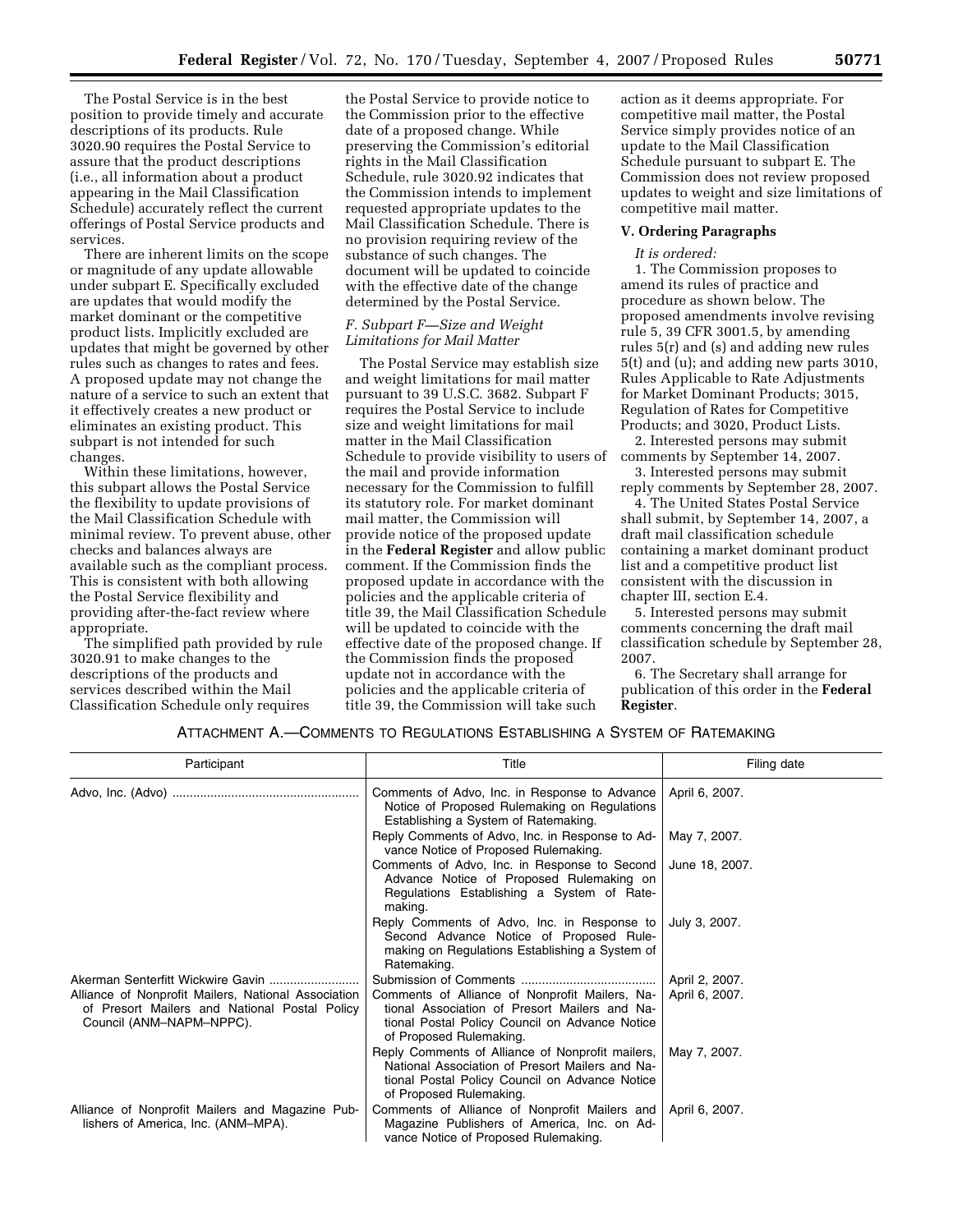# ATTACHMENT A.—COMMENTS TO REGULATIONS ESTABLISHING A SYSTEM OF RATEMAKING—Continued

| Participant                                                                                                                                      | Title                                                                                                                                                                                                                  | Filing date                      |
|--------------------------------------------------------------------------------------------------------------------------------------------------|------------------------------------------------------------------------------------------------------------------------------------------------------------------------------------------------------------------------|----------------------------------|
|                                                                                                                                                  | Reply Comments of Alliance of Nonprofit Mailers<br>and Magazine Publishers of America, Inc. on                                                                                                                         | May 7, 2007.                     |
|                                                                                                                                                  | Advance Notice of Proposed Rulemaking.<br>Initial Comments of Alliance of Nonprofit Mailers<br>and Magazine Publishers of America, 2007. Inc.<br>on Further Advance Notice of Proposed Rule-<br>making (Order No. 15). | June 18, 2007.                   |
|                                                                                                                                                  | Reply Comments of Alliance of Nonprofit Mailers<br>and Magazine Publishers of America, Inc. on<br>Further Advance Notice of Proposed Rule-<br>making (Order No. 15).                                                   | July 3, 2007.                    |
| Amazon.com                                                                                                                                       | Statement of Paul Misener, Vice President for<br>Global Public Policy on Behalf of Amazon.com<br>at Wilmington, Delaware Field Hearing on July<br>9, 2007.                                                             | July 9, 2007.                    |
| American Business Media (ABM)<br>American Business Media, Greeting Card Associa-<br>tion, and Newspaper Association of America<br>(ABM-GCA-NAA). | Initial Comments of American Business Media<br>Joint Comments of American Business Media,<br>Greeting Card Association, and Newspaper As-<br>sociation of America With Respect to the Com-<br>plaint Process.          | April 6, 2007.<br>April 6, 2007. |
| American Postal Workers Union, AFL-CIO (APWU)                                                                                                    | Initial Comments of the American Postal Workers<br>Union, AFL-CIO, in Response to Advance No-<br>tice of Proposed Rulemaking on Regulations<br>Establishing a System of Ratemaking.                                    | April 6, 2007.                   |
|                                                                                                                                                  | Reply Comments of the American Postal Workers<br>Union, AFL-CIO.                                                                                                                                                       | May 7, 2007.                     |
|                                                                                                                                                  | Initial Comments of the American Postal Workers<br>Union, AFL-CIO, in Response to Second Ad-<br>vance Notice of Proposed Rulemaking on Regu-<br>lations Establishing a System of Ratemaking.                           | June 18, 2007.                   |
|                                                                                                                                                  | Reply Comments of the American Postal Workers<br>Union, AFL-CIO, in Response to Second Ad-<br>vance Notice of Proposed Rulemaking on Regu-<br>lations Establishing a System of Ratemaking.                             | July 3, 2007.                    |
| Association for Postal Commerce (PostCom)                                                                                                        | Initial Comments of PostCom in Response to Ad-<br>vance Notice of Proposed Rulemaking on Regu-<br>lations Establishing a System of Ratemaking.                                                                         | April 6, 2007.                   |
|                                                                                                                                                  | Reply Comments of the Association for Postal<br>Commerce.<br>Comments of PostCom in Response to Second<br>Advance Notice of Proposed Rulemaking on                                                                     | May 7, 2007.<br>June 18, 2007.   |
|                                                                                                                                                  | Regulations Establishing a System of Rate-<br>making.                                                                                                                                                                  | July 3, 2007.                    |
|                                                                                                                                                  | Reply Comments of PostCom in Response to<br>Second Advance Notice of Proposed Rule-<br>making.                                                                                                                         | July 3, 2007.                    |
| Association of Priority Mail Users, Inc. (APMU)                                                                                                  | Association of Priority Mail Users, Inc. Comments<br>on Regulations Establishing a System of Rate-<br>making in Response to Commission Order No.<br>2.                                                                 | April 6, 2007.                   |
|                                                                                                                                                  | Association of Priority Mail Users, Inc. Comments<br>on Regulations Establishing a System of Rate-<br>making in Response to Commission Order No.<br>15.                                                                | June 18, 2007.                   |
|                                                                                                                                                  | Association of Priority Mail Users, Inc. Reply Com-<br>ments on Regulations Establishing a System of<br>Ratemaking in Response to Commission Order<br>No. 15.                                                          | July 3, 2007.                    |
|                                                                                                                                                  | PRC Comments from Senators Collins and Carper                                                                                                                                                                          | April 11, 2007.                  |
| Direct Marketing Association, Inc. (DMA)                                                                                                         | Direct Marketing Association, Inc. Initial Com-<br>ments Pursuant to PRC Order No. 2.                                                                                                                                  | April 2, 2007.<br>April 6, 2007. |
|                                                                                                                                                  | Direct Marketing Association, Inc. Reply Com-<br>ments Pursuant to PRC Order No. 2.                                                                                                                                    | May 7, 2007.                     |
| Discover Financial Services LLC (DFS)                                                                                                            | Direct Marketing Association, Inc. Reply Com-<br>ments Pursuant to PRC Order No. 15.<br>Reply Comments of Discover Financial Services                                                                                  | July 3, 2007.<br>May 7, 2007     |
|                                                                                                                                                  | LLC.<br>Further Comments of DFS Services LLC                                                                                                                                                                           | July 16, 2007.                   |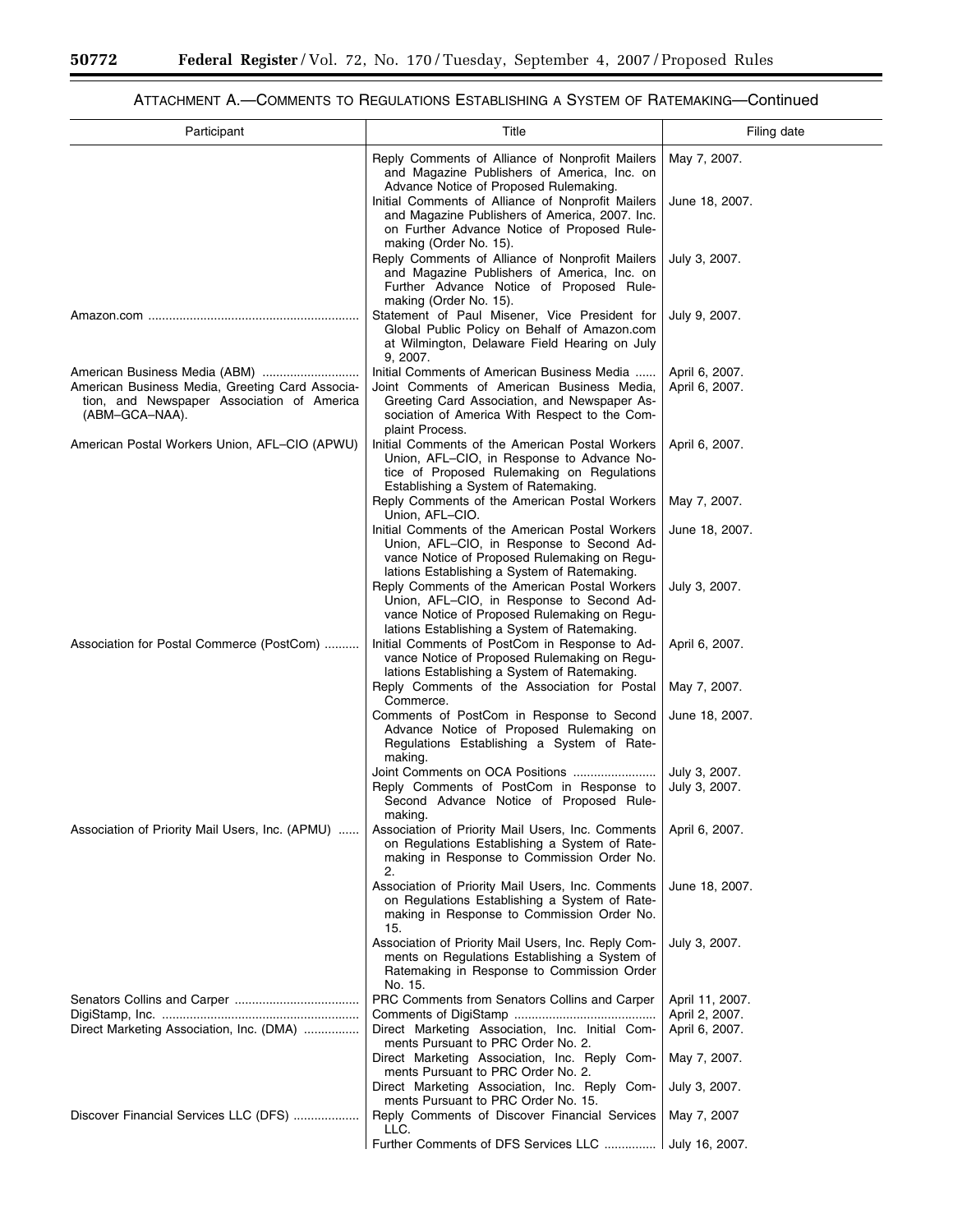▀

# ATTACHMENT A.—COMMENTS TO REGULATIONS ESTABLISHING A SYSTEM OF RATEMAKING—Continued

| Participant                                                         | Title                                                                                                                                                                      | Filing date                      |
|---------------------------------------------------------------------|----------------------------------------------------------------------------------------------------------------------------------------------------------------------------|----------------------------------|
| DST Systems, Inc., DST Output, Inc. and DST<br>Mailing Service, Inc | Statement of Mury Salls on Behalf of DST Sys-<br>tems, Inc., DST Output, Inc., and DST Mailing<br>Service, Inc., at Kansas City Field Hearing June<br>22, 2007.            | June 26, 2007.                   |
| Federal Express Corporation (FedEx)                                 | Comments of Federal Express Corporation<br>Comments of the Greeting Card Association in<br>Response to Advance Notice of Proposed Rule-<br>making.                         | April 5, 2007.<br>April 6, 2007. |
|                                                                     | Reply Comments of the Greeting Card Association<br>Comments of the Greeting Card Association in<br>Response to Second Advance Notice of Pro-<br>posed Rulemaking.          | May 7, 2007.<br>June 18, 2007.   |
|                                                                     | Reply Comments of the Greeting Card Association<br>in Response to Second Advance Notice of Pro-<br>posed Rulemaking.                                                       | July 3, 2007.                    |
|                                                                     | Statement of Don Hall, Jr., President and CEO,<br>Hallmark Cards, Inc. at Kansas City, Missouri<br>Field Hearing, June 22, 2007.                                           | June 26, 2007.                   |
| International Mailers' Advisory Group                               | Comments on Behalf of the International Mailers'<br>Advisory Group.                                                                                                        | April 6, 2007.                   |
|                                                                     | Statement of Daniel C. Emens on Behalf of JP<br>Morgan Chase & Co. at Wilmington, Delaware<br>Field Hearing on July 9, 2007.                                               | July 9, 2007.                    |
|                                                                     | Comments of Jonathan Mulford on Behalf of John<br>Mulford Associates Regarding Docket No.<br>RM2007-1.                                                                     | March 14, 2007.                  |
|                                                                     | Statement of David D. Hiller, Publisher, Los Ange-<br>les Times at Los Angeles Field Hearing on June<br>28, 2007.                                                          | June 28, 2007.                   |
| Mail Order Association of America (MOAA)                            | Comments of Mail Order Association of America<br>Reply Comments of Mail Order Association of<br>America.                                                                   | April 6, 2007.<br>May 7, 2007.   |
|                                                                     | Response of the Mail Order Association of Amer-<br>ica to Second Advance Notice of Proposed<br>Rulemaking on Regulations Establishing a Sys-<br>tem of Ratemaking.         | June 18, 2007.                   |
|                                                                     | Reply Comments of Mail Order Association of<br>America to Comments Filed in Response to<br>Second Notice of Proposed Rulemaking.                                           | July 3, 2007.                    |
|                                                                     | Initial Comments of Major Mailers Association                                                                                                                              | June 18, 2007.                   |
| The McGraw-Hill Companies, Inc.                                     | Reply Comments of The McGraw-Hill Companies,<br>Inc. Pursuant to Order No. 2.                                                                                              | May 7, 2007.                     |
|                                                                     | Statement of Ken McBride at Los Angeles Field<br>Hearing on June 28, 2007.                                                                                                 | June 28, 2007.                   |
|                                                                     | Reply Comments of The McGraw-Hill Companies,<br>Inc. in Response to Supplemental Comments of<br>the United States Postal Service on the Classi-<br>fication Process.       | July 6, 2007.                    |
|                                                                     | Statement of Randy Stumbo, Director of Distribu-<br>tion and Postal Affairs for Meredith Corporation,<br>at Kansas City, Missouri Field Hearing on June<br>22, 2007.       | June 26, 2007.                   |
|                                                                     | Comments of The Nation on Docket RM2007-1                                                                                                                                  | June 19, 2007.                   |
| National Association of Homebuilders                                | Comments of National Home Association of Home<br>Builders.                                                                                                                 | June 18, 2007.                   |
| National Association of Letter Carriers (NALC)                      | National Association of Letter Carriers' Response<br>to Other Parties' Comments on Proposed Rule-<br>making Concerning Exigency Clause and Future<br>Complaint Procedures. | May 7, 2007.                     |
| National Association of Presort Mailers (NAPM)                      | Comments of the National Association of Presort<br>Mailers.                                                                                                                | June 18, 2007.                   |
| National Catholic Development Conference                            | Statement of Sr. Georgette Lehmuth, OSF on Be-<br>half of National Catholic Development Con-<br>ference at Wilmington, Delaware Field Hearing                              | July 9, 2007.                    |
| National Newspaper Association (NNA)                                | on July 9, 2007.<br>Comments of the National Newspaper Association<br>(NNA).                                                                                               | April 6, 2007.                   |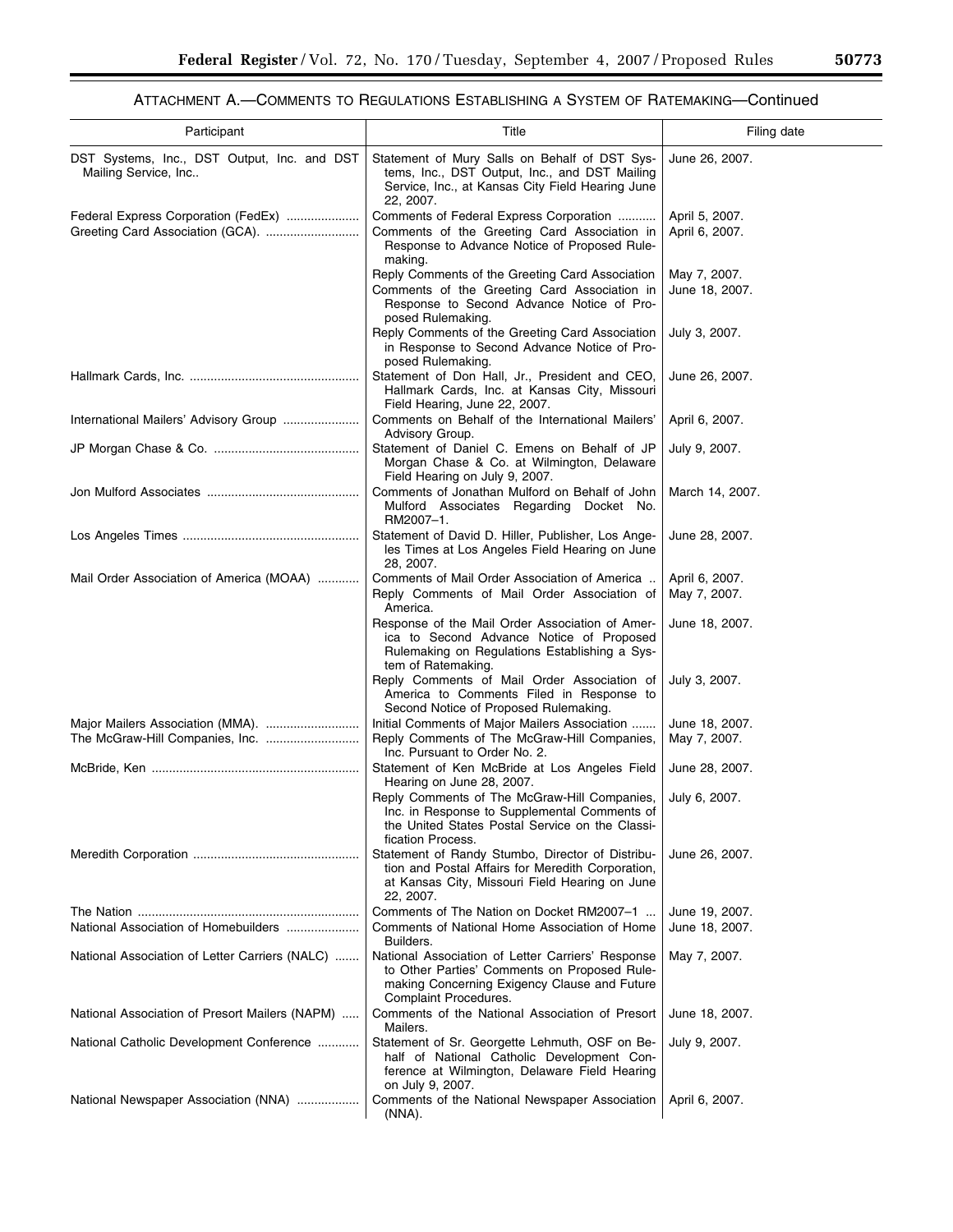٦

# ATTACHMENT A.—COMMENTS TO REGULATIONS ESTABLISHING A SYSTEM OF RATEMAKING—Continued

| Participant                                                                                  | Title                                                                                                                                                                                                                                                               | Filing date                       |
|----------------------------------------------------------------------------------------------|---------------------------------------------------------------------------------------------------------------------------------------------------------------------------------------------------------------------------------------------------------------------|-----------------------------------|
| National Newspaper Association (NNA) and Mis-<br>souri Press Association.                    | Statement of Dave Berry, Vice President, Commu-<br>nity Newspaper Publishers, Inc. and Publisher<br>of the Bolivar Herald-Free Press, Bolivar, Mis-<br>souri on Behalf of the NNA and Missouri Press<br>Association, at Kansas City Field Hearing June<br>22, 2007. | June 26, 2007.                    |
| National Postal Policy Council (NPPC)                                                        | Comments of National Postal Policy Council in<br>Response to Further Advance Notice of Pro-<br>posed Rulemaking.                                                                                                                                                    | June 18, 2007.                    |
| National Postal Policy Council and National Asso-<br>ciation of Presort Mailers (NPPC-NAPM). | Reply Comments of National Postal Policy Council<br>and National Association of Presort Mailers in<br>Response to Further Advance Notice of Pro-<br>posed Rulemaking.                                                                                               | July 3, 2007.                     |
| Newspaper Association of America (NAA)                                                       | Comments of the Newspaper Association of Amer-<br>ica.                                                                                                                                                                                                              | April 6, 2007.<br>March 30, 2007. |
|                                                                                              | Reply Comments of the Newspaper Association of<br>America.                                                                                                                                                                                                          | May 7, 2007.                      |
|                                                                                              | Comments of the Newspaper Association of Amer-<br>ica on Second Advance Notice of Proposed<br>Rulemaking.                                                                                                                                                           | June 18, 2007.                    |
|                                                                                              | Reply Comments of the Newspaper Association of<br>America on Second Advance Notice of Pro-<br>posed Rulemaking.                                                                                                                                                     | July 3, 2007.                     |
| Office of the Consumer Advocate (OCA)                                                        | OCA Comments in Response to Advance Notice<br>of Proposed Rulemaking on Regulations Estab-<br>lishing a System of Ratemaking.                                                                                                                                       | April 6, 2007.                    |
|                                                                                              | OCA Comments in Reply to Those Filed in Re-<br>sponse to Order No. 2.                                                                                                                                                                                               | May 7, 2007.                      |
|                                                                                              | Office of the Consumer Advocate Comments in<br>Response to Second Advance Notice of Pro-<br>posed Rulemaking on Regulations Establishing<br>a System of Ratemaking.                                                                                                 | June 18, 2007.                    |
|                                                                                              | Office of the Consumer Advocate Reply Com-<br>ments in Response to Second Advance Notice<br>of Proposed Rulemaking on Regulations Estab-                                                                                                                            | July 3, 2007.                     |
|                                                                                              | lishing a System of Ratemaking.<br>Office of the Consumer Advocate Comments in<br>Response to Supplemental Comments of the<br>United States Postal Service on the Classifica-<br>tion Process.                                                                      | July 3, 2007.                     |
| Parcel Shippers Association (PSA)                                                            | Comments of the Parcel Shippers Association<br>Reply Comments of Parcel Shippers Association<br>to Comments of United Parcel Service.                                                                                                                               | April 6, 2007,<br>May 7, 2007.    |
|                                                                                              | Errata to Reply Comments of Parcel Shippers As-<br>sociation to Comments of United Parcel Service.                                                                                                                                                                  | May 8, 2007.                      |
|                                                                                              | Reply Comments of Parcel Shippers Association<br>to Comments of United Parcel Service and<br>Comments of the Office of the Consumer Advo-<br>cate [Revised Filing].                                                                                                 | May 8, 2007.                      |
|                                                                                              | Response of the Parcel Shippers Association to<br>Second Advance Notice of Proposed Rule-<br>making.                                                                                                                                                                | June 18, 2007.                    |
|                                                                                              | Reply of Parcel Shippers Association to Com-<br>ments Filed in Response to Second Notice of<br>Proposed Rulemaking.                                                                                                                                                 | July 3, 2007.                     |
|                                                                                              | Statement of John Carper on Behalf of<br>Pepperdine University at Los Angeles Field<br>Hearing on June 28, 2007.                                                                                                                                                    | June 28, 2007.                    |
|                                                                                              | Initial Comments of John C. Panzar on Behalf of<br>Pitney Bowes Inc. in Response to Advance No-<br>tice of Proposed Rulemaking on Regulations<br>Establishing a System of Ratemaking.                                                                               | April 6, 2007.                    |
|                                                                                              | Initial Comments of Pitney Bowes Inc. in Re-<br>sponse to Advance Notice of Proposed Rule-<br>making on Regulations Establishing a System of<br>Ratemaking.                                                                                                         | April 6, 2007.                    |
|                                                                                              | Reply Comments of Pitney Bowes Inc. in Re-<br>sponse to Advance Notice of Proposed Rule-<br>making on Regulations Establishing a System of<br>Ratemaking.                                                                                                           | May 7, 2007.                      |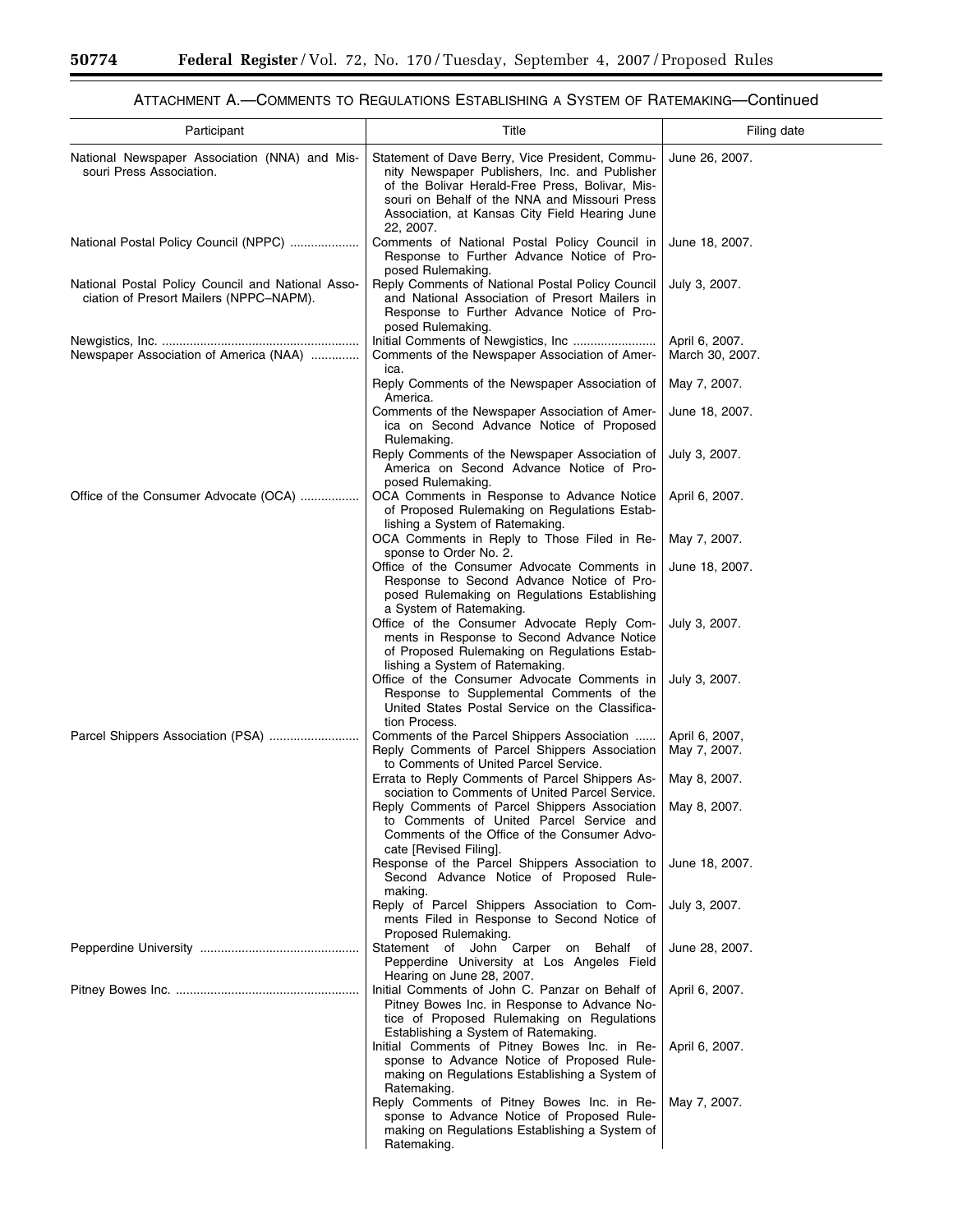▀

# ATTACHMENT A.—COMMENTS TO REGULATIONS ESTABLISHING A SYSTEM OF RATEMAKING—Continued

| Participant                                                                              | Title                                                                                                                                                                                                     | Filing date                                      |
|------------------------------------------------------------------------------------------|-----------------------------------------------------------------------------------------------------------------------------------------------------------------------------------------------------------|--------------------------------------------------|
|                                                                                          | Initial Comments of Pitney Bowes Inc. in Re-<br>sponse to Second Advance Notice of Proposed<br>Rulemaking on Regulations Establishing a Sys-<br>tem of Ratemaking.                                        | June 18, 2007.                                   |
|                                                                                          | Reply Comments of Pitney Bowes Inc. in Re-<br>sponse to Second Advance Notice of Proposed<br>Rulemaking on Regulations Establishing a Sys-<br>tem of Ratemaking.                                          | July 3, 2007.                                    |
|                                                                                          | Statement of Michael Monahan, Executive Vice<br>President and President, Mailing Solutions and<br>Services, on Behalf of Pitney Bowes Inc. at Wil-<br>mington, Delaware Field Hearing on July 9,<br>2007. | July 9, 2007.                                    |
|                                                                                          |                                                                                                                                                                                                           | April 6, 2007.                                   |
|                                                                                          | Submission of Comments of Stamps.com                                                                                                                                                                      | April 6, 2007.<br>May 7, 2007.<br>June 18, 2007. |
|                                                                                          | Statement of William S. Berkley, President and<br>CEO, Tension Envelope Corporation at the Kan-<br>sas City, Missouri Field Hearings on June 22,<br>2007.                                                 | June 26, 2007.                                   |
|                                                                                          | Initial Comments of Time Warner Inc. in Response<br>to Commission Order No. 2.                                                                                                                            | April 6, 2007.                                   |
|                                                                                          | Reply Comments of Time Warner Inc. to Initial<br>Comments in Response to Commission Order<br>No. 2.                                                                                                       | May 7, 2007.                                     |
|                                                                                          | Comments of Time Warner Inc. In Response to<br>Commission Order No. 15.                                                                                                                                   | June 18, 2007.                                   |
|                                                                                          | Comments of United Parcel Service in Response<br>to Advance Notice of Proposed Rulemaking on<br>Regulations Establishing a System of Rate-<br>making.                                                     | April 6, 2007.                                   |
|                                                                                          | Reply Comments of United Parcel Service in Re-<br>sponse to Advance Notice of Proposed Rule-<br>making on Regulations Establishing a System of<br>Ratemaking.                                             | May 7, 2007.                                     |
|                                                                                          | Comments of United Parcel Service in Response<br>to Second Advance Notice of Proposed Rule-<br>making on Regulations Establishing a System of<br>Ratemaking.                                              | June 18, 2007.                                   |
|                                                                                          | Reply Comments of United Parcel Service in Re-<br>sponse to Second Advance Notice of Proposed<br>Rulemaking on Regulations Establishing a Sys-<br>tem of Ratemaking.                                      | July 3, 2007.                                    |
| United States Postal Service (USPS)                                                      | Initial Comments of the United States Postal Serv-<br>ice.                                                                                                                                                | April 6, 2007.                                   |
|                                                                                          | Reply Comments of the United States Postal<br>Service.                                                                                                                                                    | May 7, 2007.                                     |
|                                                                                          | Initial Comments of the United States Postal Serv-<br>ice on the Second Advance Notice of Proposed<br>Rulemaking.                                                                                         | June 18, 2007.                                   |
|                                                                                          | Supplemental Comments of the United States<br>Postal Service on the Classification Process.                                                                                                               | June 19, 2007.                                   |
|                                                                                          | Reply Comments of the United States Postal<br>Service on the Second Advance Notice of Pro-<br>posed Rulemaking.                                                                                           | July 3, 2007.                                    |
| Valpak Direct Marketing Systems, Inc. and Valpak<br>Dealers' Association, Inc. (Valpak). | Valpak Direct Marketing Systems, Inc. and Valpak<br>Dealers' Association, Inc. Comments on Regula-<br>tions Establishing a System of Ratemaking in<br>Response to Commission Order No. 2.                 | April 6, 2007.                                   |
|                                                                                          | Valpak Direct Marketing Systems, Inc. and Valpak<br>Dealers' Association, Inc. Reply Comments on<br>Regulations Establishing a System of Rate-<br>making in Response to Commission Order No.<br>2.        | May 7, 2007.                                     |
|                                                                                          | Valpak Direct Marketing Systems, Inc. and Valpak<br>Dealers' Association, Inc. Comments on Regula-<br>tions Establishing a System of Ratemaking in<br>Response to Commission Order No. 15.                | June 18, 2007.                                   |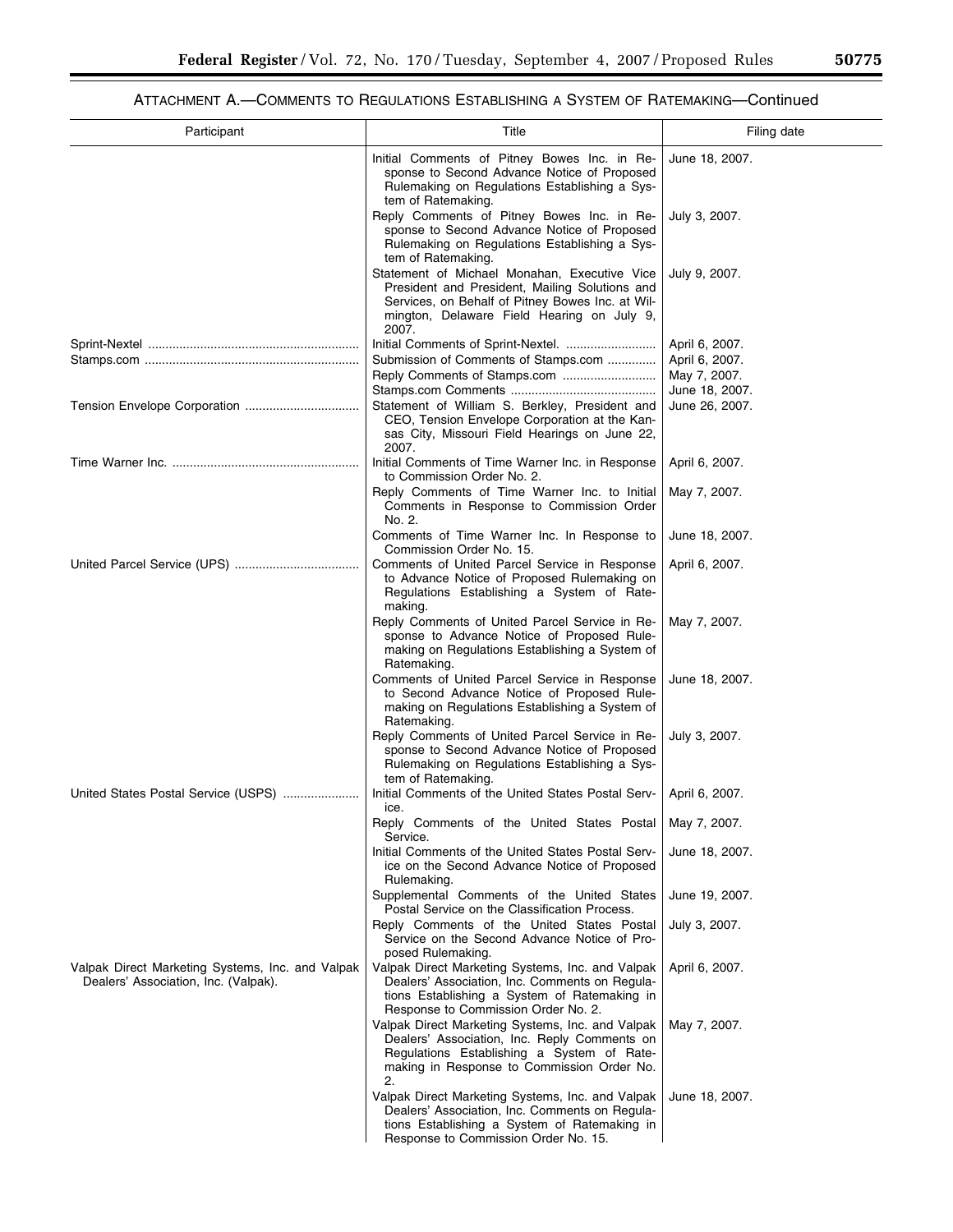# ATTACHMENT A.—COMMENTS TO REGULATIONS ESTABLISHING A SYSTEM OF RATEMAKING—Continued

| Participant | Title                                                                                                                                                                                               | Filing date    |
|-------------|-----------------------------------------------------------------------------------------------------------------------------------------------------------------------------------------------------|----------------|
|             | Valpak Direct Marketing Systems, Inc. and Valpak<br>Dealers' Association, Inc. Reply Comments on<br>Regulations Establishing a System of Rate-<br>making in Response to Commission Order No.<br>15. | July 3, 2007.  |
|             | Statement of James West, Director, Postal and<br>Government Affairs, on Behalf of Williams-<br>Sonoma Inc. at Los Angeles Field Hearing on<br>June 28, 2007.                                        | June 28, 2007. |
|             | Statement of Adam and Wendy Leidhecker, Chief<br>Executive<br>Officers. on<br>Behalf<br>of<br>YourAuctionCompany.com at Wilmington, Dela-<br>ware Field Hearing on July 9, 2007.                    | July 9, 2007.  |

# **List of Subjects**

# *39 CFR Part 3001*

Administrative practice and procedure, Confidential business information, Freedom of information, Sunshine Act.

#### *39 CFR Part 3010*

Administrative practice and procedure, Postal Service.

#### *39 CFR Part 3015*

Administrative practice and procedure, Postal Service.

#### *39 CFR Part 3020*

Administrative practice and procedure, Postal Service.

# By the Commission.

# **Steven W. Williams,**

*Secretary.* 

For the reasons stated in the preamble, under the authority at 39 U.S.C. 503, the Postal Regulatory Commission proposes to amend 39 CFR chapter III as follows:

# **PART 3001—RULES OF PRACTICE AND PROCEDURE**

1. Revise the authority citation for part 3001 to read as follows:

**Authority:** 39 U.S.C. 404(d); 503; 3622; 3633; 3661, 3652.

- 2. Amend § 3001.5 as follows:
- a. Revise paragraphs (r) and (s); and
- b. Add paragraphs (t) and (u).

## **Subpart A—Rules of General Applicability**

# **§ 3001.5 Definitions.**

\* \* \* \* \* (r) *Negotiated service agreement*  means a written contract, to be in effect for a defined period of time, between the Postal Service and a mailer, that provides for customer-specific rates or fees and/or terms of service in accordance with the terms and

conditions of the contract. A negotiated service agreement is not a rate of general applicability.

(s) *Postal service* refers to the delivery of letters, printed matter, or mailable packages, including acceptance, collection, sorting, transportation, or other functions ancillary thereto.

(t) *Product* means a postal service with a distinct cost or market characteristic for which a rate or rates are, or may reasonably be, applied.

(u) *Rate or class of general applicability* means a rate or class that is available to all mailers equally on the same terms and conditions.

3. Add part 3010 to read as follows:

# **PART 3010—RULES APPLICABLE TO RATE ADJUSTMENTS FOR MARKET DOMINANT PRODUCTS**

### **Subpart A—General Provisions**

Sec.

- 3010.1 Applicability.
- 3010.2 Types of rate adjustments for market dominant products.
- 3010.3 Type 1–A rate adjustment—in general.
- 3010.4 Type 1–B rate adjustment—in general.
- 3010.5 Type 2 rate adjustment—in general.
- 3010.6 Type 3 rate adjustment—in general.
- 3010.7 Schedule of regular rate changes.

### **Subpart B—Rules for Rate Adjustments for Rates of General Applicability (Type 1 Rate Adjustments)**

- 3010.10 Procedures.
- 3010.11 Limit on size of rate increases. 3010.12 Source of CPI–U data for purposes
- of annual limitation. 3010.13 Proceedings for Type 1–A and
- Type 1–B rate adjustment filings.
- 3010.14 Contents of notice of rate adjustment.

## **Subpart C—Rules for Applying the Price Cap**

- 3010.20 Test for compliance with the annual limitation.
- 3010.21 Calculation of annual limitation. 3010.22 Calculation of less than annual
	- limitation.
- 3010.23 Calculation of percentage change in rates.
- 3010.24 Treatment of volume associated with negotiated service agreements.
- 3010.25 Limitation on unused rate adjustment authority rate adjustments.
- 3010.26 Calculation of unused rate adjustment authority.
- 3010.27 Application of unused rate adjustment authority.
- 3010.28 Maximum size of unused rate adjustment authority rate adjustments.

#### **Subpart D—Rules for Rate Adjustments for Negotiated Service Agreements (Type 2 Rate Adjustments)**

- 3010.40 Negotiated service agreements.
- Procedures.
- 3010.42 Contents of notice of agreement in support of a negotiated service agreement.
- 3010.43 Data collection plan.

#### **Subpart E—Rules for Rate Adjustments for Exigent Circumstances (Type 3 Rate Adjustments)**

- 3010.60 Applicability.
- 3010.61 Contents of exigent requests.<br>3010.62 Supplemental information.
- Supplemental information.
- 3010.63 Treatment of unused rate adjustment authority.
- 3010.64 Expeditious treatment of exigent requests.
- 3010.65 Special procedures applicable to exigent requests.
- 3010.66 Deadline for Commission decision. **Authority:** 39 U.S.C. 503; 3622.
- 

## **Subpart A—General Provisions**

### **§ 3010.1 Applicability.**

The rules in this part implement provisions in the Postal Accountability and Enhancement Act (PAEA) establishing ratesetting policies and procedures for market dominant products. With the exception of exigency-based rate adjustments, these procedures allow a minimum of 45 days for advance public notice of the Postal Service's planned rate adjustments and the Commission's assessment of their compliance with provisions establishing an annual limitation, unused rate adjustment authority, or standards for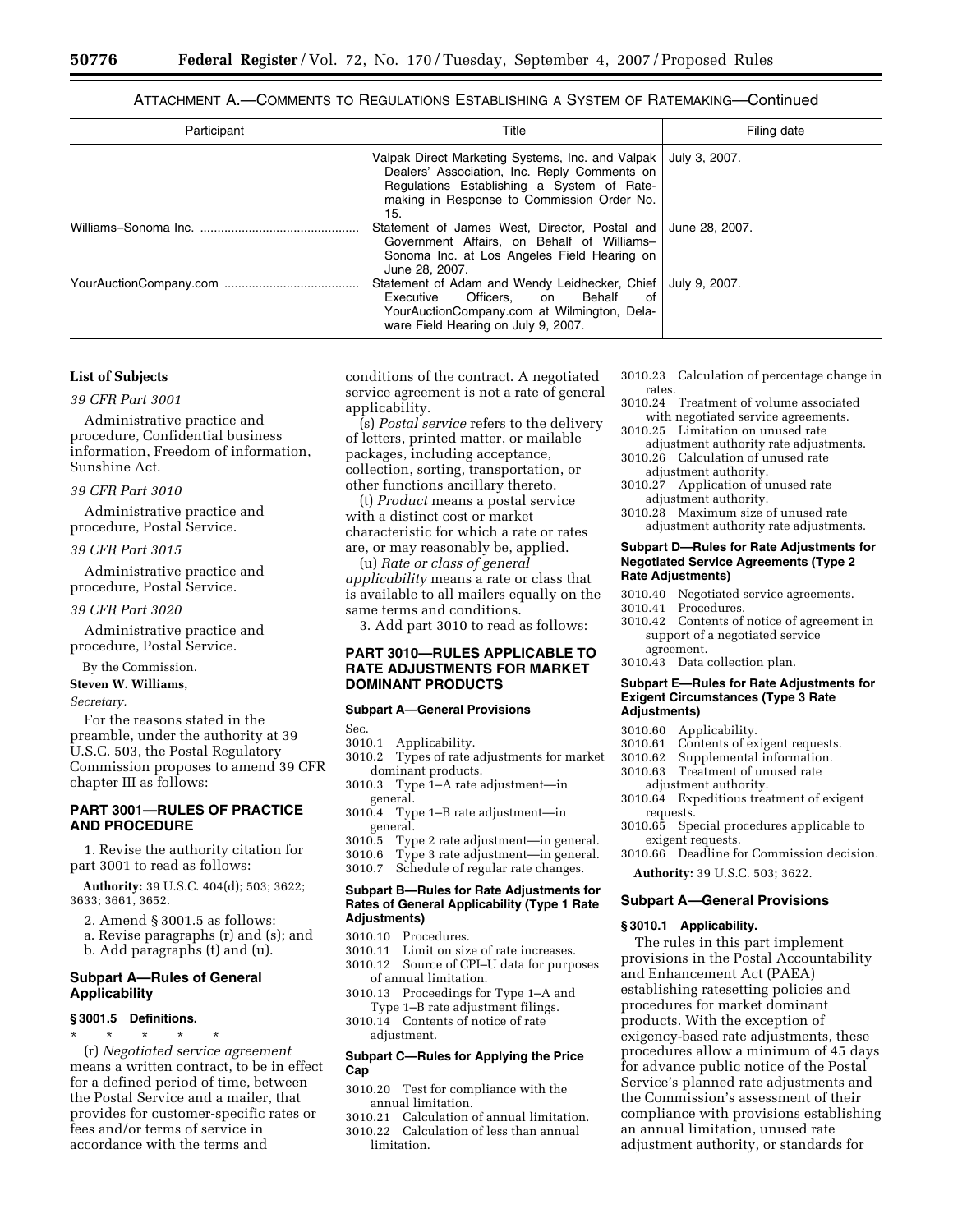negotiated service agreements, as applicable. Exigency-based rate adjustments require the Postal Service to file a formal request with the Commission and are subject to special procedures.

## **§ 3010.2 Types of rate adjustments for market dominant products.**

(a) There are four types of rate adjustments for market dominant products. A Type 1–A rate adjustment, authorized under 39 U.S.C. 3622(d)(1)(D), is based on the statutory annual limitation. A Type 1–B rate adjustment, authorized under 39 U.S.C. 3622(d)(2)(C), is based on an exception to the annual limitation, and is referred to as unused rate adjustment authority. A Type 2 rate adjustment, authorized under 39 U.S.C. 3622(c)(10), is based on a negotiated service agreement. A Type 3 rate adjustment, authorized under 39 U.S.C.  $3622(d)(1)(E)$ , is based on exigent circumstances.

(b) Upon the establishment of unused rate adjustment authority in any class, the Postal Service shall devise and maintain a schedule that tracks the establishment and subsequent use of unused rate adjustment authority.

(c) The Postal Service may combine Types 1–A, 1–B and 2 rate adjustments for purposes of filing with the Commission.

## **§ 3010.3 Type 1–A rate adjustment—in general.**

(a) A Type 1–A rate adjustment represents the usual type of adjustment to rates of general applicability.

(b) A Type 1–A rate adjustment may result in a rate adjustment that is less than or equal to the annual limitation, but may not exceed the annual limitation.

(c) A Type 1–A rate adjustment for any class that is less than the applicable change in CPI–U results in unused rate adjustment authority associated with that class. Part or all of the unused rate adjustment authority may be used in a subsequent adjustment for that class, subject to the expiration terms in § 3010.26(d).

## **§ 3010.4 Type 1–B rate adjustment—in general.**

(a) A Type 1–B rate adjustment is a rate adjustment which uses unused rate adjustment authority in whole or in part. A rate adjustment using unused rate adjustment authority may not result in a rate that exceeds the applicable annual limitation plus 2 percentage points.

(b) Unused rate adjustment authority in each class may be applied to rate adjustments in the same class for up to 5 years.

### **§ 3010.5 Type 2 rate adjustment—in general.**

A negotiated service agreement rate adjustment entails a rate adjustment negotiated between the Postal Service and a customer or group of customers.

# **§ 3010.6 Type 3 adjustment—in general.**

(a) A Type 3 rate adjustment is a request for an exigency-based rate adjustment. It is authorized only when justified by exceptional or extraordinary circumstances.

(b) An exigency-based rate adjustment is not subject to the inflation-based limitation or the restrictions on the use of unused rate adjustment authority, and does not implement a negotiated service agreement.

(c) A Postal Service request for a Type 3 rate adjustment is subject to public participation and Commission review within 90 days.

## **§ 3010.7 Schedule of regular rate changes.**

(a) The Postal Service shall maintain on file with the Commission a Schedule for Regular and Predictable Rate Changes. The Commission shall display the Schedule for Regular and Predictable Rate Changes on the Commission Web site, *http:// www.prc.gov*.

(b) The Schedule for Regular and Predictable Rate Changes shall provide mailers with estimated implementation dates for future Type 1–A rate changes for each separate class of mail, should such changes be necessary and appropriate. Rate changes will be scheduled at specified regular intervals.

(c) The Schedule for Regular and Predictable Rate Changes shall provide an explanation that will allow mailers to predict with reasonable accuracy the amounts of future scheduled rate changes.

(d) The initial Schedule for Regular and Predictable Rate Changes must be filed within 90 days of the effective date of this rule. The Postal Service should balance its financial and operational needs with the convenience of mailers of each class of mail in developing the schedule.

(e) Whenever the Postal Service deems it appropriate to change the Schedule for Regular and Predictable Rate Changes, it shall file a revised schedule and explanation with the Commission.

(f) The Postal Service may, for good cause shown, vary rate adjustments from those estimated by the Schedule for Regular and Predictable Rate Changes. In such case, the Postal Service should provide a succinct explanation for such variation with its Type 1–A filing. No explanation is

required for changes involving smaller than predicted rate adjustments.

# **Subpart B—Rules for Rate Adjustments for Rates of General Applicability (Type 1 Rate Adjustments)**

### **§ 3010.10 Procedures.**

(a) The Postal Service, in every instance in which it determines to exercise its statutory authority to make a Type 1–A or Type 1–B rate adjustment for a market dominant postal product shall:

(1) Provide public notice in a manner reasonably designed to inform the mailing community and the general public that it intends to change rates not later than 45 days prior to the intended implementation date; and

(2) Transmit a notice of rate adjustment to the Commission no later than 45 days prior to the intended rate implementation date.

(b) The Postal Service is encouraged to provide public notice and to submit its notice of rate adjustment as far in advance of the 45-day minimum as practicable, especially in instances where the intended price changes include classification changes or operations changes likely to have material impact on mailers.

#### **§ 3010.11 Limit on size of rate increases.**

Rate increases for each class of market dominant products in any 12-month period are limited.

(a) Rates of general applicability are subject to an inflation-based limitation computed using CPI–U values as detailed in § 3010.12.

(b) An exception to the inflationbased limitation allows a limited annual recapture of unused rate authority. The amount of unused rate authority is measured separately for each class of mail.

(c) In any 12-month period the inflation-based limitation combined with the allowable recapture of unused rate authority equals the price cap applicable to each class of mail.

## **§ 3010.12 Source of CPI–U data for purposes of annual limitation.**

The monthly CPI–U values needed for the calculation of the annual limitation under this part shall be obtained from the Bureau of Labor Statistics (BLS) Consumer Price Index—All Urban Consumers, U.S. All Items, Not Seasonally Adjusted, Base Period 1982– 84 = 100. The current Series ID for the index is ''CUUR0000SA0.''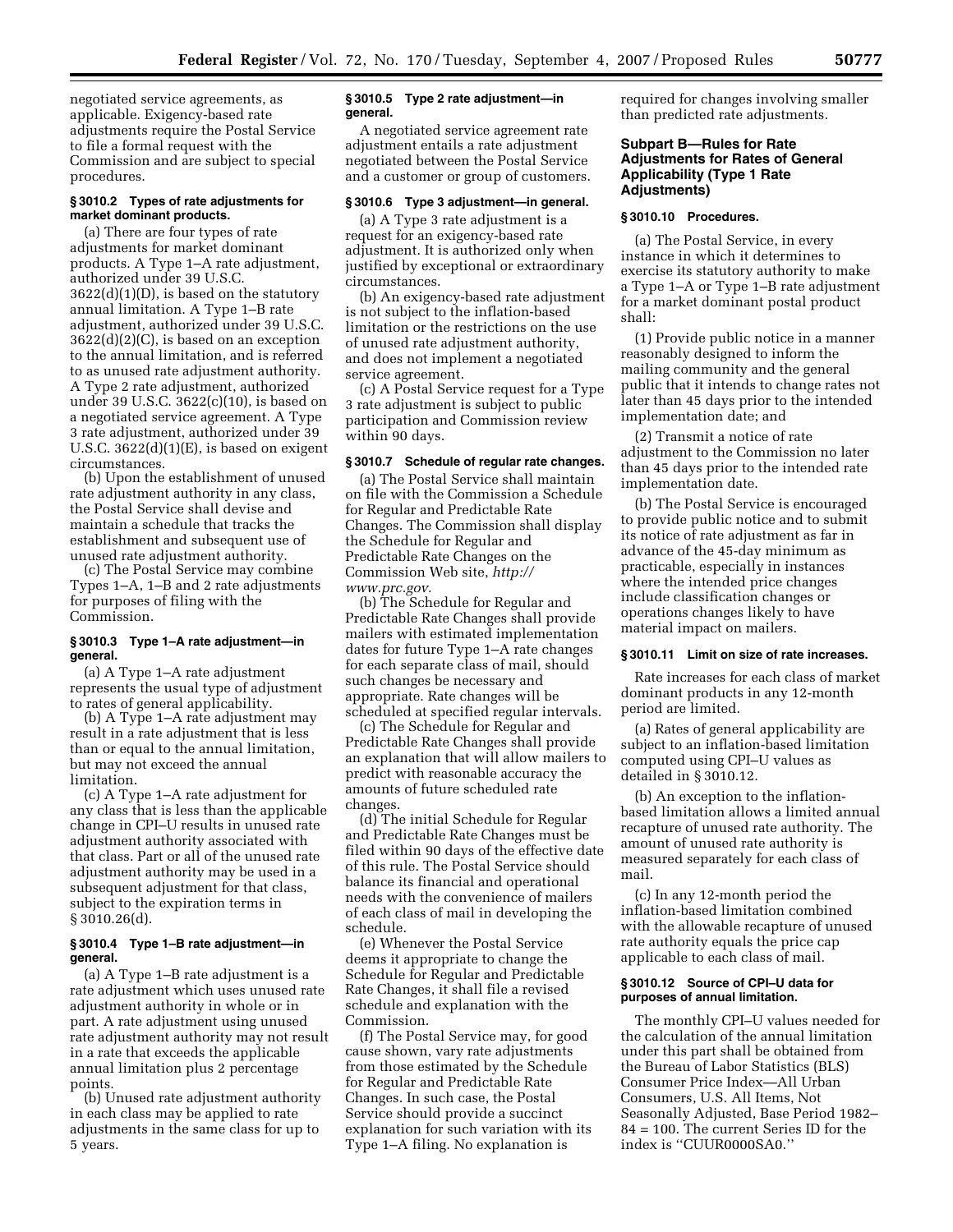#### **§ 3010.13 Proceedings for Type 1–A and Type 1–B rate adjustment filings.**

(a) The Commission will establish a docket for each rate adjustment filing, promptly publish notice of the filing in the **Federal Register**, post the filing on its Web site, and allow 20 days from the date of the filing for public comment.

(b) Public comments should address:

(1) Whether the planned rate adjustments measured using the formula established in § 3010.21(b) are at or below the annual limitation established in § 3010.11; and

(2) Whether the planned rate adjustments are consistent with the policies of 39 U.S.C. 3622 and any subsequent amendments thereto.

(c) Within 14 days of the conclusion of the public comment period the Commission will determine whether the planned rate adjustments are consistent with the test for compliance with the annual limitation and issue a notice and order announcing its findings.

(1) If the planned rate adjustments are in compliance with the annual limitation and, if applicable, with the exception for unused rate adjustment authority, they may take effect; or

(2) If the planned rate adjustments are not in compliance with the annual limitation or with the exception for unused rate adjustment authority, the Commission shall explain the basis of its determination.

(d) If planned rate adjustments are not in compliance with the annual limitation or with the exception for unused rate adjustment authority, the Postal Service will submit an amended notice of rate adjustment and describe the modifications to its planned rate adjustments that will bring its rate adjustments into compliance. An amended notice of rate adjustment shall be accompanied by sufficient explanatory information to show that all deficiencies identified by the Commission have been corrected.

(e) The Commission will review any amended notice of rate adjustment for compliance with the annual limitation and the exception for unused rate adjustment authority and within 14 days issue a notice and order announcing its findings.

(1) If the planned rate adjustments are in compliance with the annual limitation or, if applicable, with the exception for unused rate adjustment authority, they may take effect. However, no rate shall take effect until 45 days after the Postal Service files a notice of rate adjustment specifying that rate.

(2) If the planned rate adjustments in an amended notice of rate adjustment are found to be not in compliance with

the annual limitation or, if applicable, with the exception for unused rate adjustment authority, the Commission shall explain the basis of its determination and suggest an appropriate remedy.

#### **§ 3010.14 Contents of notice of rate adjustment.**

(a) *General.* The Postal Service notice of rate adjustment must include the following information:

(1) A schedule of the proposed rates; (2) The planned effective date(s) of the proposed rates;

(3) A representation or evidence that public notice of the planned changes has been issued or will be issued at least 45 days before the effective date(s) for the proposed new rates; and

(4) The identity of a responsible Postal Service official who will be available to provide prompt responses to requests for clarification from the Commission.

(b) *Supporting technical information and justifications.* The notice of rate adjustment shall be accompanied by:

(1) The amount of the applicable change in CPI–U calculated as required by § 3010.21 or § 3010.22, as appropriate. This information must be supported by workpapers in which all calculations are shown, and all input values including all relevant CPI–U values are listed with citations to the original sources.

(2) A schedule showing unused rate authority available for each class of mail displayed by class and available amount for each of the preceding 5 years. This information must be supported by workpapers in which all calculations are shown.

(3) The percentage change in rates for each class of mail calculated as required by § 3010.23. This information must be supported by workpapers in which all calculations are shown, and all input values including current rates, new rates, and billing determinants are listed with citations to the original sources.

(4) The amount of new unused rate authority, if any, that will be generated by the rate adjustment calculated as required by § 3010.26. All calculations are to be shown with citations to the original sources. If new unused rate authority will be generated for a class of mail that is not expected to cover its attributable costs, the Postal Service should explain the rationale underlying this rate adjustment.

(5) A schedule of the workshare discounts included in the proposed rates, and a companion schedule listing the avoided costs that underlie each such discount. The avoided cost figures must be developed from the most recent PRC Annual Compliance Report. This information must be supported by workpapers in which all calculations are shown, and all input values are listed with citations to the original sources.

(6) Separate justification for all proposed workshare discounts that exceed avoided costs. Each such justification shall reference applicable reasons identified in 39 U.S.C. 3622(e)(2) or (3). The Postal Service shall also identify and explain discounts that are set substantially below avoided costs and explain any relationship between discounts that are above and those that are below avoided costs.

(7) A discussion of how the proposed rates will help achieve the objectives listed in 39 U.S.C. 3622(b) and properly take into account the factors listed in 39 U.S.C. 3622(c).

(8) Such other information as the Postal Service believes will assist the Commission to issue a timely determination of whether the requested increases are consistent with applicable statutory policies.

(c) *New workshare discounts.*  Whenever the Postal Service establishes a new workshare discount rate, it must include with its filing:

(1) A statement explaining its reasons for establishing the discount;

(2) All data, economic analyses, and other information believed to justify the discount; and

(3) A certification based on comprehensive, competent analyses that the discount will not adversely affect either the rates or the service levels of users of postal services who do not take advantage of the discount.

(d) *Information required only when Type 1–B rate adjustments are proposed.* The notice of rate adjustment shall identify for each affected class how much existing unused rate authority is used in the proposed rates calculated as required by § 3010.27. All calculations are to be shown, including citations to the original sources.

# **Subpart C—Rules for Applying the Price Cap**

# **§ 3010.20 Test for compliance with the annual limitation.**

The appropriate annual limitation shall be applied to a measure of the rates paid by mail sent in each class for which rate adjustments are to be made to determine whether planned rates are consistent with the annual limitation.

# **§ 3010.21 Calculation of annual limitation.**

The calculation of an annual limitation involves three steps. First, a simple average CPI–U index is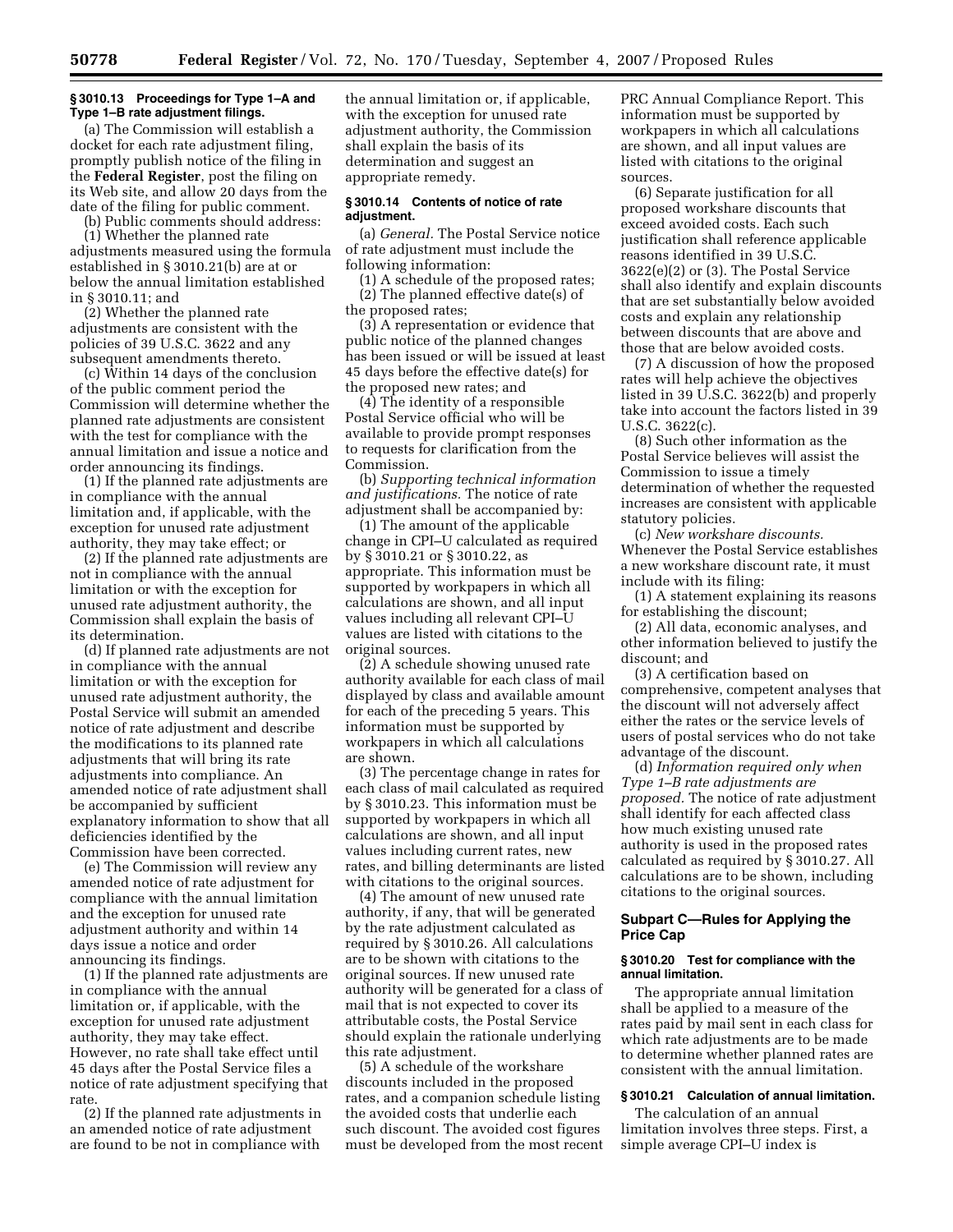calculated by summing the most recently available 12 monthly CPI–U values from the date the Postal Service files its notice of rate adjustment and dividing the sum by 12 (Recent Average). Then, a second simple average CPI–U index is similarly calculated by summing the 12 monthly CPI–U values immediately preceding the Recent Average and dividing the sum by 12 (Base Average). Finally, the annual limitation is calculated by dividing the Recent Average by the Base Average and subtracting 1 from the quotient. The result is expressed as a percentage. The formula for calculating an annual limitation is as follows: Annual Limitation = (Recent Average/Base  $Average) - 1.$ 

## **§ 3010.22 Calculation of less than annual limitation.**

(a) If a notice of rate adjustment is filed less than 1 year after the last Type 1–A or Type 1–B notice of rate adjustment applicable to an affected class of mail, then the annual limitation will recognize the rate increases that have occurred during the preceding 12 months. When the effects of those increases are removed, the remaining partial year limitation is the applicable restriction on rate increases.

(b) The applicable partial year limitation is calculated in two steps. First, a simple average CPI–U index is calculated by summing the 12 most recently available monthly CPI–U values from the date the Postal Service files its notice of rate adjustment and dividing the sum by 12 (Recent Average). The partial year limitation is then calculated by dividing the Recent Average by the Recent Average from the most recent previous notice of rate adjustment (Previous Recent Average) applicable to each affected class of mail and subtracting 1 from the quotient. The result is expressed as a percentage.

(c) The formula for calculating the partial year limitation for a notice of rate adjustment filed less than 1 year after the last notice is as follows: Partial Year Limitation = (Recent Average/Previous Recent Average $) - 1$ .

# **§ 3010.23 Calculation of percentage change in rates.**

(a) The term *rate cell* as applied in the test for compliance with the annual limitation shall apply to each and every separate rate identified in any applicable notice of rate adjustment for rates of general applicability. Thus, seasonal or temporary rates, for example, shall be identified and treated as rate cells separate and distinct from the corresponding non-seasonal or permanent rates.

(b) For each class of mail, the percentage change in rates is calculated in three steps. First, the volume of each rate cell in the class is multiplied by the current rate for the respective cell and the resulting products are summed. In the case of seasonal or temporary rates, the most recently applied rate shall be considered the current rate. Then, the same set of rate cell volumes are multiplied by the corresponding planned rate for each cell and the resulting products are summed. Finally, the percentage change in rates is calculated by dividing the results of the first step by the results of the second step and subtracting 1 from the quotient. The result is expressed as a percentage.

(c) The formula for calculating the percentage change in rates for a class described in paragraph (b) of this section is as follows:

Percentage change in rates =

 $R_{i,n}$  )(V  $R_{i.e.}$  ) ( V  $\sum_{i=1}$  ( $\mathbf{R}_{i,n}$  ) ( $\mathbf{v}_{i}$ N  $\sum_{i=1}$  ( $N_i$ , c)  $\sum_{i=1}$ N , , n c  $(R_{i, n})(V_i)$  $(\rm R_{_{i,\,c}})(\rm V_{_i})$ ſ l I I I I Ì  $\overline{\phantom{a}}$ I I − <sup>=</sup> = ∑ ∑ 1 1 1

N = number of rate cells in the class  $i =$  denotes a rate cell  $(i = 1, 2, ..., N)$  $R_{i n}$  = planned rate of rate cell i  $R_{i c}$  = current rate of rate cell i  $V_i$  = volume of rate cell i

(d) The volumes for each rate cell shall be obtained from the most recent available 12 months of Postal Service billing determinants. The Postal Service shall make reasonable adjustments to the billing determinants to account for the effects of classification changes such as the introduction, deletion, or redefinition of rate cells. Whenever possible, adjustments shall be based on known mail characteristics. The Postal Service shall identify and explain all adjustments. All information and calculations relied upon to develop the adjustments shall be provided together with an explanation of why the adjustments are appropriate.

## **§ 3010.24 Treatment of volume associated with negotiated service agreements.**

(a) Mail volumes sent at non-tariff rates under negotiated service agreements are to be included in the calculation of percentage change in rates as though they paid the appropriate rates of general applicability. Where it is impractical to identify the rates of general applicability (*e.g.*, because unique rate categories are created for a mailer), the volumes associated with the mail sent under the terms of the negotiated service agreement shall be excluded from the calculation of percentage change in rates.

(b) The Postal Service shall identify and explain all assumptions it makes with respect to the treatment of negotiated service agreements in the calculation of the percentage change in rates and provide the rationale for its assumptions.

#### **§ 3010.25 Limitation on unused rate adjustment authority rate adjustments.**

Unused rate adjustment authority rate adjustments may only be applied together with inflation-based limitation rate adjustments or when inflationbased limitation rate adjustments are not possible. Unused rate adjustment authority rate adjustments may not be used in lieu of an inflation-based limitation rate adjustment.

# **§ 3010.26 Calculation of unused rate adjustment authority.**

(a) Unused rate adjustment authority accrues during the entire period between Type 1 rate adjustments.

(b) When notices of rate adjustments are filed 12 months apart or less, either the annual or partial year limitation (developed pursuant to § 3010.21(a) or § 3010.22(b) respectively) is used to measure the accrued unused rate authority. In either circumstance, the new unused rate authority for each class is equal to the difference between the maximum allowable percentage change in rates under the applicable rate limitation and the actual percentage change in rates for that class.

(c) When a notice of rate adjustment is filed more than 12 months after the previous notice of rate adjustment, unused rate authority is computed in three steps.

(1) The unused rate authority for the 12 months represented by the annual limitation is computed as described in paragraph (b) of this section.

(2) The additional unused rate authority accrued is measured by dividing the Base Average applicable to the instant notice of rate adjustment (as developed pursuant to § 3010.21(a)) by the Recent Average utilized in the previous notice of rate adjustment (as developed pursuant to § 3010.21(a)) and subtracting 1 from the quotient. The result is expressed as a percentage.

(3) The results from step one and step two are added together.

(d) Unused rate adjustment authority lapses 5 years after the date of filing of the notice of rate adjustment leading to its computation.

# **§ 3010.27 Application of unused rate adjustment authority.**

When the percentage change in rates for a class is greater than the applicable annual limitation, then the difference between the percentage change in rates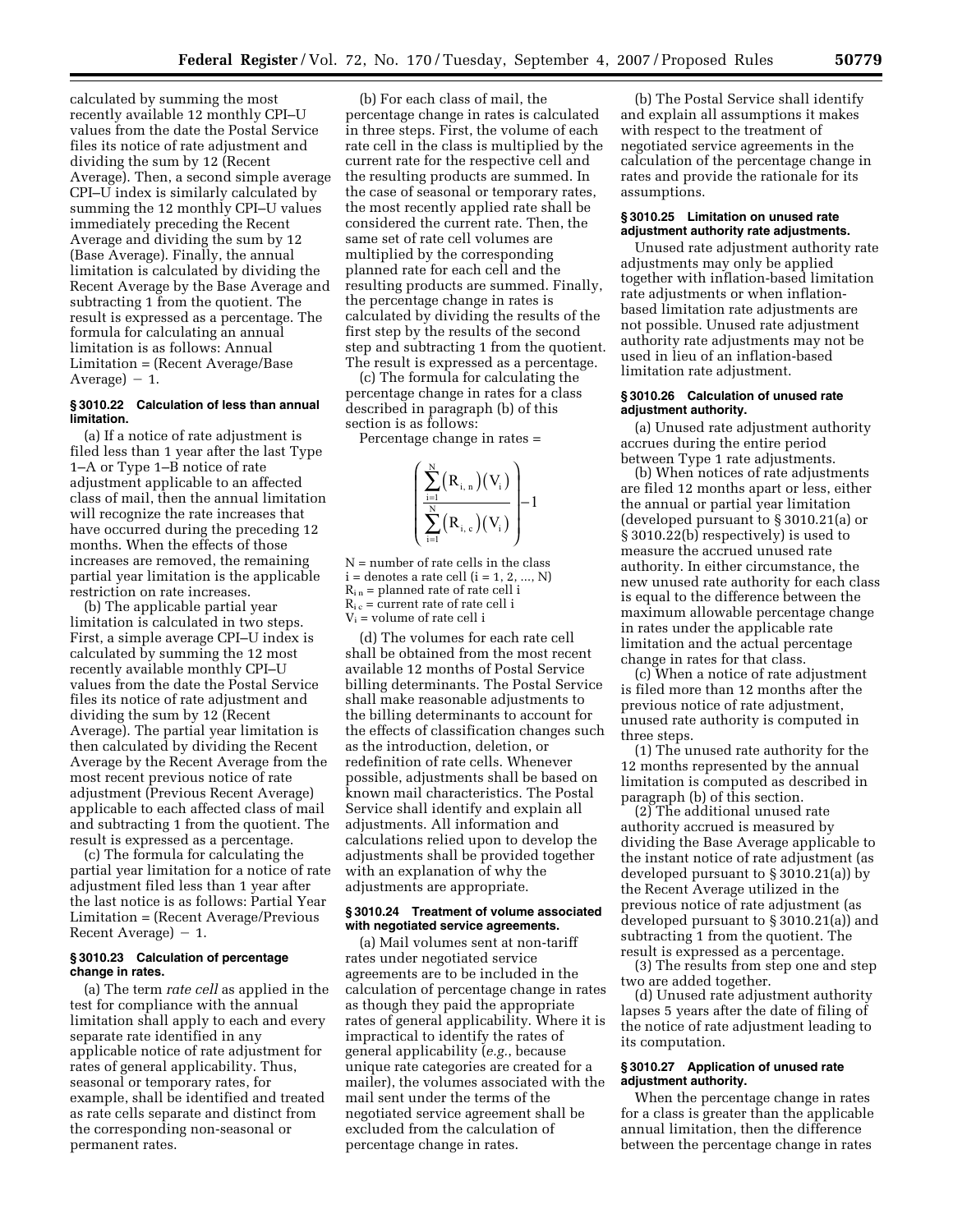for the class and the price cap shall be subtracted from the existing unused rate authority for the class, using a first-in, first-out (FIFO) method, beginning 5 years before the instant notice.

# **§ 3010.28 Maximum size of unused rate adjustment authority rate adjustments.**

Unused rate adjustment authority rate adjustments for any class may not exceed the applicable annual limitation described in § 3010.21 plus the lesser of: (a) 2 percent; or

(b) The sum of any unused rate adjustment authority for that class.

# **Subpart D—Rules for Rate Adjustments for Negotiated Service Agreements (Type 2 Rate Adjustments)**

# **§ 3010.40 Negotiated service agreements.**

In administering this subpart, it shall be the objective of the Commission to allow implementation of negotiated service agreements that satisfy the statutory requirements of 39 U.S.C. 3622(c)(10) mandating that special classifications:

(a) Negotiated service agreements must either:

(1) Improve the net financial position of the Postal Service (39 U.S.C.  $3622(c)(10)(A)(i)$ , or

(2) Enhance the performance of operational functions (39 U.S.C. 3622(c)(10)(A)(ii)).

(b) Negotiated service agreements may not cause unreasonable harm to the marketplace (39 U.S.C. 3622(c)(10)(B)).

#### **§ 3010.41 Procedures.**

The Postal Service, in every instance in which it determines to exercise its statutory authority to make a Type 2 rate adjustment for a market dominant postal product shall provide public notice in a manner reasonably designed to inform the mailing community and the general public that it intends to change rates not later than 45 days prior to the intended implementation date; and transmit a notice of agreement to the Commission no later than 45 days prior to the intended rate implementation date.

#### **§ 3010.42 Contents of notice of agreement in support of a negotiated service agreement.**

(a) Whenever the Postal Service proposes to establish or change rates or fees and/or the Mail Classification Schedule based on a negotiated service agreement, the Postal Service shall file with the Commission a notice of agreement. This shall include at a minimum:

(b) *General.* Each notice of agreement will include:

(1) A copy of the negotiated service agreement;

(2) The planned effective date(s) of the proposed rates;

(3) A representation or evidence that public notice of the planned changes has been issued or will be issued at least 45 days before the effective date(s) for the proposed new rates; and

(4) The identity of a responsible Postal Service official who will be available to provide prompt responses to requests for clarification from the Commission.

(5) A statement identifying all parties to the agreement and a description clearly explaining the operative components of the agreement.

(c) Details regarding the expected improvements in the net financial position or operations of the Postal Service. The projection of change in net financial position as a result of the agreement shall include for each year of the agreement:

(1) The estimated mailer-specific costs, volumes, and revenues of the Postal Service absent the implementation of the negotiated service agreement;

(2) The estimated mailer-specific costs, volumes, and revenues of the Postal Service which result from implementation of the negotiated service agreement; and

(3) An analysis of the effects of the negotiated service agreement on the contribution to institutional costs from mailers not party to the agreement.

(4) If mailer-specific costs are not available, the source and derivation of the costs that are used shall be provided, together with a discussion of the currency and reliability of those costs and their suitability as a proxy for the mailer-specific costs.

(d) An identification of each component of the agreement expected to enhance the performance of mail preparation, processing, transportation or other functions in each year of the agreement, and a discussion of the nature and expected impact of each such enhancement.

(e) Details regarding any and all actions (performed or to be performed) to assure that the agreement will not result in unreasonable harm to the marketplace.

(f) Such other information as the Postal Service believes will assist the Commission to issue a timely determination of whether the requested increases are consistent with applicable statutory policies.

#### **§ 3010.43 Data collection plan.**

The Postal Service shall include with any notice of agreement a detailed plan for providing data or information on actual experience under the agreement

sufficient to allow evaluation of whether the negotiated service agreement operates in compliance with 39 U.S.C. 3622(c)(10). This shall include, at a minimum, a plan for providing the following annualized information on a yearly basis within 60 days of the date of implementation of a proposed agreement:

(a) The change in net financial position as a result of the agreement. This calculation shall include for each year of the agreement:

(1) The actual mailer-specific costs, volumes, and revenues of the Postal Service; and

(2) An analysis of the effects of the negotiated service agreement on the net overall contribution to the institutional costs of the Postal Service.

(3) If mailer-specific costs are not available, the source and derivation of the costs that are used shall be provided, including a discussion of the currency and reliability of those costs, and their suitability as a proxy for the mailer-specific costs.

(b) A discussion of the changes in operations of the Postal Service that have resulted from the agreement. This shall include, for each year of the agreement, identification of each component of the agreement known to enhance the performance of mail preparation, processing, transportation, or other functions in each year of the agreement.

(c) An analysis of the impact of the negotiated service agreement on the marketplace, including a discussion of any and all actions taken to protect the marketplace from unreasonable harm.

# **Subpart E—Rules for Rate Adjustments in Exigent Circumstances (Type 3 Rate Adjustments)**

#### **§ 3010.60 Applicability.**

The Postal Service may request to increase rates for market dominant products in excess of the annual limitation on the percentage changes in rates described in § 3010.11(c) due to extraordinary or exceptional circumstances. Such requests will be known as exigent requests.

#### **§ 3010.61 Contents of exigent requests.**

(a) Each exigent request shall include the following:

(1) A schedule of the proposed rates; (2) Calculations quantifying the increase for each affected product and class;

(3) A full discussion of the extraordinary or exceptional circumstance(s) giving rise to the request, and a complete explanation of how both the requested overall increase,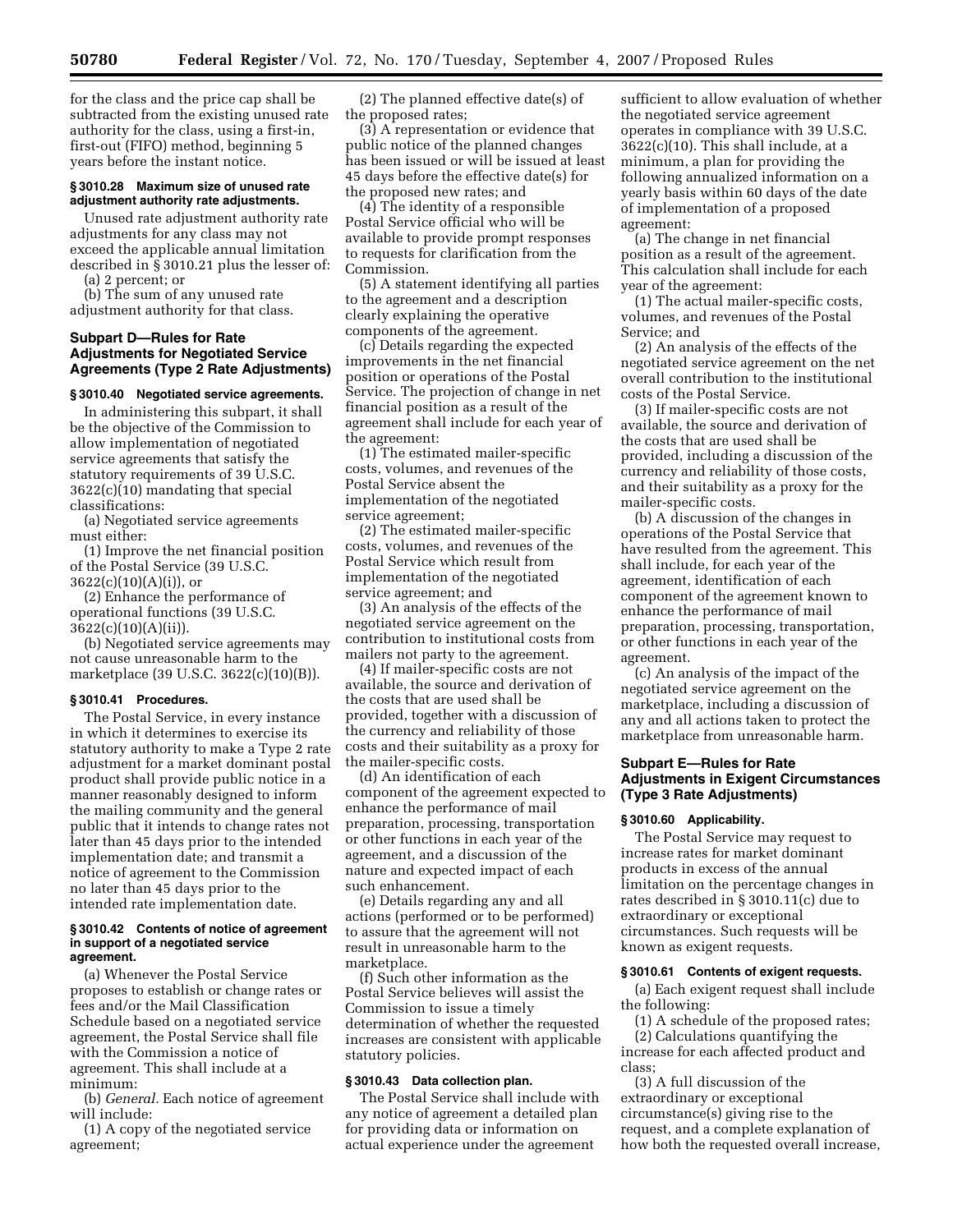and the specific rate increases requested, relate to those circumstances;

(4) A full discussion of why the requested increases are necessary to enable the Postal Service, under best practices of honest, efficient and economical management, to maintain and continue the development of postal services of the kind and quality adapted to the needs of the United States;

(5) A full discussion of why the requested increases are reasonable and equitable as between types of users of market dominant products;

(6) An explanation of when the exigent increase will be rescinded. If the period that the exigent increases will be in is intended to be permanent or temporary. If the increase is intended to be temporary, the request should include a discussion of when and under what circumstances the increase would be rescinded, in whole or in part;

(7) A justification for exigent treatment which analyzes why the circumstance giving rise to the request was neither foreseeable nor avoidable by reasonable prior action; and

(8) Such other information as the Postal Service believes will assist the Commission to issue a timely determination of whether the requested increases are consistent with applicable statutory policies.

(b) The Postal Service shall identify one or more knowledgeable Postal Service official(s) who will be available to provide prompt responses to Commission requests for clarification related to each topic specified in § 3010.61(a).

## **§ 3010.62 Supplemental information.**

The Commission may require the Postal Service to provide clarification of its request or to provide information in addition to that called for by § 3010.61 in order to gain a better understanding of the circumstances leading to the request or the justification for the specific rate increases requested.

### **§ 3010.63 Treatment of unused rate adjustment authority.**

(a) Each exigent request will identify the unused rate authority for each class of mail as of the date of the request.

(b) Pursuant to an exigent request, increases may use accumulated unused rate adjustment authority in amounts greater than the limitation described in § 3010.28.

(c) Exigent increases will exhaust all unused rate adjustment authority for each class of mail before imposing additional rate increases in excess of the price cap for any class of mail.

### **§ 3010.64 Expeditious treatment of exigent requests.**

Requests under this subpart seek rate relief required by extraordinary or exceptional circumstances and will be treated with expedition at every stage. It is Commission policy to provide appropriate relief as quickly as possible consistent with statutory requirements and procedural fairness.

## **§ 3010.65 Special procedures applicable to exigent requests.**

(a) When the Commission receives a request for exigent rate increases, it will publish a notice in the **Federal Register**  describing the request and inviting public participation.

(b) The Commission will hold a public hearing on the Postal Service request. During the public hearing, responsible Postal Service officials will appear and respond under oath to questions from the Commissioners or their designees addressing previously identified aspects of the Postal Service's request and the supporting information provided in response to the topics specified in § 3010.61(a).

(c) Interested persons will be given an opportunity to submit to the Commission suggested relevant questions that might be posed during the public hearing. Such questions, and any explanatory materials submitted to clarify the purpose of the questions, should be filed in accordance with § 3001.9, and will become part of the administrative record of the proceeding.

(d) The timing and length of the public hearing will depend on the nature of the circumstances giving rise to the request and the clarity and completeness of the supporting materials provided with the request.

(e) If the Postal Service is unable to provide adequate explanations during the public hearing, supplementary written or oral responses may be required.

(f) Following the conclusion of the public hearings and submission of any supplementary materials interested persons will be given the opportunity to submit written comments on:

(1) The sufficiency of the justification for an exigent rate increase;

(2) The adequacy of the justification for increases in the amounts requested by the Postal Service; and

(3) Whether the specific rate adjustments requested are reasonable and equitable.

(g) An opportunity to submit written reply comments will be given to the Postal Service and other interested persons.

#### **§ 3010.66 Deadline for Commission decision.**

The Commission will act expeditiously on the Postal Service request, taking into account all written comments. In every instance a Commission decision will be issued within 90 days of a Postal Service request for an exigent rate increase. 4. Add part 3015 to read as follows:

# **PART 3015—REGULATION OF RATES FOR COMPETITIVE PRODUCTS**

Sec.

- 3015.1 Scope.
- 3015.2 Increase in rates of general applicability.
- 3015.3 Decrease in rates of general applicability.
- 3015.4 Change in class of general applicability.
- 3015.5 Rate or class not of general applicability.
- 3015.6 Sufficiency of information. 3015.7 Standards for compliance.
	- **Authority:** 39 U.S.C. 503; 3633.

#### **§ 3015.1 Scope.**

Rules in this part are applicable to competitive products.

## **§ 3015.2 Increase in rates of general applicability.**

(a) When the Postal Service determines to increase a rate or rates of general applicability, it shall file notice of the increase with the Commission no later than the date of publication of the decision in the **Federal Register**  concerning such change, but at least 30 days before the effective date of the increase.

(b) The notice filed with the Commission shall include an explanation and justification for the change, the effective date, and a schedule of the changed rates.

## **§ 3015.3 Decrease in rates of general applicability.**

(a) When the Postal Service determines to decrease a rate or rates of general applicability, it shall file notice of the decrease with the Commission no later than the date of publication of the decision in the **Federal Register**  concerning such change, but at least 30 days before the effective date of the decrease.

(b) The notice filed with the Commission shall include an explanation and justification for the change, the effective date, and a schedule of the changed rates.

(c) In addition to the notice, the Postal Service shall file with the Commission:

(1) Sufficient annualized revenue and cost data to demonstrate that each effected competitive product will be in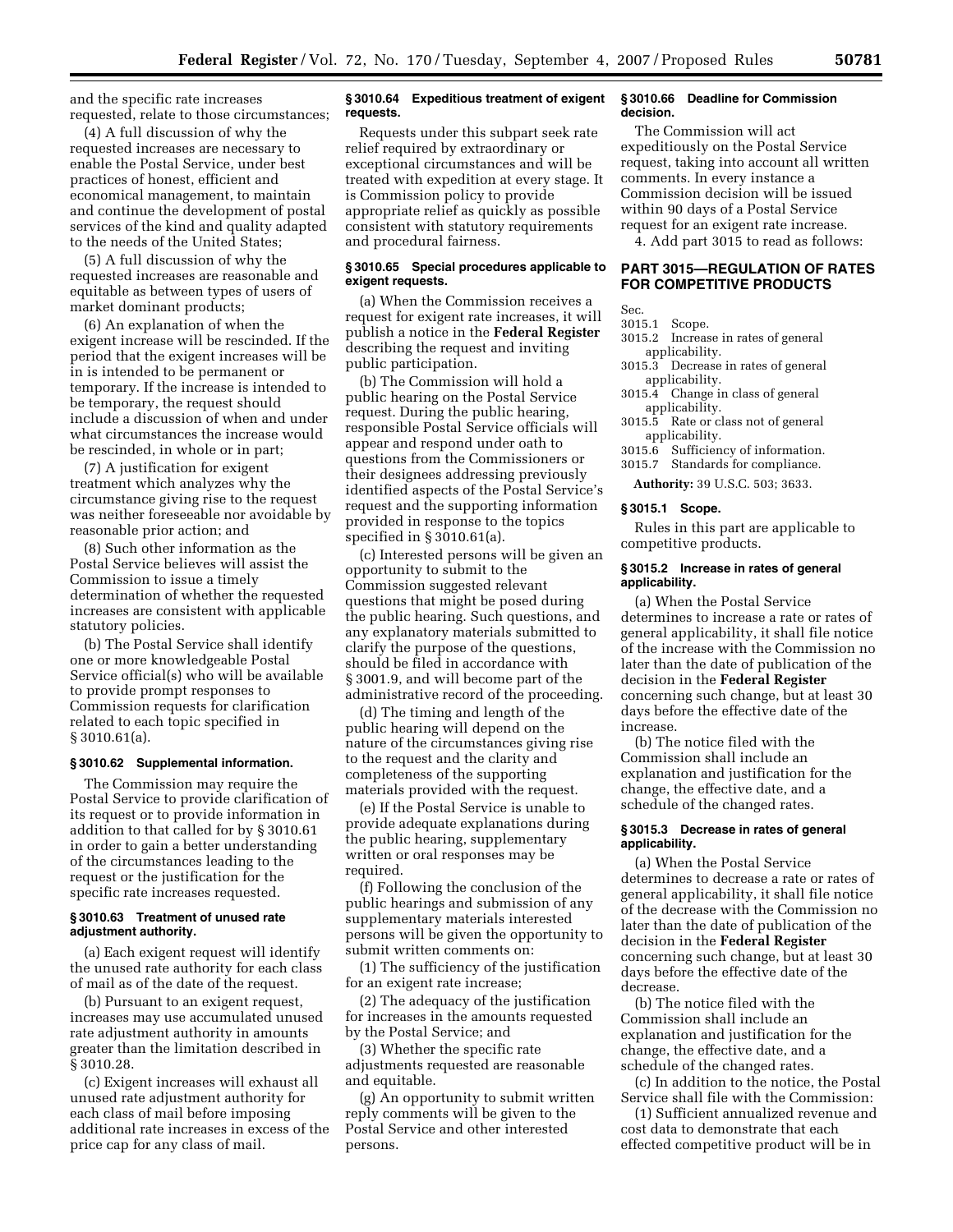compliance with 39 U.S.C. 3633(a)(2); and

(2) A certified statement by a representative of the Postal Service attesting to the accuracy of the data submitted, and explaining why, following the change, competitive products in total will be in compliance with 39 U.S.C. 3633(a)(1) and (3).

## **§ 3015.4 Change in class of general applicability.**

(a) In the case of a change in class of general applicability, the Postal Service shall file notice of the change with the Commission no later than the date of publication of the decision in the **Federal Register**, but at least 30 days before the effective date of the increase.

(b) The notice filed with the Commission shall include an explanation and justification for the change, the effective date, and the record of proceedings regarding such decision.

## **§ 3015.5 Rate or class not of general applicability.**

(a) When the Postal Service determines to add or change a rate or class not of general applicability, it shall file notice of its decision with the Commission at least 15 days before the effective date of the change.

(b) The notice filed with the Commission shall include an explanation and justification for the change, the effective date, the rate and class decision, and the record of proceedings regarding such decision.

(c) In addition to the notice, the Postal Service shall file with the Commission:

(1) Sufficient annualized revenue and cost data to demonstrate that each effected competitive product will be in compliance with 39 U.S.C. 3633(a)(2); and

(2) A certified statement by a representative of the Postal Service attesting to the accuracy of the data submitted, and explaining why, following the change, competitive products in total will be in compliance with 39 U.S.C. 3633(a)(1) and (3).

# **§ 3015.6 Sufficiency of information.**

If, after review of the information submitted pursuant to this part, the Commission determines additional information is necessary to enable it to evaluate whether competitive products will be in compliance with 39 U.S.C. 3633(a), it may, in its discretion, require the Postal Service to provide additional information as deemed necessary.

#### **§ 3015.7 Standards for compliance.**

For purposes of determining competitive products' compliance with 39 U.S.C. 3633, the Commission will apply the following standards:

(a) Incremental costs will be used to test for cross-subsidies by market dominant products of competitive products. To the extent that incremental cost data are unavailable, the Commission will use competitive products' attributable costs supplemented to include causally related, group-specific costs to test for cross-subsidies.

(b) Each competitive product must recover its attributable costs as defined in 39 U.S.C. 3631(b).

(c) Annually, on a fiscal year basis, the appropriate share of institutional costs to be recovered from competitive products collectively is, at a minimum, 5.5 percent of the Postal Service's total institutional costs.

5. Add part 3020 to read as follows:

# **PART 3020—PRODUCT LISTS**

#### **Subpart A—Mail Classification Schedule**

Sec.

- 3020.1 Applicability.
- 3020.10 General.
- 3020.11 Initial Mail Classification Schedule.
- 3020.12 Publication of the Mail Classification Schedule.
- 3020.13 Contents of the Mail Classification Schedule.

3020.14 Notice of change.

### **Subpart B—Requests Initiated by the Postal Service to Modify the Product Lists Described Within the Mail Classification Schedule**

- 3020.30 General.<br>3020.31 Contents
- 3020.31 Contents of a request.<br>3020.32 Supporting justificati
- 3020.32 Supporting justification.
- 3020.33 Docket and notice.<br>3020.34 Review
- 3020.34 Review.
- Further proceedings.

#### **Subpart C—Requests Initiated by Users of Mail to Modify the Product Lists Described Within the Mail Classification Schedule**

- 3020.50 General.
- Contents of a request.
- 3020.52 Supporting justification.
- 3020.53 Docket and notice.
- 3020.54 Postal Service notice and reply.
- 3020.55 Review.
- 3020.56 Further proceedings.

#### **Subpart D—Proposal of the Commission to Modify the Product Lists Described Within the Mail Classification Schedule**

3020.70 General. Contents of a proposal. 3020.72 Supporting justification. Docket and notice. 3020.74 Postal Service notice and reply. 3020.75 Review. 3020.76 Further proceedings.

## **Subpart E—Requests Initiated by the Postal Service to Update the Mail Classification Schedule**

3020.90 General.

3020.91 Modifications. 3020.92 Implementation.

## **Subpart F—Size and Weight Limitations for Mail Matter**

#### 3020.110 General.

- 3020.111 Limitations applicable to market dominant mail matter.
- 3020.112 Limitations applicable to competitive mail matter.

**Authority:** 39 U.S.C. 503; 3622; 3631; 3642; 3682.

# **Subpart A—Mail Classification Schedule**

# **§ 3020.1 Applicability.**

(a) The rules in this part provide for establishing a Mail Classification Schedule. The Mail Classification Schedule shall categorize postal products as either market dominant or competitive. As established, the market dominant and competitive product lists specified in the Mail Classification Schedule shall be consistent with the market dominant product list specified in 39 U.S.C. 3621(a) and the competitive product list specified in 39 U.S.C. 3631(a).

(b) Once established, the Mail Classification Schedule may be modified subject to the procedures specified in this part. See part 3025 of this chapter for rules applicable to Mail Classification Schedule modifications for market tests of experimental products.

#### **§ 3020.10 General.**

The Mail Classification Schedule shall consist of two parts. Part One shall specify the list of market dominant products and include the explanatory information specified in § 3020.13(a). Part Two shall specify the list of competitive products and include the explanatory information specified in § 3020.13(b).

#### **§ 3020.11 Initial Mail Classification Schedule.**

The Postal Service shall file with the Commission a proposed Mail Classification Schedule within 30 days of enactment of this rule. The proposed Mail Classification Schedule shall reflect the market dominant and competitive product lists as specified in 39 U.S.C. 3621(a) and 39 U.S.C. 3631(a) respectively. The Commission shall cause notice of the Postal Service filing to be published in the **Federal Register**. The notice shall provide the opportunity for public comment. After consideration of the proposed Mail Classification Schedule and public comment, the Commission shall incorporate a Mail Classification Schedule into the Commission's rules,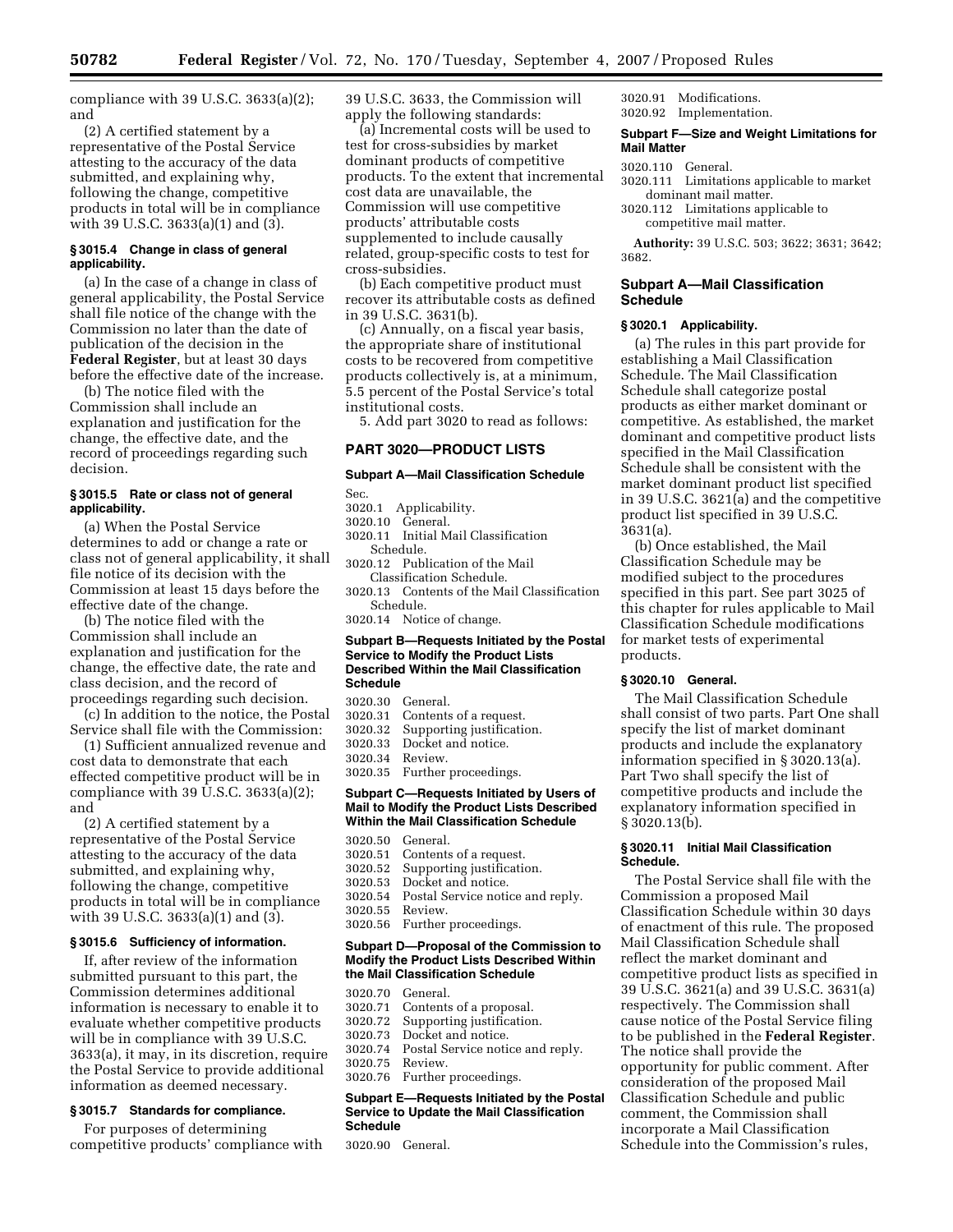and cause notice thereof to be published in the **Federal Register**. Thereafter, the Mail Classification Schedule may be modified as specified by Commission rule.

### **§ 3020.12 Publication of the Mail Classification Schedule.**

(a) *Incorporation by reference.* Section 552(a) of title 5 U.S.C., relating to the public information requirements of the Administrative Procedure Act, provides in pertinent part that ''\* \* \* matter reasonably available to the class of persons affected thereby is deemed published in the **Federal Register** when incorporated by reference therein with the approval of the Director of the Federal Register.'' In conformity with that provision, and with 39 U.S.C. 503, and as provided in this part, the Postal Regulatory Commission hereby incorporates by reference in this part, the Mail Classification Schedule, a looseleaf document published and maintained by the Postal Regulatory Commission.

(b) *Availability of the Mail Classification Schedule.* (1) Copies of the Mail Classification Schedule, both current and previous issues, are available during regular business hours for reference and public inspection at the Postal Regulatory Commission's Reading Room located at 901 New York Avenue, NW., Suite 200, Washington, DC 20268–0001. The Mail Classification Schedule, both current and previous issues, also are available on the Internet at *http://www.prc.gov*. A copy of the Mail Classification Schedule may be obtained by contacting the Postal Regulatory Commission's Docket Section in Washington, DC.

(2) Interested persons may receive electronic notification of updates to the Mail Classification Schedule by contacting the Postal Regulatory Commission's Docket Section in Washington, DC.

(3) Interested persons may inspect a copy of the Mail Classification Schedule at the National Archives and Records Administration (NARA). For information on the availability of this material at NARA, call 202–741–6030, or go to: *http://www.archives.gov/ federal-register/cfr/ibr-locations.html*.

(c) *Amendments to the Mail Classification Schedule.* (1) Except final regulations published as provided in paragraph (c)(2) of this section, only notices rather than complete text of changes made to the Mail Classification Schedule are published in the **Federal Register**. These notices are published in the form of one summary transmittal letter for each issue of the Mail Classification Schedule. A complete issue of the Mail Classification Schedule, including the text of all changes published to date, will be filed with the Director, Office of the Federal Register.

(2) When the Postal Regulatory Commission invites comments from the public on a proposed change to the Mail Classification Schedule, the proposed change and, if adopted, the full text of the final regulation is published in the **Federal Register**.

(3) For references to amendments to the Mail Classification Schedule adopted under paragraph (c)(2) of this section after issuance of the most recent transmittal letter (termed Summary of Changes in the Mail Classification Schedule) listed below, see § 3020.12(c) in the List of CFR sections affecting title 39 of the Code of Federal Regulations.

| Transmittal letter for issue | Dated          | <b>Federal Register publication</b> |
|------------------------------|----------------|-------------------------------------|
| .                            | <b>TBD</b><br> | 'BDI<br>TBL                         |

#### (d) [Reserved]

## **§ 3020.13 Contents of the Mail Classification Schedule.**

The Mail Classification Schedule shall provide:

(a) The list of market dominant products, including:

(1) The class of each market dominant product;

(2) The description of each market dominant product;

(3) A schedule listing for each market dominant product the current rates and fees;

(4) Where applicable, the identification of a product as a special classification within the meaning of 39 U.S.C. 3622(c)(10) for market dominant products;

(5) Where applicable, the identification of a product as an experimental product undergoing a market test; and

(6) Where applicable, the identification of a product as a nonpostal product.

(b) The list of competitive products, including:

(1) The description of each competitive product;

(2) A schedule listing for each competitive product of general applicability the current rates and fees;

(3) The identification of each product not of general applicability within the meaning of 39 U.S.C. 3632(b)(3) for competitive products;

(4) Where applicable, the identification of a product as an experimental product undergoing a market test; and

(5) Where applicable, the identification of a product as a nonpostal product.

#### **§ 3020.14 Notice of change.**

Whenever the Postal Regulatory Commission modifies the list of products in the market dominant category or the competitive category, it shall cause notice of such change to be published in the **Federal Register**. The notice shall:

(a) Include the current list of market dominant products and the current list of competitive products appearing in the Mail Classification Schedule;

(b) Indicate how and when the previous product lists have been modified; and

(c) Describe other changes to the Mail Classification Schedule as necessary.

# **Subpart B—Requests Initiated by the Postal Service To Modify the Product Lists Described Within the Mail Classification Schedule**

## **§ 3020.30 General.**

The Postal Service, by filing a request with the Commission, may propose a modification to the market dominant product list or the competitive product list appearing in the Mail Classification Schedule. For purposes of this part, modification shall be defined as adding a product to a list, removing a product from a list, or moving a product from one list to the other list.

#### **§ 3020.31 Contents of a request.**

A request to modify the market dominant product list or the competitive product list shall:

(a) Provide the name, and class if applicable, of each product that is the subject of the request;

(b) Provide the name and class, if applicable, of each product that is the subject of the request;

(c) Indicate whether the request proposes to add a product to the market dominant list or the competitive list, remove a product from the market dominant list or the competitive list, or transfer a product from the market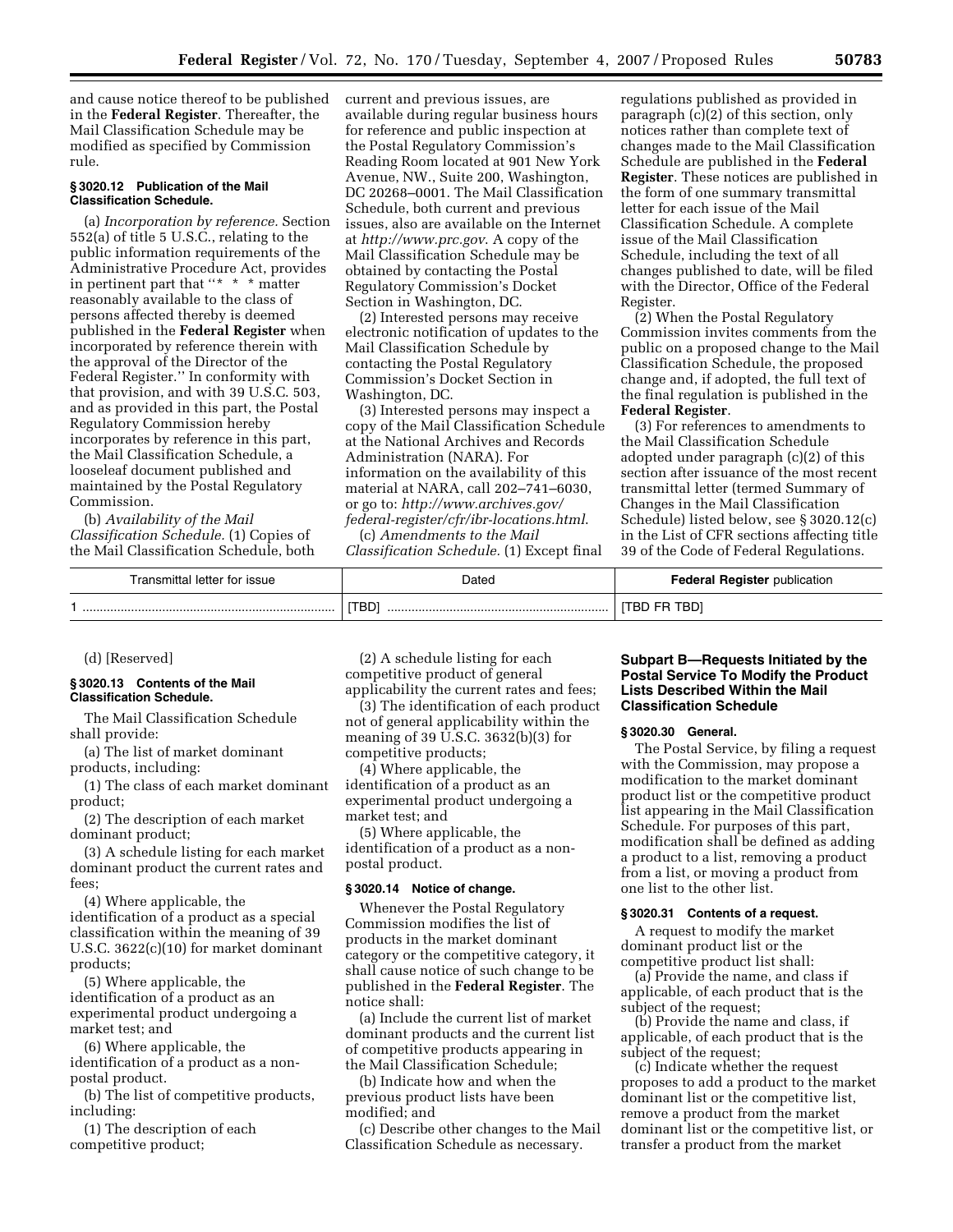dominant list to the competitive list or from the competitive list to the market dominant list;

(d) Indicate whether each product that is the subject of the request is:

(1) A special classification within the meaning of 39 U.S.C. 3622(c)(10) for market dominant products;

(2) A product not of general applicability within the meaning of 39 U.S.C. 3632(b)(3) for competitive products; or

(3) A non-postal product.

(e) Provide all supporting justification upon which the Postal Service proposes to rely; and

(f) Include a copy of the applicable sections of the Mail Classification Schedule and the proposed changes therein in legislative format.

## **§ 3020.32 Supporting justification.**

Supporting justification shall be in the form of a statement from one or more knowledgeable Postal Service official(s) who sponsors the request and attests to the accuracy of the information contained within the statement. The justification shall:

(a) Demonstrate why the change is in accordance with the policies and the applicable criteria of chapter 36 of 39 U.S.C.;

(b) Explain why, as to market dominant products, the change is not inconsistent with each requirement of 39 U.S.C. 3622(d), and that it advances the objectives of 39 U.S.C. 3622(b), taking into account the factors of 39 U.S.C. 3622(c);

(c) Explain why, as to competitive products, the addition, deletion, or transfer will not result in the violation of any of the standards of 39 U.S.C. 3633.

(d) Verify that the change does not classify as competitive a product over which the Postal Service exercises sufficient market power that it can:

(1) Set the price of such product substantially above costs;

(2) Raise prices significantly;

(3) Decrease quality; or

(4) Decrease output without risk of losing a significant level of business to other firms offering similar products.

(e) Explain whether or not each product that is the subject of the request is covered by the postal monopoly as reserved to the Postal Service under 18 U.S.C. 1696 subject to the exceptions set forth in 39 U.S.C. 601;

(f) Provide a description of the availability and nature of enterprises in the private sector engaged in the delivery of the product;

(g) Provide any information available on the views of those who use the product on the appropriateness of the proposed modification;

(h) Provide a description of the likely impact of the proposed modification on small business concerns; and

(i) Include such information and data, and such statements of reasons and bases, as are necessary and appropriate to fully inform the Commission of the nature, scope, significance, and impact of the proposed modification.

#### **§ 3020.33 Docket and notice.**

The Commission shall institute a docket for consideration of each request to modify the market dominant or the competitive product lists. The Commission shall cause notice of each docket to be published in the **Federal Register**, which includes:

(a) A description of the request;

(b) Direction to obtain further information in regard to the request, if any;

(c) Direction for participation in the docket;

(d) Designation of an officer of the Commission to represent the interests of the general public; and

(e) Information regarding an opportunity for written comment addressing compliance with statutory provisions and applicable Commission rules in regard to the proposed modification.

# **§ 3020.34 Review.**

The Commission shall review the request and responsive comments. The Commission shall either:

(a) Approve the request to modify the market dominant and competitive product lists;

(b) Institute further proceedings to consider all or part of the request if it finds that there is substantial likelihood that the modification is inconsistent with statutory policies or Commission rules, and explain its reasons for not approving the request to modify the market dominant and competitive product lists;

(c) Provide an opportunity for the Postal Service to modify its request; or

(d) Direct other action as the Commission may consider appropriate.

## **§ 3020.35 Further proceedings.**

If the Commission determines that further proceedings are necessary, a conference shall be scheduled to consider the concerns expressed by the Commission. Written statements commenting on the Commission's concerns shall be requested, to be filed 7 days prior to the conference. Upon conclusion of the conference, the Commission shall promptly issue a ruling to:

(a) Provide for a period of discovery to obtain further information;

(b) Schedule a hearing on the record for further consideration of the request;

(c) Explain the reasons for not going forward with additional proceedings and approve the request to modify the market dominant and competitive product lists; or

(d) Direct other action as the Commission may consider appropriate.

# **Subpart C—Requests Initiated by Users of the Mail To Modify the Product Lists Described Within the Mail Classification Schedule**

## **§ 3020.50 General.**

Users of the mail, by filing a request with the Commission, may propose a modification to the market dominant product list or the competitive product list appearing in the Mail Classification Schedule. For purposes of this part, modification shall be defined as adding a product to a list, removing a product from a list, or transferring a product from one list to the other list.

## **§ 3020.51 Contents of a request.**

A request to modify the market dominant product list or the competitive product list shall:

(a) Provide the name, and class if applicable, of each product that is the subject of the request;

(b) Indicate whether the request proposes to add a product to the market dominant list or the competitive list, remove a product from the market dominant list or the competitive list, or move a product from the market dominant list to the competitive list or from the competitive list to the market dominant list;

(c) Indicate whether each product that is the subject of the request is:

(1) A special classification within the meaning of 39 U.S.C. 3622(c)(10) for market dominant products;

(2) A product not of general applicability within the meaning of 39 U.S.C. 3632(b) for competitive products; or

(3) A non-postal product.

(d) Provide all supporting justification upon which the proponent of the request proposes to rely; and

(e) Include a copy of the applicable sections of the Mail Classification Schedule and the proposed changes therein in legislative format.

#### **§ 3020.52 Supporting justification.**

Supporting justification shall be in the form of a statement from a knowledgeable proponent of the request who attests to the accuracy of the information contained within the statement. The justification shall:

(a) Demonstrate why the change is in accordance with the policies and the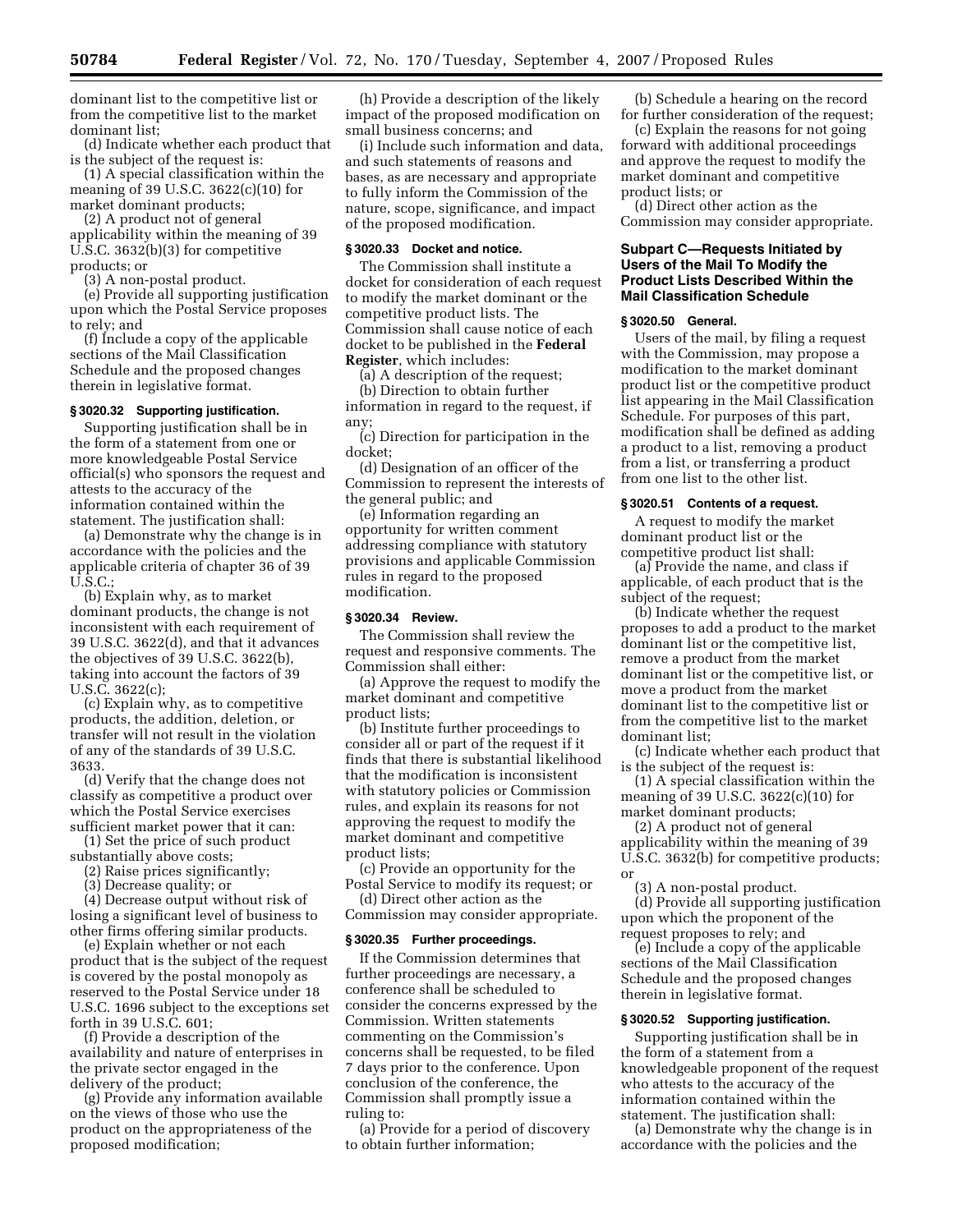applicable criteria of chapter 36 of 39 U.S.C.;

(b) Explain why, as to market dominant products, the change is not inconsistent with each requirement of 39 U.S.C. 3622(d), and that it advances the objectives of 39 U.S.C. 3622(b), taking into account the factors of 39 U.S.C. 3622(c);

(c) Explain why, as to competitive products, the addition, deletion, or transfer will not result in the violation of any of the standards of 39 U.S.C. 3633.

(d) Verify that the change does not classify as competitive a product over which the Postal Service exercises sufficient market power that it can:

(1) Set the price of such product substantially above costs;

(2) Raise prices significantly;

(3) Decrease quality; or

(4) Decrease output without risk of losing a significant level of business to other firms offering similar products.

(e) Explain whether or not each product that is the subject of the request is covered by the postal monopoly, as reserved to the Postal Service under 18 U.S.C. 1696 subject to the exceptions set forth in 39 U.S.C. 601;

(f) Provide a description of the availability and nature of enterprises in the private sector engaged in the delivery of the product;

(g) Provide any information available on the views of those who use the product on the appropriateness of the proposed modification;

(h) Provide a description of the likely impact of the proposed modification on small business concerns; and

(i) Include such information and data, and such statements of reasons and bases, as are necessary and appropriate to fully inform the Commission of the nature, scope, significance, and impact of the proposed modification.

## **§ 3020.53 Docket and notice.**

The Commission shall institute a docket for consideration of each request to modify the market dominant or the competitive product lists. The Commission shall cause notice of each docket to be published in the **Federal Register**, which includes:

(a) A description of the request;

(b) Direction to obtain further

information in regard to the request, if any;

(c) Direction for participation in the docket;

(d) Designation of an officer of the Commission to represent the interests of the general public; and

(e) Information regarding an opportunity for written comment addressing compliance with statutory provisions and applicable Commission rules in regard to the proposed modification.

## **§ 3020.54 Postal Service notice and reply.**

The Secretary of the Commission shall forward to the Postal Service a copy of the request. Within 28 days of the filing of the request, the Postal Service shall provide its preliminary views in regard to the request. The Postal Service may include suggestions for appropriate Commission action in response to the request.

## **§ 3020.55 Review.**

The Commission shall review the request, Postal Service reply, and public comment to determine whether the proposed modification to the market dominant and competitive product lists complies with applicable statutory requirements and the Commission's rules, and whether the proposed modification is consistent with the position of the Postal Service as expressed in its reply. The Commission shall either:

(a) Approve the request to modify the market dominant and competitive product lists, but only to the extent the modification is consistent with the position of the Postal Service;

(b) Reject the request;

(c) Institute further proceedings to consider the request to modify the market dominant and competitive product lists; or

(d) Direct other action as the Commission may consider appropriate.

## **§ 3020.56 Further proceedings.**

If the Commission determines that further proceedings are necessary, a conference shall be scheduled to consider the merits of going forward with the request. Upon conclusion of the conference, the Commission shall promptly issue a ruling to:

(a) Provide for a period of discovery to obtain further information;

(b) Schedule a hearing on the record for further consideration of the request;

(c) Explain the reasons for not going forward with formal proceedings; or

(d) Direct other action as the Commission may consider appropriate.

# **Subpart D—Proposal of the Commission To Modify the Product Lists Described Within the Mail Classification Schedule**

# **§ 3020.70 General.**

The Commission, of its own initiative, may propose a modification to the market dominant product list or the competitive product list provided within the Mail Classification Schedule. For purposes of this part, modification

shall be defined as adding a product to a list, removing a product from a list, or transferring a product from one list to the other list.

## **§ 3020.71 Contents of a proposal.**

A proposal to modify the market dominant product list or the competitive product list shall:

(a) Provide the name, and class if applicable, of each product that is the subject of the proposal;

(b) Indicate whether the proposal would add a product to the market dominant list or the competitive list, remove a product from the market dominant list or the competitive list, or move a product from the market dominant list to the competitive list or from the competitive list to the market dominant list;

(c) Indicate whether each product that is the subject of the proposal is:

(1) A special classification within the meaning of 39 U.S.C. 3622(c)(10) for market dominant products;

(2) A product not of general applicability within the meaning of 39 U.S.C. 3632(b) for competitive products, or

(3) A non-postal product.

(d) Provide justification supporting the proposal; and

(e) Include a copy of the applicable sections of the Mail Classification Schedule and the proposed changes therein in legislative format.

# **§ 3020.72 Supporting justification.**

Supporting justification shall: (a) Provide an explanation for

initiating the docket;

(b) Explain why, as to market dominant products, the change is not inconsistent with each requirement of 39 U.S.C. 3622(d), and that it advances the objectives of 39 U.S.C. 3622(b), taking into account the factors of 39 U.S.C. 3622(c);

(c) Explain why, as to competitive products, the addition, subtraction, or transfer will not result in the violation of any of the standards of 39 U.S.C. 3633.

(d) Verify that the change does not classify as competitive a product over which the Postal Service exercises sufficient market power that it can:

(1) Set the price of such product substantially above costs;

(2) Raise prices significantly;

(3) Decrease quality;

(4) Decrease output without risk of losing a significant level of business to other firms offering similar products.

(e) Explain whether or not each product that is the subject of the request is covered by the postal monopoly as reserved to the Postal Service under 18